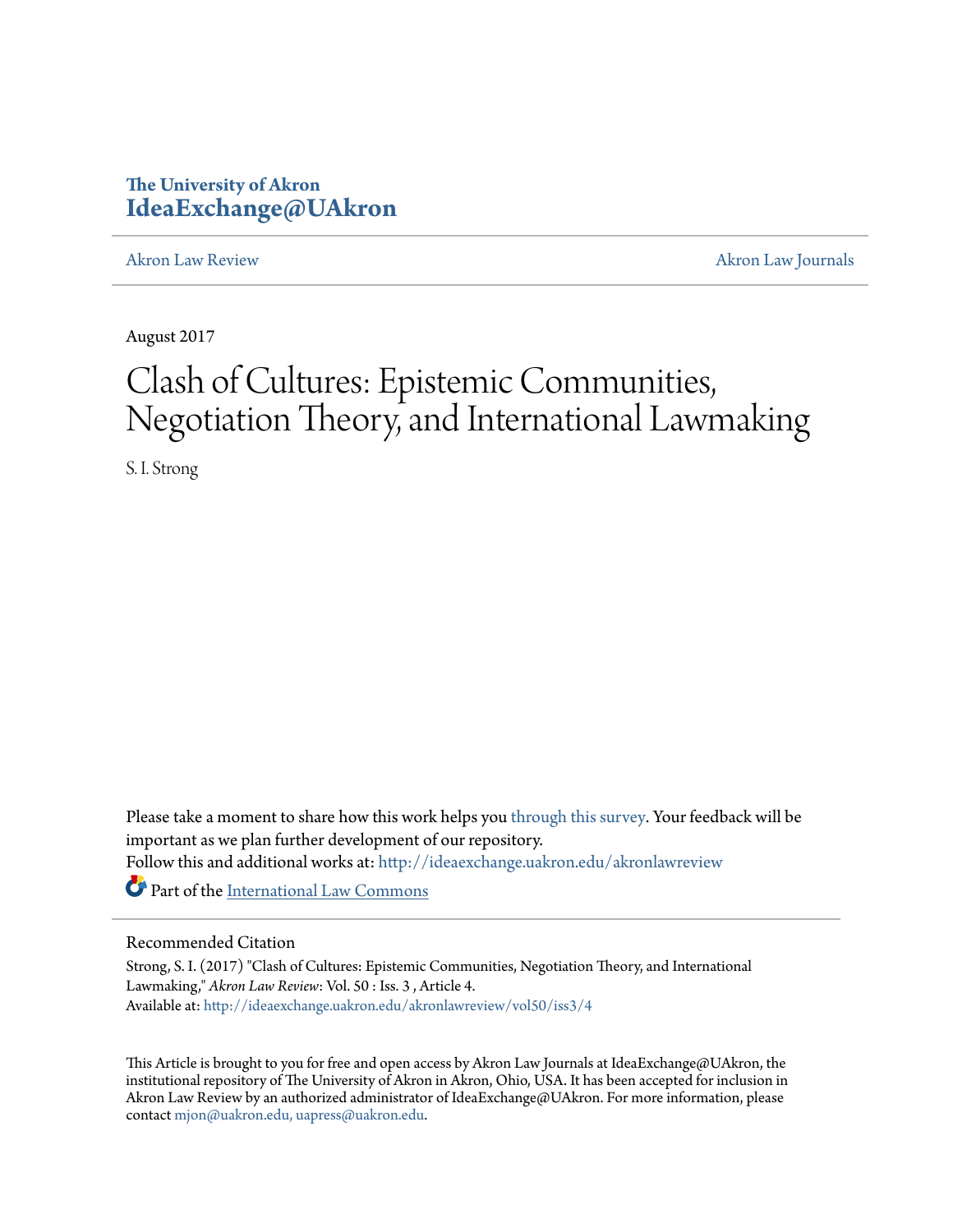# **CLASH OF CULTURES: EPISTEMIC COMMUNITIES, NEGOTIATION THEORY, AND INTERNATIONAL LAWMAKING**

*S.I. Strong\**

| $I_{\cdot}$ |                                                    |  |
|-------------|----------------------------------------------------|--|
| II.         | Epistemic Communities and International Relations  |  |
|             |                                                    |  |
| Ш.          | Epistemic Communities and the UNCITRAL Process506  |  |
|             | A. Epistemic Communities in International          |  |
|             |                                                    |  |
|             | B. Epistemic Communities and Negotiation Theory514 |  |
| IV.         | Epistemic Communities, Negotiation Theory and the  |  |
|             |                                                    |  |
|             | A. Core Values and Interests of the International  |  |
|             |                                                    |  |
|             | B. Core Values and Interests of the (International |  |
|             |                                                    |  |
|             |                                                    |  |

#### I. INTRODUCTION

In July 2014, the United States Government submitted a proposal to the United Nations Commission on International Trade Law  $(UNCITRAL)^1$  $(UNCITRAL)^1$  suggesting the creation of a new international treaty

495

1

<span id="page-1-0"></span><sup>\*</sup> D.Phil., University of Oxford (U.K.); Ph.D. (law), University of Cambridge (U.K.); J.D., Duke University; M.P.W., University of Southern California; B.A., University of California, Davis. The author, who is admitted to practice as an attorney in New York, Illinois and Missouri and as a solicitor in England and Wales, is the Manley O. Hudson Professor of Law at the University of Missouri and Senior Fellow at the Center for the Study of Dispute Resolution. The author would like to thank Perry Bechky and Tim Schnabel for comments and insights on earlier drafts of this Article. Although the author has been involved in discussions at both the national and international levels regarding a possible new international convention on international commercial mediation and conciliation, the opinions expressed in this Article are those of the author alone and do not reflect the views of any governmental or non-governmental body.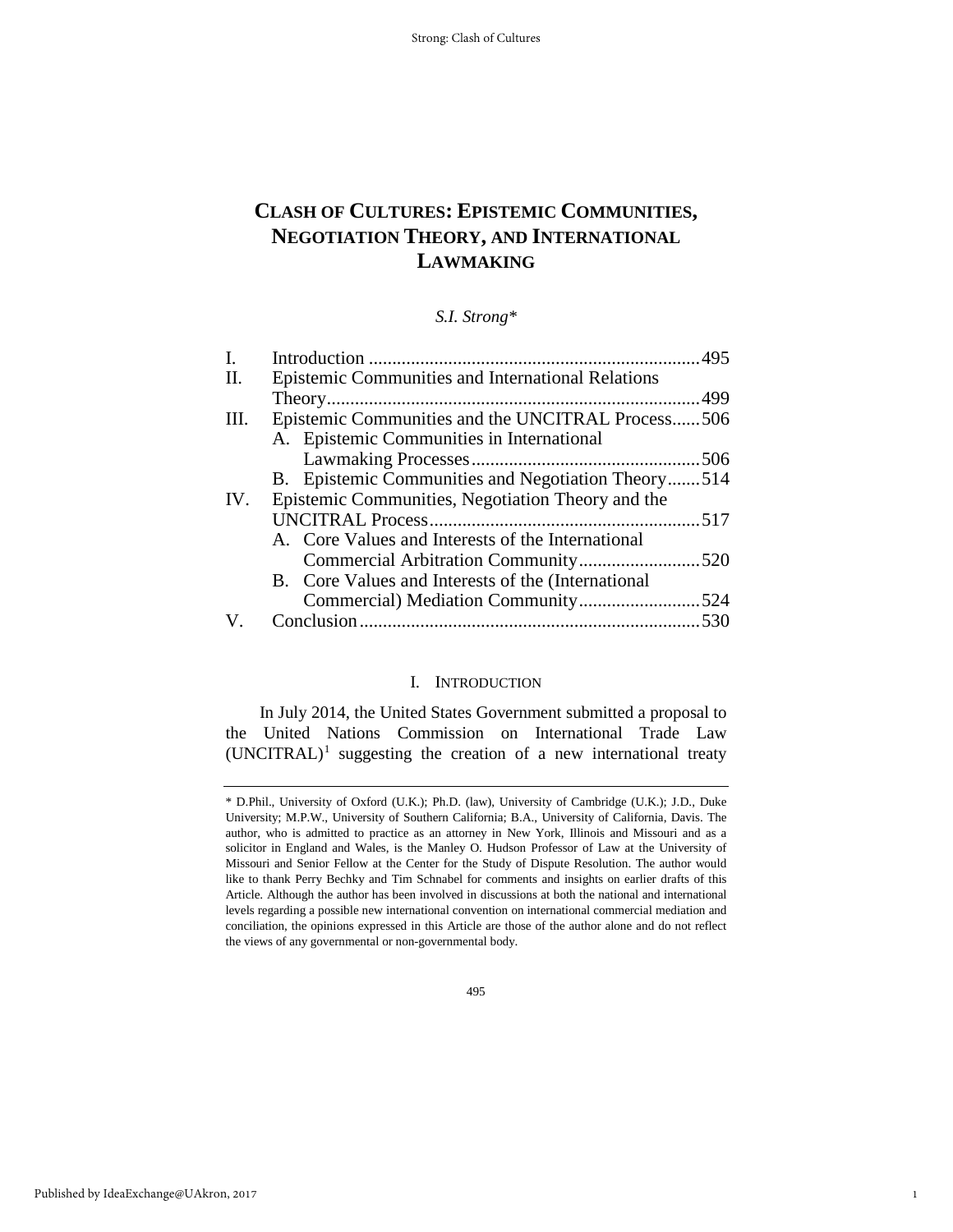concerning the enforcement of settlement agreements arising out of international commercial mediation and conciliation.[2](#page-2-0) The Commission sent the proposal to UNCITRAL Working Group II (Arbitration and Conciliation) for further consideration, and the initiative moved forward.<sup>[3](#page-2-1)</sup> At the time this Article was published, the instrument was in the drafting stages, although the final form of the document (convention, model law, or advisory statement) was still under discussion.<sup>[4](#page-2-2)</sup>

As important as the U.S. proposal has been to the substantive debate about the need for and shape of a future instrument in this field,<sup>5</sup>

3. *See* Report of the United Nations Commission on International Trade Law on its fortyseventh Session (7-18 July 2014), U.N. G.A.O.R.  $69<sup>th</sup>$  Sess., Supp. No. 17, at 24, U.N. Doc. A/69/17.

<span id="page-2-3"></span>5. *See* Laurence Boule, *International Enforceability for Mediated Settlement Agreements:*

<sup>1.</sup> *See* United Nations Commission on International Trade Law, Proposal by the Government of the United States of America: Future Work for Working Group II, U.N. Doc. A/CN.9/822 (June 2, 2014) [hereinafter U.S. Proposal]. The State Department's interest in this subject arose as a result of this author's academic work in this field. *See* S.I. Strong, *Beyond International Commercial Arbitration? The Promise of International Commercial Mediation*, 45 WASH. U. J. L. & POL'Y 11, 29-38 (2014) [hereinafter Strong, ICM]; *see also infra* note 62.

<span id="page-2-0"></span><sup>2.</sup> Although the scholarly community debates the precise meaning of the terms "mediation" and "conciliation," this Article will consider the two to be synonymous for the purpose of this discussion, an approach that is consistent with that taken by UNCITRAL. *See* United Nations Commission on International Trade Law, Report of Working Group II (Arbitration and Conciliation) on the work of its sixty-second session (New York, 2-6 February 2015), para. 13 n.11, U.N. Doc. A/CN.9/832 (Feb. 11, 2015) [hereinafter WG Report]; UNCITRAL Model Law on International Commercial Conciliation with Guide to Enactment and Use 2002 [hereinafter UNCITRAL MODEL LAW GUIDE].

<span id="page-2-1"></span><sup>3.</sup> *See* Annotated Provisional Agenda, U.N. Doc. A/CN.9/WG.II/WP.139, paras. 12-19 (Nov. 4, 2015) [hereinafter February 2016 Agenda]; *see also* United Nations Commission on International Trade Law, Annotated Provisional Agenda, U.N. Doc. A/CN.9/WG.II/WP.185 (Nov. 4, 2014); Note by UNCITRAL Secretariat, Settlement of Commercial Disputes: Enforceability of Settlement Agreements Resulting From International Commercial Conciliation/Mediation, U.N. Doc. A/CN.9/WG.II/WP.187 (Nov. 27, 2014) [hereinafter Secretariat Note]; Comments Received From States, Settlement of Commercial Disputes: Enforceability of Settlement Agreements Resulting From International Commercial Conciliation/Mediation—Revision of UNCITRAL Notes on Organizing Arbitral Proceedings, U.N. Doc. A/CN.9/WP.II/WP.188 (Dec. 23, 2014) [hereinafter Initial States' Comments].

<span id="page-2-2"></span><sup>4.</sup> At the time of publication, the most recent in-depth discussion of the U.S. proposal took place at the February 2017 meeting of Working Group II. *See* United Nations Commission on International Trade Law, Report of Working Group II (Dispute Settlement) on the work of its sixtysixth session (New York, 6-10 February 2017), U.N. Doc. A/CN.9/901 (Feb. 16, 2017). The session was extremely productive and delegates came to agreement on a number of important points. *See id.* The project was also favorably discussed at the forty-ninth session of the Commission in June and July 2016. *See* United Nations Commission on International Trade Law, Annotated Provisional Agenda, U.N. Doc. A/CN.9/WG.II/WP.197 (July 14, 2016); United Nations Commission on International Trade Law, Note by UNCITRAL Secretariat, International Commercial Conciliation: Preparation of an Instrument on Enforcement of International Commercial Settlement Agreements Resulting From Conciliation, U.N. Doc. A/CN.9/WG.II/WP.198 (June 30, 2016) [hereinafter Secretariat 2016 Note].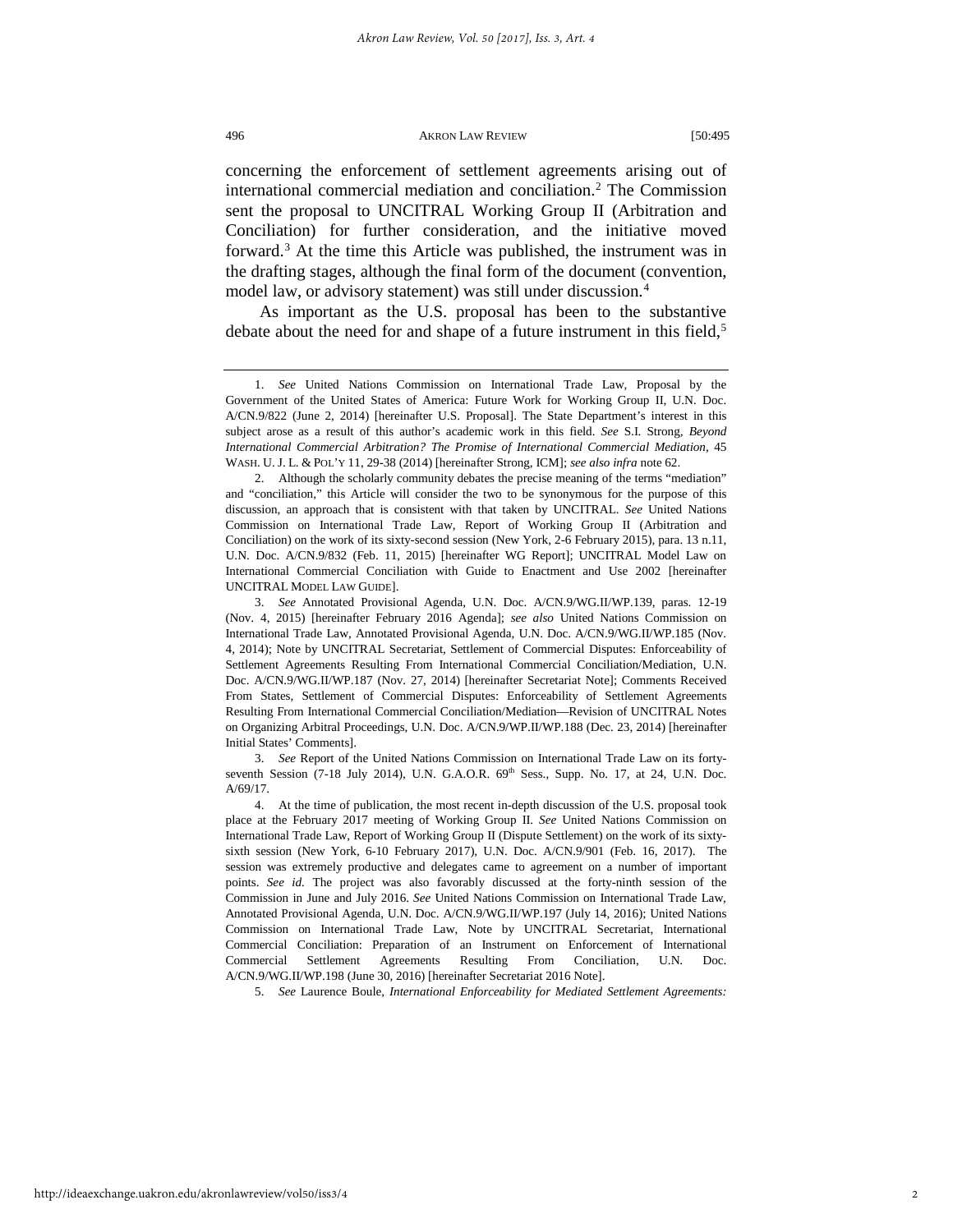the UNCITRAL deliberations have also uncovered a number of processoriented issues that raise doubts about certain long-held assumptions regarding the nature of the international legal community and the contemporary approach to the negotiation of international treaties. As a result, the current discussions about the proposed treaty provide a unique opportunity to consider how various theories regarding international relations actually affect the international lawmaking process.

This Article seeks to illuminate a number of truths about the current deliberations at UNCITRAL by applying the concept of epistemic communities to the UNCITRAL negotiation process. This analysis will help various participants, including state delegates, inter-governmental organizations (IGOs), and non-governmental organizations (NGOs), appreciate the dynamics at issue in the treaty deliberations and thereby improve negotiation techniques and outcomes.<sup>[6](#page-3-0)</sup> In particular, this Article considers how disparities between different epistemic communities involved in the UNCITRAL process could affect the shape and future of the proposed convention and whether the clash of cultures could prove

*Developing the Conceptual Framework*, 7 CONTEMP. ASIA ARB. J. 35, 65 (2014) (proposing a convention); CPR Institute, *Research Preview Provides Rare Mediation User Data in the International Arena,* 33 ALT. HIGH COST LITIG. 92 (2015) (discussing empirical data supporting a new convention in this field); Ellen A. Deason, *Enforcement of Settlement Agreements in International Commercial Mediation: A New Legal Framework?,* 22 DISP. RESOL. MAG. 32 (2015) (discussing the current U.S. initiative); Laura A. Kaster, *Will There Be A Vast Worldwide Expansion of Mediation for International Disputes?,* 33 ALT. HIGH COST LITIG. 120 (2015) (describing the current debate at UNCITRAL); Yaraslau Kryvoi & Dmitry Davyenko, *Consent Awards in International Arbitration: From Settlement to Enforcement,* 40 BROOK. J. INT'L L. 827 (2015) (discussing the UNCITRAL deliberations); Audrey Hong Li, *Thought on Developing Convention on Enforceability of Settlement Agreements Reached Through Conciliation,* ASIA PACIFIC REGIONAL ARBITRATION GROUP (APRAG) NEWSLETTER, 19, 20 (July-Dec. 2014) (supporting a new convention); Chang-Fa Lo, *Desirability of a New International Legal Framework for Cross-Border Enforcement of Certain Mediated Settlement Agreements,* 7 CONTEMP. ASIA ARB. 119, 135 (2014) (suggesting a new enforcement regime); Ray D. Madoff, *Lurking in the Shadow: The Unseen Hand of Doctrine in Dispute Resolution*, 76 SO. CAL. L. REV. 161, 161-66 (2002) (noting the need for a new treaty); Strong, ICM, *supra* note 1, at 11 (proposing a new convention); Bobette Wolski, *Enforcing Mediated Settlement Agreements (MSAs): Critical Questions and Directions for Future Research*, 7 CONTEMP. ASIA ARB. J. 87, 110 (2014) (supporting a new treaty).

<span id="page-3-0"></span><sup>6.</sup> This type of analysis has been undertaken in the past, initially with respect to international environmental law. *See, e.g.,* Oran R. Young, *Rights, Rules, and Resources in World Affairs, in* GLOBAL GOVERNANCE: DRAWING INSIGHTS FROM THE ENVIRONMENTAL EXPERIENCE 1, 10 (Oran R. Young ed., 1997); Jutta Brunee & Stephen J. Toope, *Environmental Security and Freshwater Resources: Ecosystem Regime Building,* 91 AM. J. INT'L L. 26, 31 (1997). However, the concept of epistemic communities has also been successfully used in the context of international trade law and international arbitration. *See* Stephan W. Schill, *W(h)ither Regulation? On the Literature and Sociology of International Investment Law*, 22 EUR. J. INT'L L. 875, 888 (2011) (distinguishing between epistemic communities in "private commercial law and arbitration" and public international law); Markus Wagner, *Regulatory Space in International Trade Law and International Investment Law,* 36 U. PA. J. INT'L L. 1, 71 (2014).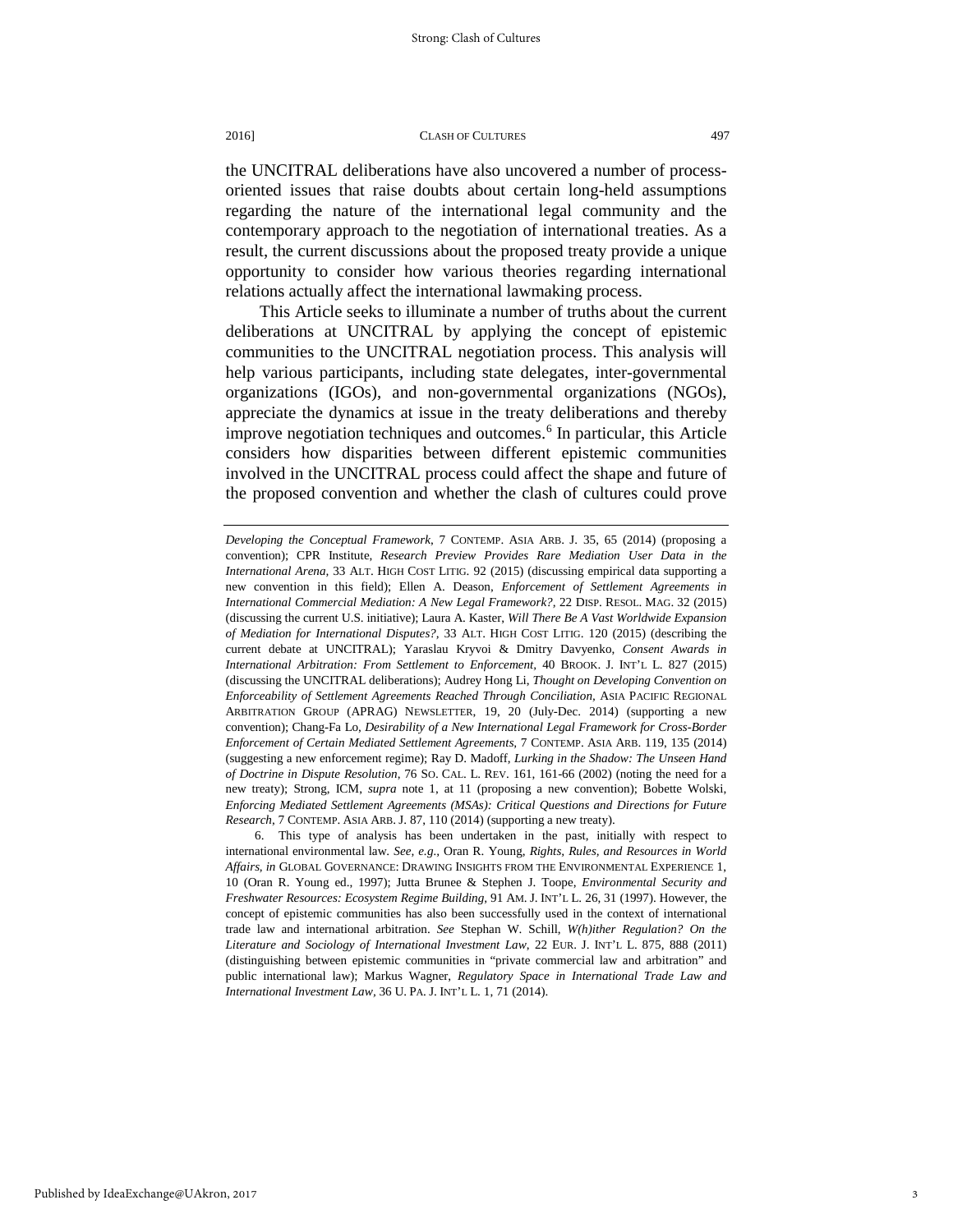fatal to the development of a new international instrument in this area of law.

Although the current discussion is set within a particular context, the research findings are widely transferable to other settings and apply to international lawmaking on subjects other than dispute resolution and in settings other than UNCITRAL. This type of intellectual crossfertilization is extremely helpful and moves in both directions. For example, the process of "transgovernmental coalition building" has been successfully studied in a variety of settings but has not yet been discussed in the context of international dispute resolution.[7](#page-4-0) Thus, this strand of international relations theory seems ripe for transference to the world of international dispute resolution.<sup>8</sup>

As a methodological matter, the current analysis adopts a negotiation-analytic perspective rather than a game-theoretic approach.<sup>9</sup> To some extent, this choice may appear unusual, given the extensive use of game theory in international law and international relations.[10](#page-4-3) However, a number of commentators have argued that negotiation theory is more accurate than game theory in describing and anticipating the forces at work in the international lawmaking process.<sup>[11](#page-4-4)</sup> This conclusion is based on the fact that negotiation theorists "typically assume intelligent, goal-seeking action by the other players but not full strategic rationality," as is the case with game theorists.<sup>12</sup> Thus,

<span id="page-4-2"></span>9. *See* James K. Sebenius, *Challenging Conventional Explanations of International Cooperation: Negotiation Analysis and the Case of Epistemic Communities*, 46 INT'L ORG. 323, 351 (1992).

<span id="page-4-5"></span>12. Sebenius, *supra* note 9, at 350. Game theory "assume[s] that players are fully rational and

<span id="page-4-0"></span><sup>7.</sup> Sungjoon Cho & Claire R. Kelly, *Promises and Perils of New Global Governance: A Case of the G20,* 12 CHI. J. INT'L. 491, 502 (2012) (quoting Robert O. Keohane & Joseph S. Nye, *Transgovernmental Relations and International Organizations*, 27 WORLD POL. 39, 44 (1974)).

<span id="page-4-1"></span><sup>8.</sup> This type of analysis has seldom been conducted. *See* Andrea Bianchi, *Epistemic Communities, in* FUNDAMENTAL CONCEPTS FOR INTERNATIONAL LAW \*1, 1 (Jean d'Aspremont & Sahib Singh eds., forthcoming 2017) (noting that law accounts for only six percent of the references to the concept of 'epistemic communities' by discipline in a citation analysis reflected in Peter Haas, *Epistemic Communities, in* THE OXFORD COMPANION TO COMPARATIVE POLITICS 351, 357 (Joel Krieger ed., 2013)). Notably, this methodology differs from standard cross-cultural analyses, which focus on national differences. *See, e.g.,* Erin Meyer, *Getting to Si, Ja, Oui, Hai and Da,*  HARV. BUS. REV. 74, 74-80 (2015).

<sup>10.</sup> *See id.* 

<span id="page-4-4"></span><span id="page-4-3"></span><sup>11.</sup> *See* Antonia Chayes, *International Agreements: Why They Count as Law,* 103 AM. SOC'Y INT'L PROC. 158, 160 (2009) (noting negotiation theory adds another level of complexity to game theory in the context of international treaty negotiation); Sebenius, *supra* note 9, at 325, 351; *see also* Christian Downie, *Managing Complexity in International Negotiations: Is There A Role for Treaty Secretariats?*, 2-6, [http://www.guillaumenicaise.com/wp-content/uploads/2014/08/](http://www.guillaumenicaise.com/wp-content/uploads/2014/08/DOWNIE_Managing-Complexity-in-International-Negotiations.pdf) [DOWNIE\\_Managing-Complexity-in-International-Negotiations.pdf](http://www.guillaumenicaise.com/wp-content/uploads/2014/08/DOWNIE_Managing-Complexity-in-International-Negotiations.pdf) [hereinafter Downie, *Complexity*] (discussing the relationship between game theory and negotiation theory).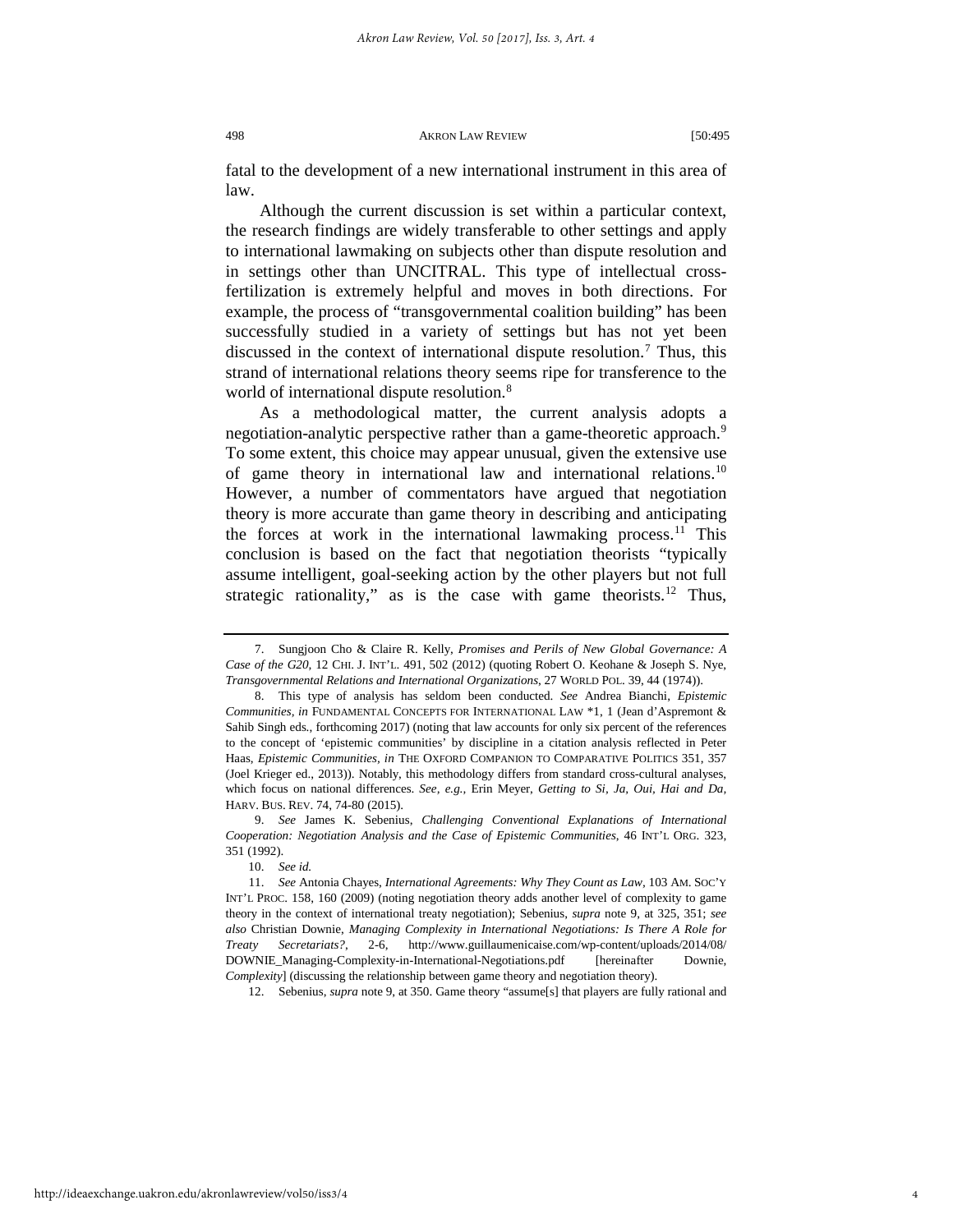negotiation theory incorporates various elements of game theory but takes the analysis to a higher level of complexity.<sup>[13](#page-5-0)</sup>

The Article proceeds as follows. First, Section II introduces the concept of epistemic communities as developed by international relations theorists and considers those principles in light of the current UNCITRAL process. Next, Section III analyzes the role of epistemic communities in the international lawmaking process and discusses how those groups operate pursuant to standard principles of negotiation theory. Section IV then applies both sets of the theories to the ongoing deliberations at UNCITRAL to identify the interests and goals of the different epistemic communities and determine whether and to what extent various areas of divergence and convergence will affect the UNCITRAL deliberation process. Section V concludes the Article by tying together various strands of analysis and identifying several tangible proposals for negotiators at UNCITRAL.

This discussion is set in the context of the current debate about a new treaty on mediated settlement agreements and is therefore most relevant to those involved in that process. However, the Article has much broader ramifications. Not only does the analysis provide important new insights into the theoretical nature of the international legal community, it also offers new ideas about how certain practical problems involving international dispute resolution can and perhaps should be resolved.<sup>[14](#page-5-1)</sup> As a result, the research findings reflected herein are relevant to anyone working in the area of international lawmaking.

## II. EPISTEMIC COMMUNITIES AND INTERNATIONAL RELATIONS **THEORY**

International relations theory defines an epistemic community as a "network of professionals with recognized expertise and competence in a particular domain and an authoritative claim to policy-relevant knowledge within that domain or issue-area."[15](#page-5-2) These groups reflect

analyze their actions by equilibrium methods that calculate what each should optimally do given the others' optimal choice." *Id.* 

<sup>13.</sup> *See* Chayes, *supra* note 11, at 160; Downie, *Complexity, supra* note 11, at 2-6.

<span id="page-5-1"></span><span id="page-5-0"></span><sup>14.</sup> Many of the criticisms have focused on the increasing cost and legalism of international commercial arbitration. *See* David Rivkin, *A New Contract Between Arbitrators and Parties* (Oct. 27, 2015), <http://sccinstitute.com/media/93206/1000973790v2-hkiac-keynote-address.pdf> (constituting a speech from the president of the International Bar Association proposing a new means to reduce costs in international arbitration); Strong, ICM, *supra* note 1, at 11.

<span id="page-5-2"></span><sup>15.</sup> Peter M. Haas, *Epistemic Communities and International Policy Coordination*, 46 INT'L ORG. 1, 2-3 (1992) (citations omitted).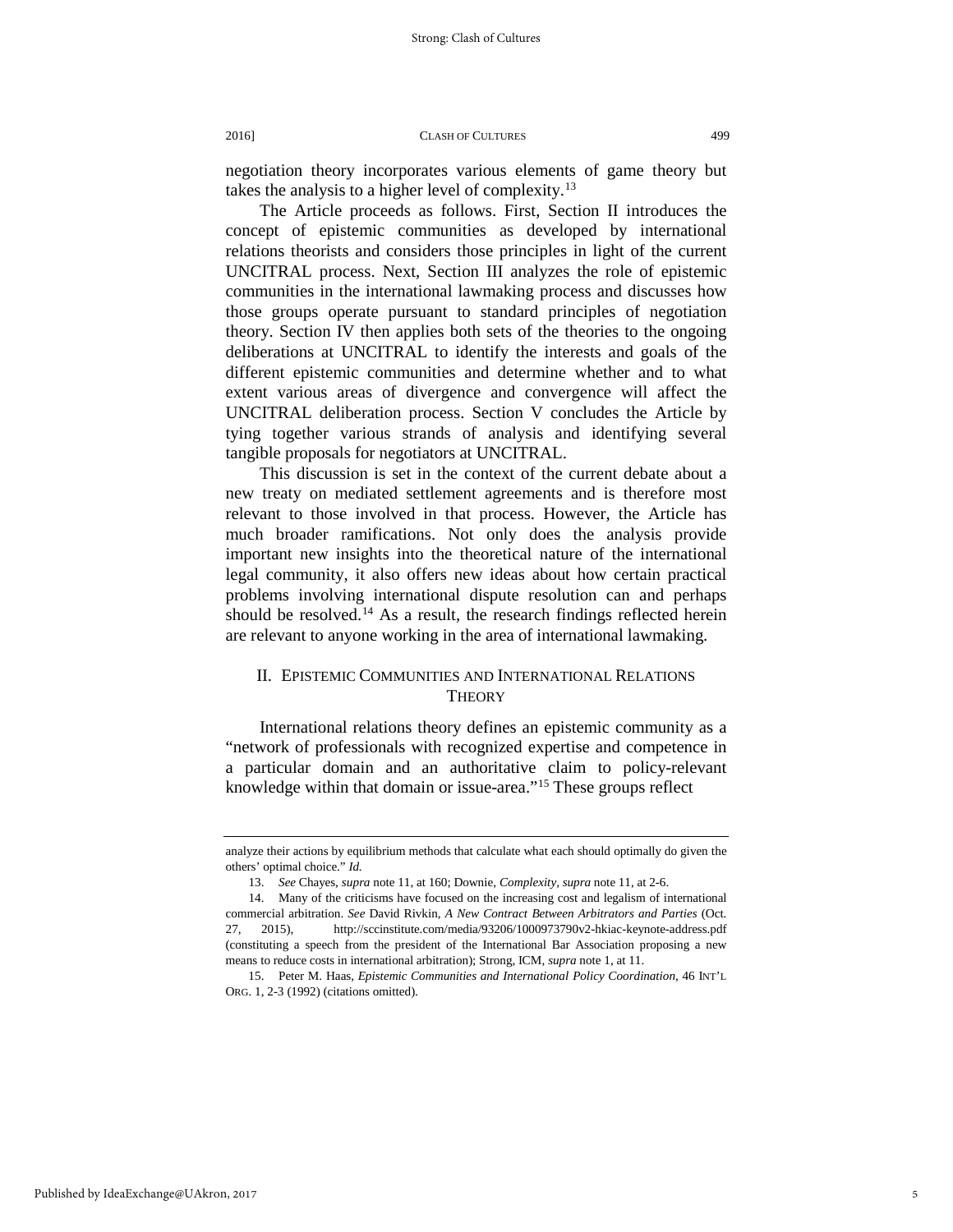(1) a shared set of normative and principled beliefs, which provide a value-based rationale for the social action of community members; (2) shared causal beliefs, which are derived from their analysis of practices leading or contributing to a central set of problems in their domain and which then serve as the basis for elucidating the multiple linkages between possible policy actions and desired outcomes; (3) shared notions of validity—that is, intersubjective, internally defined criteria for weighing and validating knowledge in the domain of their expertise; and (4) a common policy enterprise—that is, a set of common practices associated with a set of problems to which their professional competence is directed, presumably out of the conviction that human welfare will be enhanced as a consequence.<sup>[16](#page-6-0)</sup>

At one time, theorists used this definition to conclude that international lawyers, judges, and commentators comprised a single epistemic community.[17](#page-6-1) However, the expansion and diversification of international law has led to various schisms within the group. As a result, experts in international trade law are now considered to be separate from experts in international investment law, while specialists in international dispute resolution are seen as distinguishable from specialists in public international law.<sup>[18](#page-6-2)</sup>

The question now arises as to whether the field of international dispute resolution can or should be defined as consisting of two separate and distinct groups, one involving specialists in international arbitration and the other involving experts in mediation. This proposition is based on the ongoing deliberations at UNCITRAL concerning the proposed treaty on mediated settlements, which has seen some participants

<sup>16.</sup> *Id.* (citation omitted). Epistemic communities may also have share[d] intersubjective understandings; have a shared way of knowing; have shared patterns of reasoning; have a policy project drawing on shared values, shared causal beliefs, and the use of shared discursive practices; and have a shared commitment to the application and production of knowledge.

<span id="page-6-0"></span>*Id.* at 3 n.5.

<span id="page-6-1"></span><sup>17.</sup> *See* ANNE-MARIE SLAUGHTER, A NEW GLOBAL ORDER 65-100 (2004); Charlotte Ku, *The ASIL as an Epistemic Community,* 90 AM. SOC'Y INT'L L. PROC. 224, 584 (1996); Andy Olson, *An Empire of Scholars: Transnational Lawyers and the Rule of Opinio Juris*, 29 PERSPECTIVES POL. SCI. 23 (2000) (suggesting that specialists in international law constitute a closed epistemic community); Ruti Teitel & Robert Howse, *Cross-Judging: Tribunalization in a Fragmented But Interconnected Global Order,* 41 N.Y.U. J. INT'L L. & POL'Y 959, 966 (2009) (stating "that international lawyers and judges constitute an epistemic community" and that "[s]uch an epistemic community or network is capable of overcoming or mitigating many axes or dimensions of fragmentation").

<span id="page-6-2"></span><sup>18.</sup> *See* Schill, *supra* note 6, at 888; Robert D. Sloane, *Law at the Vanishing Point: A Philosophical Analysis of International Law, by Aaron Fichtelberg,* 104 AM. J. INT'L L. 549, 554 (2010) (book review); Wagner, *supra* note 6, at 71.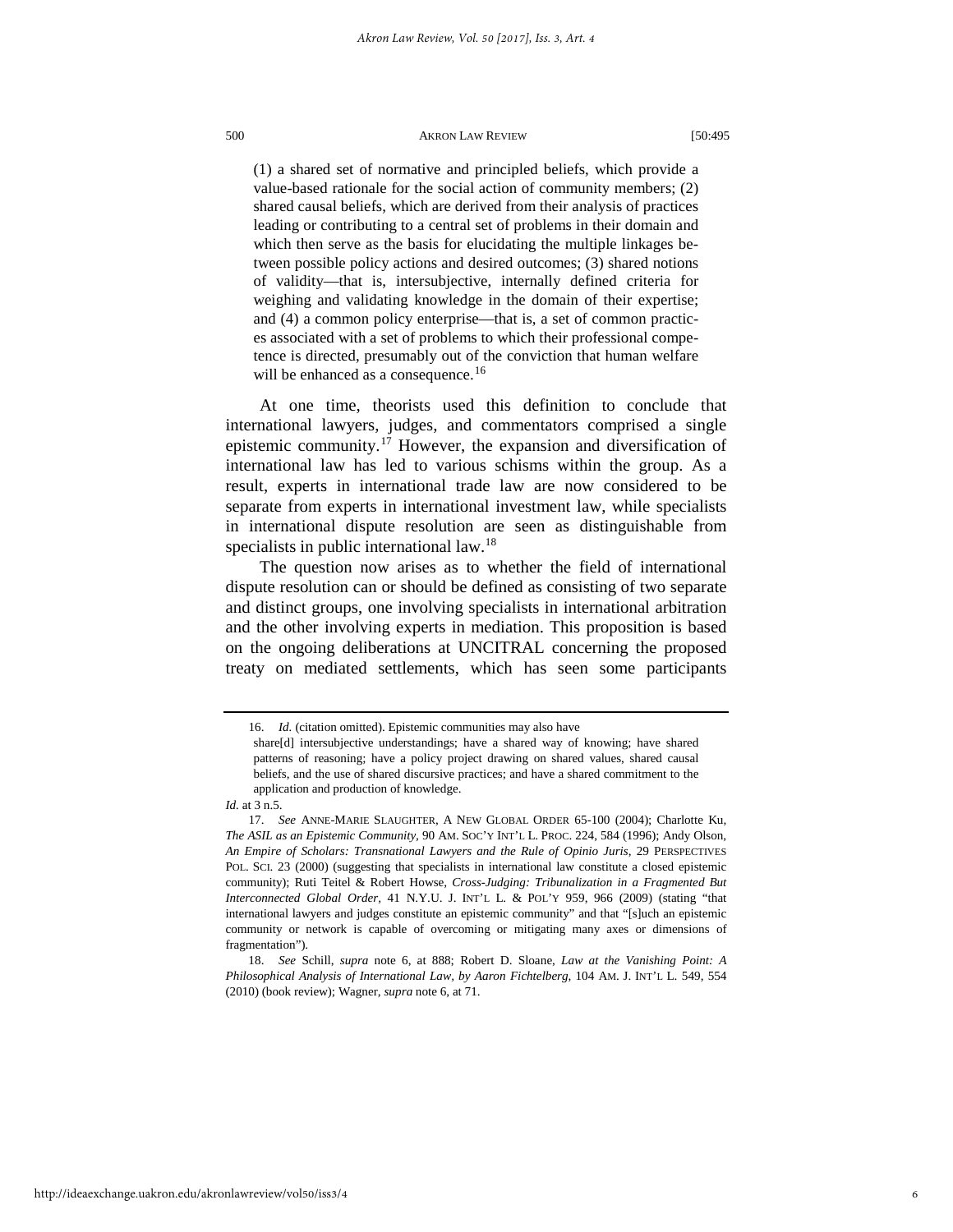focusing on different issues, concerns, and strategies, depending on whether and to what extent those persons come from an arbitration or mediation background.[19](#page-7-0) If such a division does exist, it could affect the negotiation strategies and outcomes at UNCITRAL.<sup>[20](#page-7-1)</sup>

The process of identifying an epistemic community can be somewhat difficult, since there is no need for members of a particular community to hold a certain set of credentials or be recognized by an official regulatory body.<sup>[21](#page-7-2)</sup> Instead, epistemic communities are made up of individuals "who have a sufficiently strong claim to a body of knowledge that is valued by society."<sup>[22](#page-7-3)</sup> Groups can develop around shared technical expertise in the hard or social sciences and around common beliefs about various processes or analytic methods used in the members' professions or disciplines.<sup>[23](#page-7-4)</sup>

Some epistemic communities are limited to the national sphere, although groups can take on a transnational tenor as shared ideas spread

<span id="page-7-2"></span><span id="page-7-1"></span>21. At this point, neither mediation nor arbitration are officially regulated, although there are various initiatives associated with self-regulation and credentialing. *See, e.g.,* Robert A. Creo, *Mediation 2004: The Art and the Artist,* 108 PENN. ST. L. REV. 1017, 1021 (2004) (calling for credentialing in mediation); Catherine A. Rogers, *The Vocation of the International Arbitrator,* 20 AM. U. INT'L L. REV. 957, 968 (2005) (noting "prior service as an arbitrator is the preeminent qualification for an arbitrator-candidate"); Thomas J. Stipanowich & J. Ryan Lamare, *Living With ADR: Evolving Perceptions and Use of Mediation, Arbitration, and Conflict Management in Fortune 1000 Corporations,* 19 HARV. NEGOT. L. REV. 1, 11 n.58 (2014) (noting attempts to credential arbitrators); *How to Become IMI Certified*, INTERNATIONAL MEDIATION INSTITUTE, https://imimediation.org/how-to-become-imi-certified (establishing a credentialing program); *Training and Development*, CHARTERED INSTITUTE OF ARBITRATORS (CIArb), http://www.ciarb.org/training-and-development (establishing a "ladder of education" in domestic and international arbitration).

22. Haas, *supra* note 15, at 16.

<span id="page-7-4"></span><span id="page-7-3"></span>23. *See id.* There is some debate as to whether the concept of epistemic communities can be extended to include lawyers, although most recent research suggests that the term can indeed be extended to members of the legal profession. *See* Bianchi, *supra* note 8, at 6 (comparing Peter Haas, *Ideas, Experts and Governance, in* THE ROLE OF EXPERTS IN INTERNATIONAL AND EUROPEAN DECISION-MAKING PROCESSES: ADVISORS, DECISION MAKERS OR IRRELEVANT ACTORS? 26 (Monika Ambrus et al. eds., 2014) (suggesting lawyers cannot constitute an epistemic community) and Olson, *supra* note 17, at 23 ("In many respects, the community of international lawyers provides a model example of Haas's definition of an epistemic community of elites. This community views itself as a guild of accredited specialists engaged in the formation of society's rules and uniquely qualified to interpret international law.")); Ku, *supra* note 17, at 584 (concluding groups of lawyers can constitute an epistemic community).

<span id="page-7-0"></span><sup>19.</sup> The author has been part of discussions at both the national and international levels regarding the proposed convention since the idea was first presented to the U.S. State Department in February 2014. Since some of those discussions took place on an unattributed basis (i.e., pursuant to the Chatham House Rule), this Article will not identify specific positions taken by any individuals or groups beyond what is noted in documents that have been made publicly available by UNCITRAL and UNCITRAL Working Group II (Arbitration and Conciliation).

<sup>20.</sup> *See infra* notes 106-87 and accompanying text.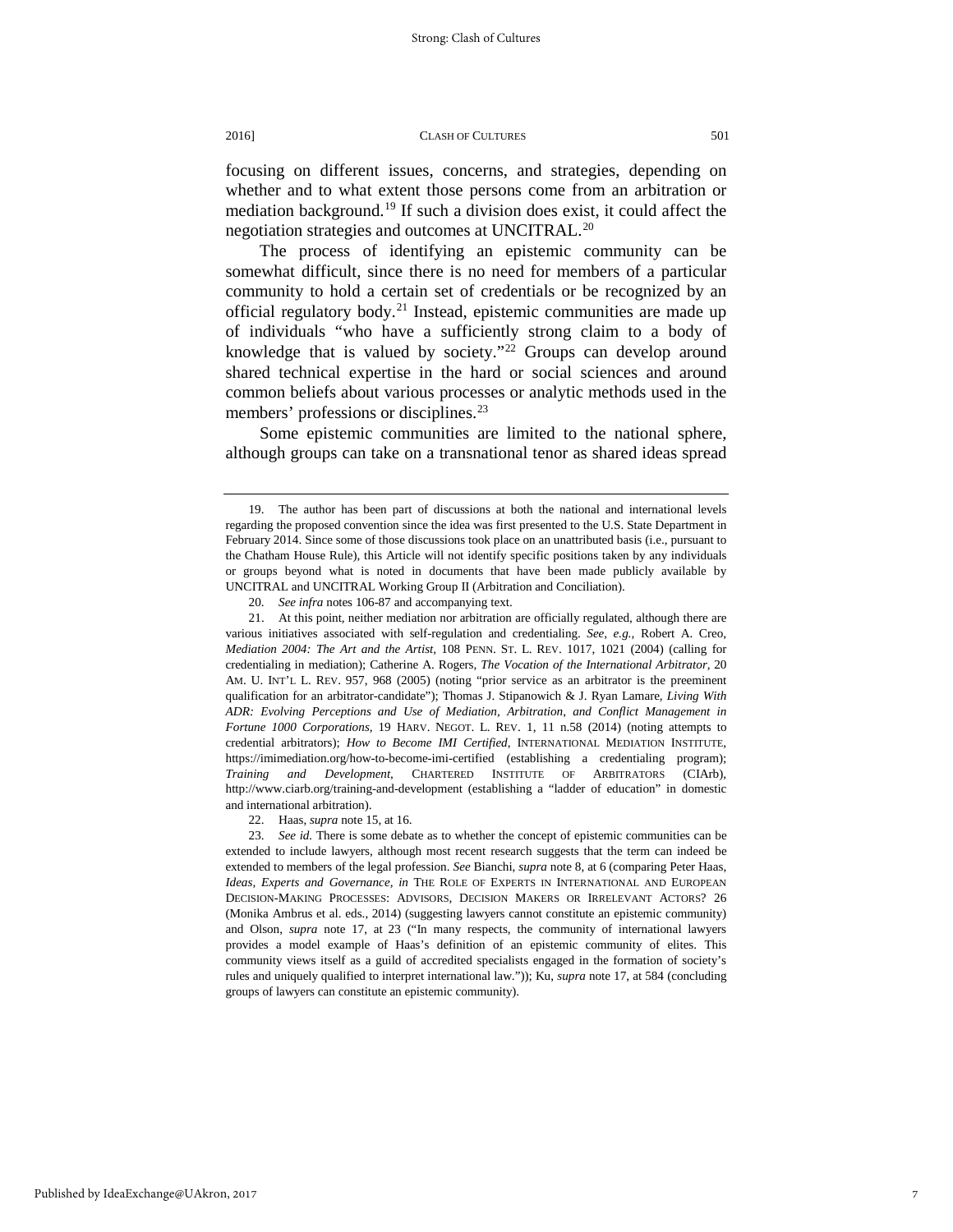through the community via professional conferences, journals, and other formal and informal collaborations.<sup>[24](#page-8-0)</sup> Transnational epistemic communities tend to advance their policy positions more effectively than national groups because transnational communities have larger networks.[25](#page-8-1)

At this point, "it is indisputable that the international arbitration world is an identifiable epistemic community that transcends national borders."[26](#page-8-2) Indeed, numerous observers, beginning with Yves Dezalay and Bryant Garth in the mid-1980s, have characterized the international arbitral community as an "insider's club" made up of knowledgeable specialists.<sup>27</sup> Although some scholars believe that the community of arbitration experts developed as a result of economic rather than cultural factors,<sup>[28](#page-8-4)</sup> other commentators focus on the growth of various social networks as critical to the creation of an international body of like-minded specialists.<sup>[29](#page-8-5)</sup> Certainly, it is true that a globally cohesive set of beliefs and practices has been facilitated and encouraged by the large number of specialty journals and conferences dedicated to international arbitration<sup>[30](#page-8-6)</sup> as well as the now-prevalent view of arbitration as the preferred, if not primary means, of resolving international commercial and investment disputes. $31$  As a result, international arbitration clearly

25. *See* Haas, *supra* note 15, at 17.

<span id="page-8-2"></span><span id="page-8-1"></span>26. Roger P. Alford, *The American Influence on International Arbitration,* 19 OHIO ST. J. ON DISP. RESOL. 69, 69 (2003). One question that may become important in the future is whether there are two arbitral communities, one made up of specialists in international commercial arbitration and one made up of specialists in international investment arbitration. *See* Anthea Roberts, *Divergence Between Investment and Commercial Arbitration*, 106 AM. SOC'Y INT'L L. PROC. 297, 297-99 (Mar. 28-31, 2012). However, this point is not relevant to the current discussion.

27. *See* YVES DEZALAY & BRYANT G. GARTH, DEALING IN VIRTUE (1996).

<span id="page-8-4"></span><span id="page-8-3"></span>28. *See* Tom Ginsburg, *The Culture of Arbitration,* 36 VAND. J. TRANSNAT'L L. 1335, 1345 (2003).

<span id="page-8-5"></span>29. *See* Sergio Puig, *Social Capital in the Arbitration Market*, 25 EUR. J. INT'L L. 387, 389- 90 (2014).

<span id="page-8-7"></span>31. *See* GARY B. BORN, INTERNATIONAL COMMERCIAL ARBITRATION 73 (2014). The popularity of international arbitration is undeniable: according to recent estimates, up to ninety percent of all international commercial contracts include an arbitration provision with a similarly

<span id="page-8-0"></span><sup>24.</sup> *See* Haas, *supra* note 15, at 17; *see also* SLAUGHTER, *supra* note 17, at 65-100 (describing the importance of networks in the international legal system). Some commentators have noted that transnational dispute resolution, which would include international commercial arbitration and international commercial mediation or conciliation, "foster[s] epistemic communities that bridge international and domestic legal cultures" and "are especially effective in norm transmission in comparison to State-to-State dispute settlement." Christopher J. Borgen, *Transnational Tribunals and the Transmission of Norms: The Hegemony of Process,* 39 GEO. WASH. INT'L L. REV. 685, 727 (2007).

<span id="page-8-6"></span><sup>30.</sup> *See* S.I. STRONG, RESEARCH AND PRACTICE IN INTERNATIONAL COMMERCIAL ARBITRATION: SOURCES AND STRATEGIES 71-137 (2009) (noting sources); Rogers, *supra* note 21, at 1016.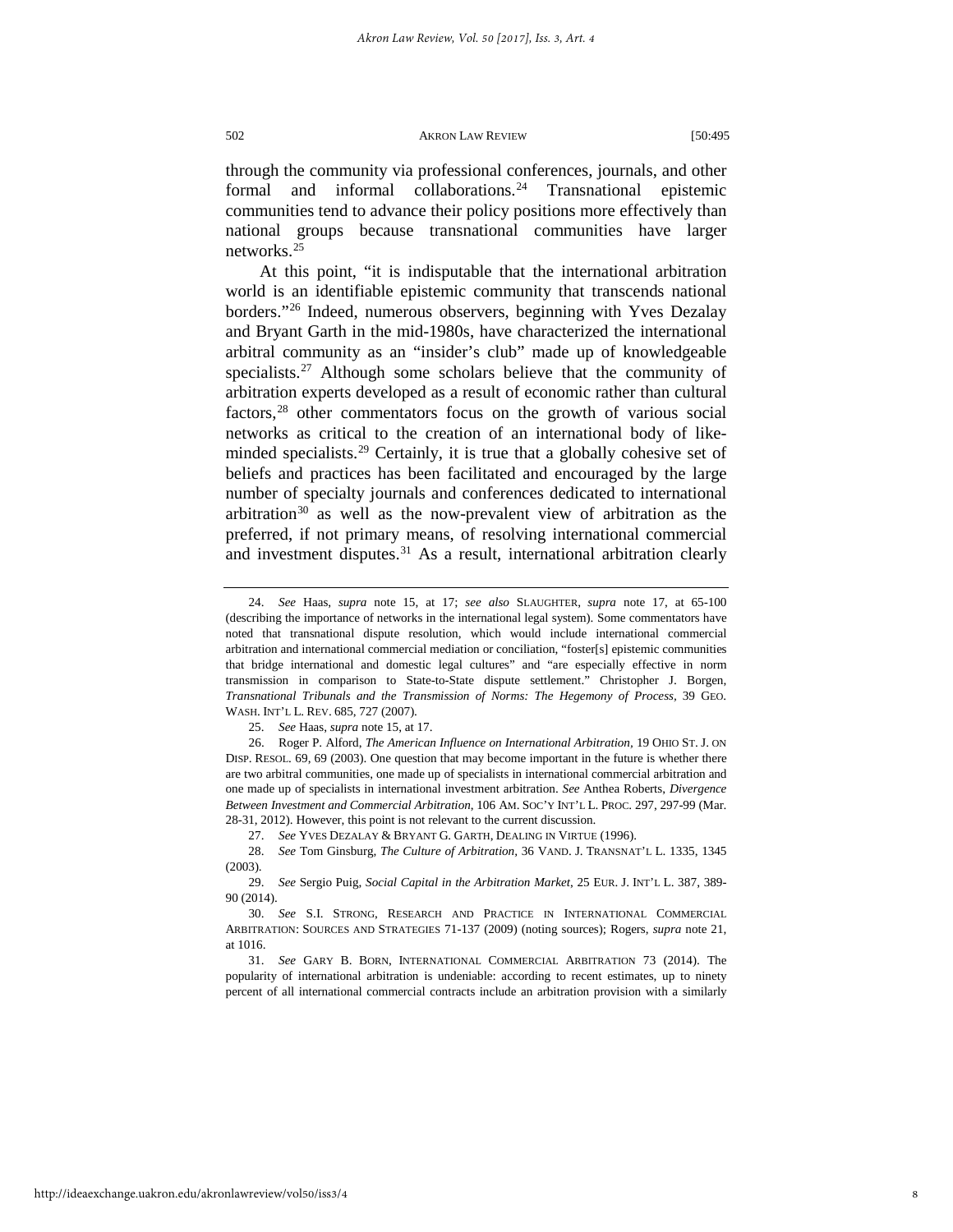reflects a common "set of causal approaches or orientations and . . . consensual knowledge base" and "shared normative commitments" that arise not as a result of a professional code of conduct but from a "principled approach to the issue at hand."<sup>[32](#page-9-0)</sup> Thus, the field of international arbitration can be said to meet the definition of an epistemic community. $33$ 

At this point, it is unclear whether and to what extent the same can be said of mediation. On the one hand, the field does appear to be populated by an expert group of "true believers," at least in the United States, where specialists write glowingly of the advantages of mediation over other dispute resolution mechanisms, including arbitration.<sup>34</sup> On the other hand, significant questions exist as to the breadth of the mediation community in terms of both geography and subject matter. For example, empirical research suggests that mediation runs a distant second to arbitration as the preferred means of resolving international business matters<sup>[35](#page-9-3)</sup> despite a number of efforts to expand the use of mediation in regions outside of the United States<sup>36</sup> and in international commercial

<span id="page-9-4"></span><span id="page-9-3"></span>35. *See* S.I. Strong, *Realizing Rationality: An Empirical Assessment of International Commercial Mediation*, 73 WASH. & LEE L. REV. 1973 (2016) [hereinafter Strong, Empirical].

36. This effort has met with mixed results. *See* Jacqueline M. Nolan-Haley, *Is Europe Headed Down the Primrose Path with Mandatory Mediation?*, 37 N.C. J. INT'L & COM. REG. 981, 982-85 (2012) [hereinafter Nolan-Haley, *Primrose Path*] (discussing reception of mediation in Europe pursuant to various measures, including Directive 2008/52/EC of the European Parliament and of the Council of 21 May 2008 on Certain Aspects of Mediation in Civil and Commercial Matters, 2008 O.J. (L 136) 3); Jacqueline M. Nolan-Haley, *Mediation: The Best and Worst of Times,* 16 CARDOZO J. CONFLICT RESOL. 731, 736 (2015).

high rate (ninety-three percent) of adherence to some form of arbitration in the 3,000-5,000 interstate investment treaties, including bilateral investment treaties (BITs), now in effect. ORGANISATION FOR ECONOMIC CO-OPERATION AND DEVELOPMENT, DISPUTE SETTLEMENT PROVISIONS IN INTERNATIONAL INVESTMENT AGREEMENTS: A LARGE SAMPLE SURVEY 5, 9 (2012), http://www.oecd.org/investment/internationalinvestmentagreements/50291678.pdf; Otto Sandrock, *The Choice Between Forum Selection, Mediation and Arbitration Clauses: European Perspectives,* 20 AM. REV. INT'L L. 7, 37 (2009); S.I. Strong, *Mass Procedures as a Form of "Regulatory Arbitration" –* Abaclat v. Argentine Republic *and the International Investment Regime*, 38 J. CORP. L. 259, 300 n.271 (2013).

<span id="page-9-0"></span><sup>32.</sup> Haas, *supra* note 15, at 19; *see also id.* at 2-3 (listing four core attributes of an epistemic community). This feature is particularly relevant to arbitration and mediation because those fields have developed largely autonomously. Neither mediation nor arbitration can be said to exist "outside" the law, since the state always retains an interest in overseeing various procedural matters, but the amount of autonomy given to parties in mediation and arbitration is often significant. *See* S.I. Strong, *Discovery Under 28 U.S.C. §1782: Distinguishing International Commercial Arbitration and International Investment Arbitration*, 1 STAN. J. COMPLEX LITIG. 295, 323-50 (2013).

<sup>33.</sup> *See* Alford, *supra* note 26, at 69; Haas, *supra* note 15, at 19.

<span id="page-9-2"></span><span id="page-9-1"></span><sup>34.</sup> *See* Deborah R. Hensler, *Suppose It's Not True: Challenging Mediation Ideology,* 2002 J. DISP. RESOL. 81, 83 (noting near-universal belief among mediation experts that mediation is the best means of resolving disputes).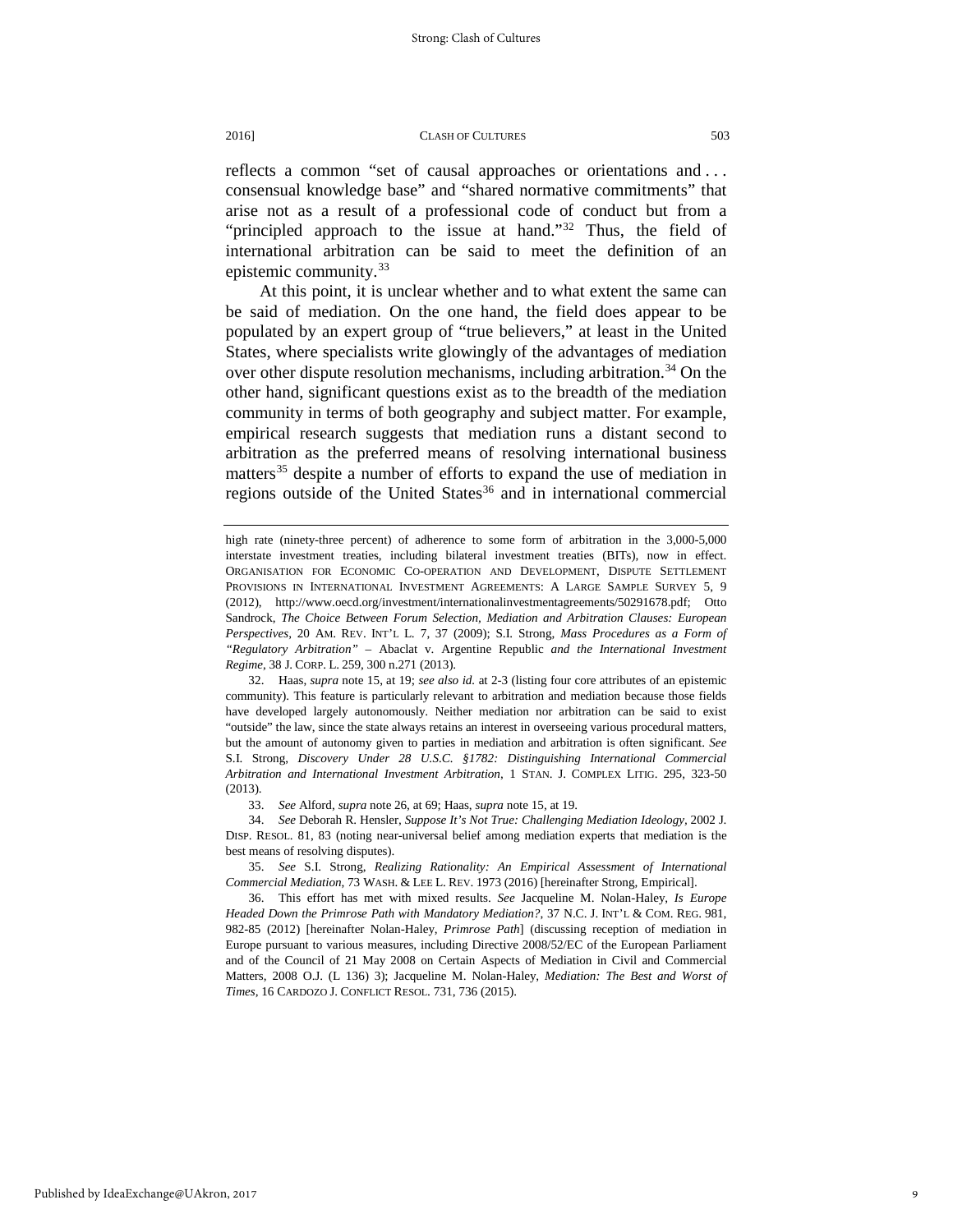and investment disputes.[37](#page-10-0)

One way to resolve this tension might be to conclude that an epistemic community exists, but only with respect to domestic mediation in the United States.<sup>[38](#page-10-1)</sup> However, a number of recent initiatives on the international front suggest that an international community of mediation experts may be in existence, even if that group is not as large or as powerful as the international arbitral community. For example, the creation of the International Mediation Institute (IMI) and the development of a Global Pound Conference that puts mediation and conciliation on equal footing with arbitration and litigation suggest that experts in international commercial mediation are growing in international sophistication and influence.<sup>[39](#page-10-2)</sup> Similar conclusions can be drawn from the increasing number of journals interested in scholarship concerning international commercial mediation and conciliation, $40$  as well as the creation of several international student moots in this area of law.[41](#page-10-4) These types of communal activities are critical to the creation and

<span id="page-10-2"></span>39. *See* IMI, <https://imimediation.org/> (last visited February 21, 2017).; Global Pound Conference Series 2016-2017, http://globalpoundconference.org/. The Global Pound Conference is being organized by IMI, which may not only help "promote interaction and shared beliefs" within the international dispute resolution community but may also place members of IMI "advantageously with respect to the decision-making and negotiating process." Sebenius, *supra* note 9, at 362.

<span id="page-10-3"></span>40. *See, e.g.,* INTERNATIONAL JOURNAL OF ARBITRATION, MEDIATION AND DISPUTE MANAGEMENT; JOURNAL OF INTERNATIONAL DISPUTE SETTLEMENT; NON-JUDICIAL DISPUTE SETTLEMENT IN INTERNATIONAL FINANCIAL TRANSACTIONS, STUDIES IN TRANSACTIONAL ECONOMIC LAW (Norbert Horn & Joseph J. Norton eds., 2000); STUDIES IN INTERNATIONAL MEDIATION 213-27 (Jacob Bercovitch ed., 2002).

<span id="page-10-4"></span>41. International commercial mediation moots are organized by both the International Chamber of Commerce (ICC) and the International Bar Association in conjunction with the Vienna International Arbitral Centre. The development of the international commercial arbitration community has been greatly assisted by the popularity of international mooting competitions for law students. *See* Mark L. Shulman, *Making Progress: How Eric Bergsten and the Vis Moot Advance the Enterprise of Universal Peace,* 24 PACE INT'L L. REV. 1, 5 (2012) ("The Vis Moot is justly renowned for assembling more law students and lawyers in one place at one time than any other

<span id="page-10-0"></span><sup>37.</sup> *See* Strong, ICM, *supra* note 1, at 14-15. Some studies have suggested that people involved in civil lawsuits prefer mediation to nonbinding arbitration at the early stages of the dispute. *See* Donna Shestowsky, *[The Psychology of Procedural Preference: How Litigants Evaluate](https://a.next.westlaw.com/Link/Document/FullText?findType=Y&serNum=0398368027&pubNum=0001168&originatingDoc=Ie10f2809215d11e598dc8b09b4f043e0&refType=LR&originationContext=document&transitionType=DocumentItem&contextData=(sc.Search))  [Legal Procedures Ex Ante,](https://a.next.westlaw.com/Link/Document/FullText?findType=Y&serNum=0398368027&pubNum=0001168&originatingDoc=Ie10f2809215d11e598dc8b09b4f043e0&refType=LR&originationContext=document&transitionType=DocumentItem&contextData=(sc.Search))* 99 IOWA L. REV. 637, 648-49 (2014).

<span id="page-10-1"></span><sup>38.</sup> Although the mediation community within the United States does not appear to have described itself as an epistemic community, at least in so many words, the extensive amount of literature on mediation and the increasing sophistication of the process suggests that the necessary expertise and consensus as to the core values of commercial mediation exists. *See* Strong, Empirical, *supra* note 35 (citing literature on mediation and particularly on commercial mediation). A slightly different type of epistemic community is said to exist with respect to inter-state mediation, which arises as a matter of public international law rather than private international law. *See* RAYMOND COHEN, CULTURAL ASPECTS OF INTERNATIONAL MEDIATION*, in* RESOLVING INTERNATIONAL CONFLICTS: THE THEORY AND PRACTICE OF MEDIATION, 107, 111 (Jacob Berkovitch ed., 1996); *see also* Strong, ICM, *supra* note 1, at 25 (discussing interstate mediation).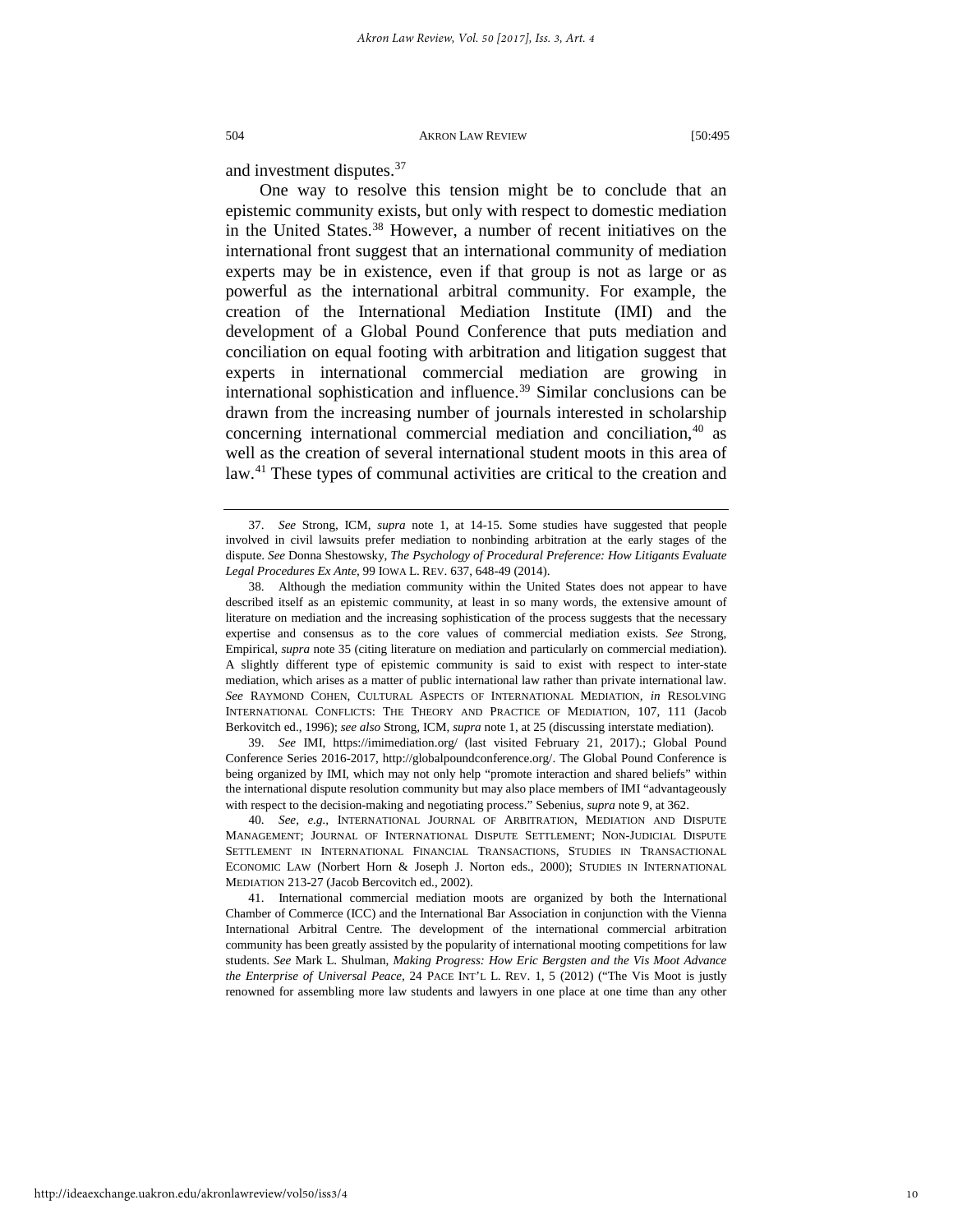maintenance of an epistemic community, since that is how members of such groups develop and promote their common agendas.<sup>[42](#page-11-0)</sup>

Empirical, comparative, and historical analyses also support the notion that an epistemic community involving international commercial mediation exists. For example, empirical research suggests that most experts in international commercial mediation reside in England rather than in the United States, $43$  while a comparative study conducted by the UNCITRAL Secretariat demonstrates the extent to which mediation exists around the world.<sup>[44](#page-11-2)</sup> Furthermore, the rise of international commercial mediation cannot be considered a recent development, since mediation and conciliation were the primary means of resolving international commercial disputes prior to World War  $II^{45}$  $II^{45}$  $II^{45}$  As a result, it may be that the field of international commercial mediation constitutes a nascent epistemic community whose membership is small, particularly in comparison to the international commercial arbitration community, but highly motivated.<sup>[46](#page-11-4)</sup>

While the rise of a new epistemic group focusing on international commercial mediation could initially be seen as benefitting efforts to create a new UNCITRAL instrument on mediated settlement agreements, the situation is actually much more complicated, since "[t]he solidarity of epistemic community members derives not only from their shared interests . . . but also their shared aversions."[47](#page-11-5) This feature

<span id="page-11-0"></span>such competition.").

<sup>42.</sup> *See* Haas, *supra* note 15, at 19.

<sup>43.</sup> *See* Strong, Empirical, *supra* note 35.

<span id="page-11-2"></span><span id="page-11-1"></span><sup>44.</sup> *See* United Nations Commission on International Trade Law, Settlement of Commercial Disputes: Enforceability of Settlement Agreements Resulting From International Commercial Mediation/Conciliation – Compilation of Comments by Governments, prepared for the  $62<sup>nd</sup>$  through 64th Sessions of Working Group II, (2000-2017) [hereinafter Working Group II Comparative Study]. Similar material has been collected by the World Bank. *See* WORLD BANK, INVESTING ACROSS BORDERS (2012). Mediation and conciliation have long been favored in various Asian cultures. *See* Shahla F. Ali, *Approaching the Global Arbitration Table: Comparing the Advantages of Arbitration as Seen by Practitioners in East Asia and the West*, 28 REV. LITIG. 791, 796-97 (2009).

<span id="page-11-3"></span><sup>45.</sup> *See* Eric A. Schwartz, *International Conciliation and the ICC*, 10 ICSID REV.-FOREIGN INVEST. L.J. 98, 99, 107 (1995). The rise of international commercial arbitration in the post-War period can be largely attributed to the success of the United Nations Convention on the Recognition and Enforcement of Foreign Arbitration Awards (New York Convention). *See* United Nations Convention of the Recognition and Enforcement of Foreign Arbitral Awards, U.N. Doc E/CONF.26/8/Rev.1 [hereinafter New York Convention]; Strong, ICM, *supra* note 1, at 13.

<span id="page-11-5"></span><span id="page-11-4"></span><sup>46.</sup> Thus, in a recent empirical study of the use and perception of international commercial mediation, only nine percent of the respondents indicated that they had been involved in more than twenty international commercial mediations in the last three years. *See* Strong, Empirical, *supra* note 35, at 26.

<sup>47.</sup> Haas, *supra* note 15, at 20.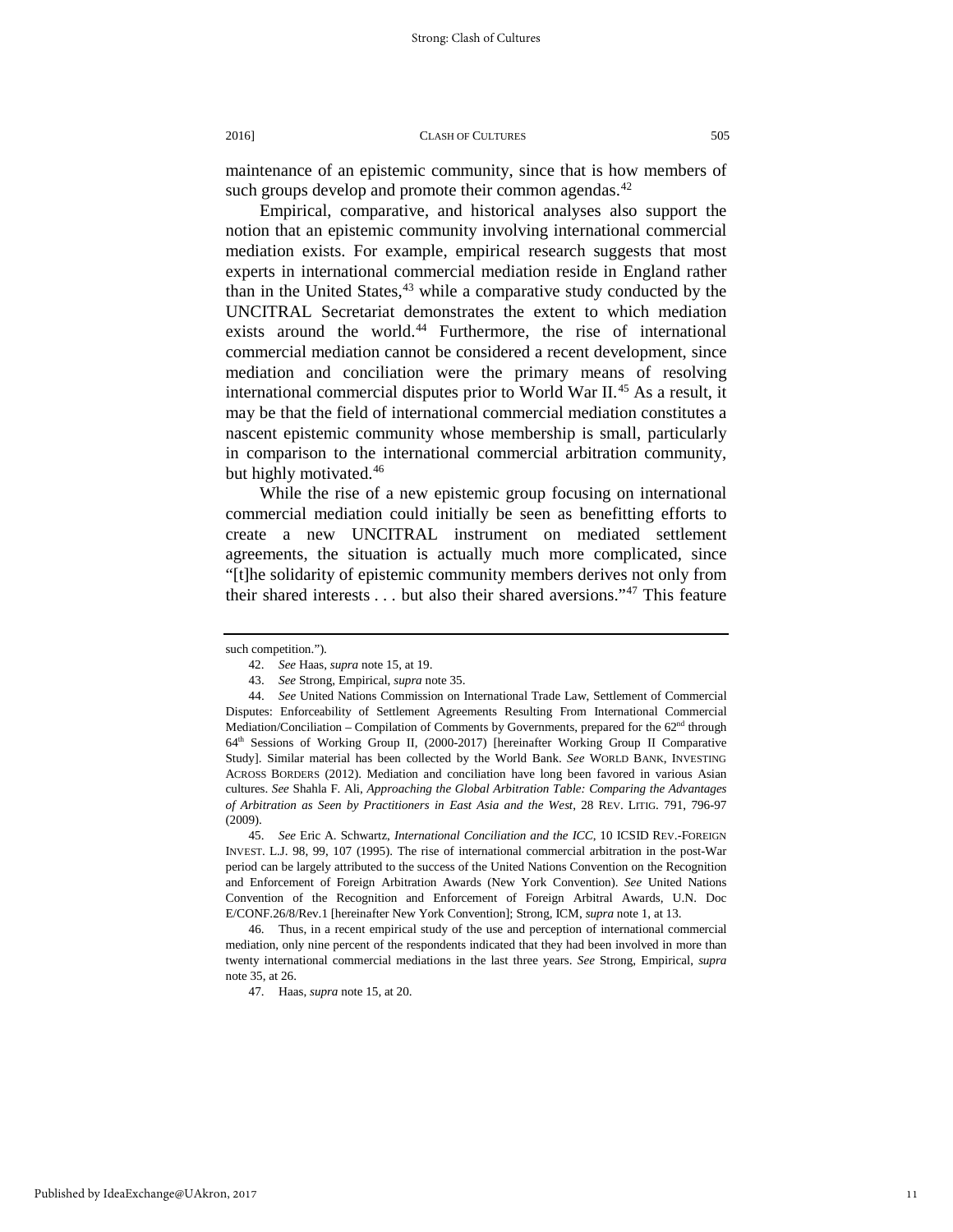is critically important to the future of the proposed treaty at UNCITRAL because of the way in which the arbitration and mediation communities view each other. For example, supporters of international commercial arbitration often denigrate mediation as a "soft" procedural mechanism that has few benefits and numerous disadvantages.<sup>[48](#page-12-0)</sup> Conversely, proponents of mediation criticize arbitration as being incapable of providing certain key benefits (such as the preservation of ongoing relationships and the development of integrative solutions).<sup>49</sup> The apparent absence of common ground and a certain amount of reciprocal ill-will between the two groups not only precludes the possibility of having numerous individuals with influence and standing in both communities, but also could drive the arbitration community to attempt to block efforts at UNCITRAL to adopt a new treaty on international commercial mediation.

## III. EPISTEMIC COMMUNITIES AND THE UNCITRAL PROCESS

#### *A. Epistemic Communities in International Lawmaking Processes*

Recognizing the different factions within the international dispute resolution community can be very useful to state delegations at UNCITRAL, since it can help them develop strategies to manage such conflicts. Before doing so, however, negotiators must appreciate how epistemic communities operate in the international lawmaking process.

Epistemic communities gain political power as a result of their "professional training, prestige, and reputation for expertise in an area highly valued by society or elite decision makers."<sup>[50](#page-12-2)</sup> The need for expert assistance is particularly marked in highly technical areas that require international coordination.<sup>[51](#page-12-3)</sup> In those situations, policymakers look to

<span id="page-12-3"></span>http://ideaexchange.uakron.edu/akronlawreview/vol50/iss3/4

<span id="page-12-0"></span><sup>48.</sup> For example, those who do not use mediation often believe it is contrary to the dispute resolution culture in their home countries. *See* Strong, Empirical, *supra* note 35. Furthermore, no studies have yet shown that mediation actually saves parties time and money, which creates some skepticism in the arbitral community about whether mediation is worthwhile. *See id.*

<span id="page-12-1"></span><sup>49.</sup> *See* Thomas Gaultier, *Cross-Border Mediation: A New Solution for International Commercial Settlement?,* 26 INT'L PRACTICUM 38, 50-51 (2013). The notion of "integrative solutions" (also known as win-win scenarios or "value claiming") is most closely associated with Roger Fisher and William Uhry, authors of the 1981 text, *Getting to Yes*, although the concept actually dates back to the early 1900s. *See* ROGER FISHER ET AL., GETTING TO YES: NEGOTIATING AGREEMENT WITHOUT GIVING IN (2d ed., 1992); Charles B. Craver, *The Inherent Tension Between Value Creation and Value Claiming During Bargaining Interactions,* 12 CARDOZO J. CONFLICT RESOL. 1, 9 (2010).

<span id="page-12-2"></span><sup>50.</sup> Haas, *supra* note 15, at 17 (noting these elements are supplemented by various "tests of validity").

<sup>51.</sup> *See id.* at 1; *see also* Emmanuel Adler & Peter M. Haas, *Conclusion: Epistemic*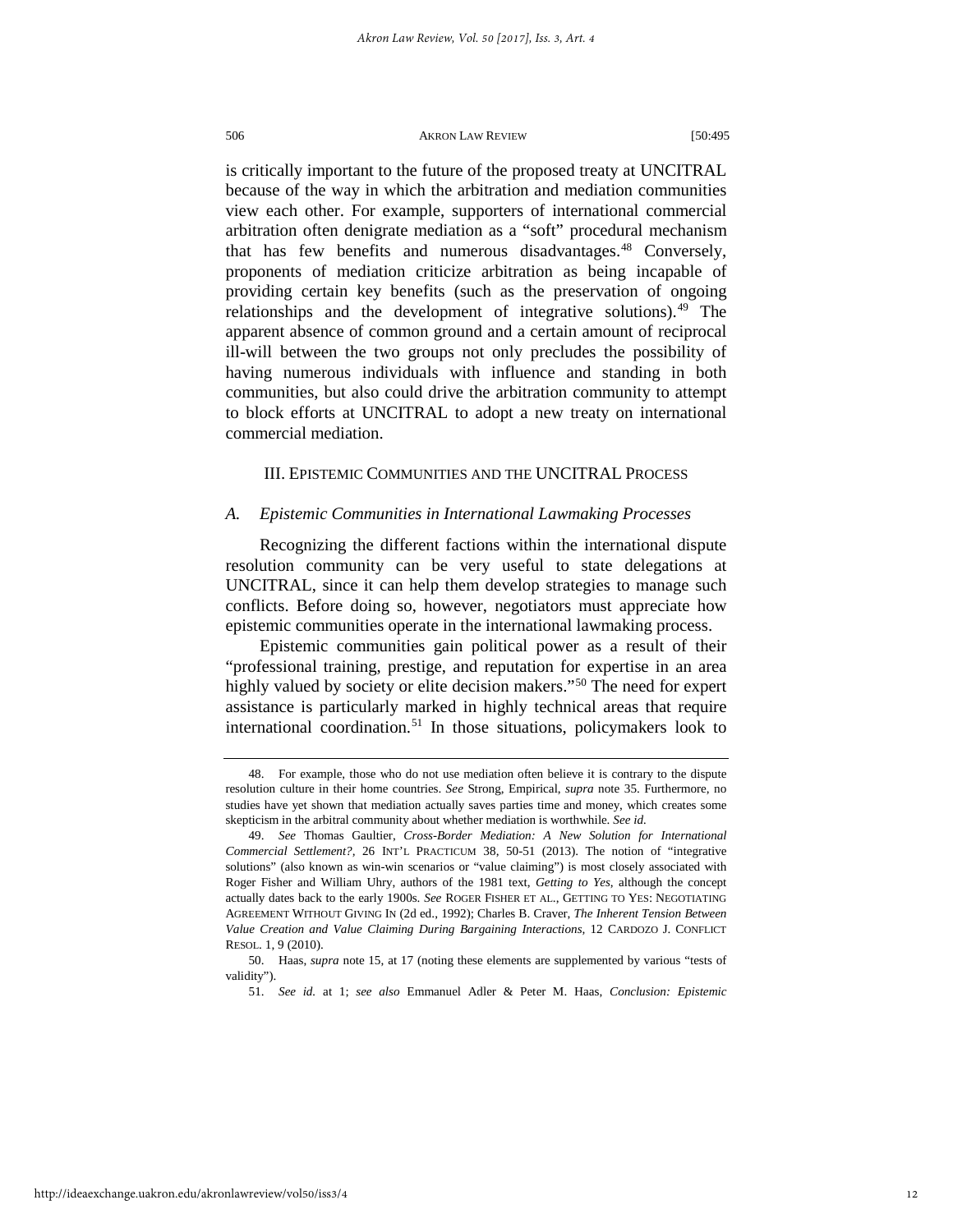epistemic communities to help state actors fulfill their roles as "uncertainty reducers" and "power and wealth pursuers."<sup>[52](#page-13-0)</sup>

These attributes are self-evident in matters involving UNCITRAL. For example, UNCITRAL's core purpose is to decrease cross-border commercial uncertainty and increase global wealth and prosperity.<sup>[53](#page-13-1)</sup> UNCITRAL achieves these ends by relying heavily on technical expertise generated institutionally (for example, through the UNCITRAL Secretariat and various working groups) and through input from external bodies, including the numerous IGOs and NGOs that participate in the UNCITRAL process.<sup>[54](#page-13-2)</sup> The need for technical expertise is particularly high in fields such as private international dispute resolution, which require an extensive understanding not only of the relevant underlying law but also a detailed appreciation of how various national and international laws interact as a comparative and international matter.<sup>[55](#page-13-3)</sup>

Epistemic communities provide critical assistance to international policymakers by "articulating the cause-and-effect relationships of complex problems, helping states identify their interests, framing the issues for collective debate, proposing specific policies, and identifying

*Communities, World Order, and the Creation of a Reflective Research Program,* 46 INT'L ORG. 367, 371 (1992) (defining "the role played by epistemic communities as one of policy coordination," which is subsequently defined as "consent and mutual expectation").

<span id="page-13-0"></span><sup>52.</sup> Haas, *supra* note 15, at 4. Epistemic communities provide policymakers with useful "depictions of social or physical processes, their interrelation with other processes, and the likely consequences of actions that require application of considerable scientific or technical expertise." *Id.* (noting the information "is the product of human interpretations of social and physical phenomena").

<span id="page-13-1"></span><sup>53.</sup> For example, UNCITRAL's aim is to increase predictability in international commercial relations while also maximizing cost-efficiency in international commercial transactions and facilitating international trade. *See* G.A. Res. 2205 (XXI), U.N. GAOR, 21st Sess., Supp. No. 16, U.N. Doc. A/6594, at pmbl (Dec. 17, 1966) (establishing UNCITRAL); A GUIDE TO UNCITRAL: BASIC FACTS ABOUT THE UNITED NATIONS INTERNATIONAL TRADE COMMISSION 1 (2013) http://www.uncitral.org/pdf/english/texts/general/12-57491-Guide-to-UNCITRAL-e.pdf [hereinafter UNCITRAL GUIDE].

<span id="page-13-2"></span><sup>54.</sup> *See* UNCITRAL GUIDE, *supra* note 53, at 6-9; Haas, *supra* note 15, at 10 (describing the United Nations as requiring a high degree of technical expertise); *see also id.* at 32 (noting "the coordinating role of members of international secretariats and of governmental and nongovernmental bodies and the channels through which they interact"); C. Cora True-Frost, *The Security Council and Norm Consumption,* 40 N.Y.U. J. INT'L L. & POL'Y 115, 142-43 (2007) (noting epistemic communities have affected significant change in policy and practice at the United Nations, often through NGOs).

<span id="page-13-3"></span><sup>55.</sup> This is a field that even judges have difficulty understanding. *See* S.I. STRONG, INTERNATIONAL COMMERCIAL ARBITRATION: A GUIDE FOR U.S. JUDGES 1-24 (2012) (involving a judicial guide published by the Federal Judicial Center, the research and education arm of the U.S. federal judiciary, that is meant to provide assistance to U.S. judges in this area of law).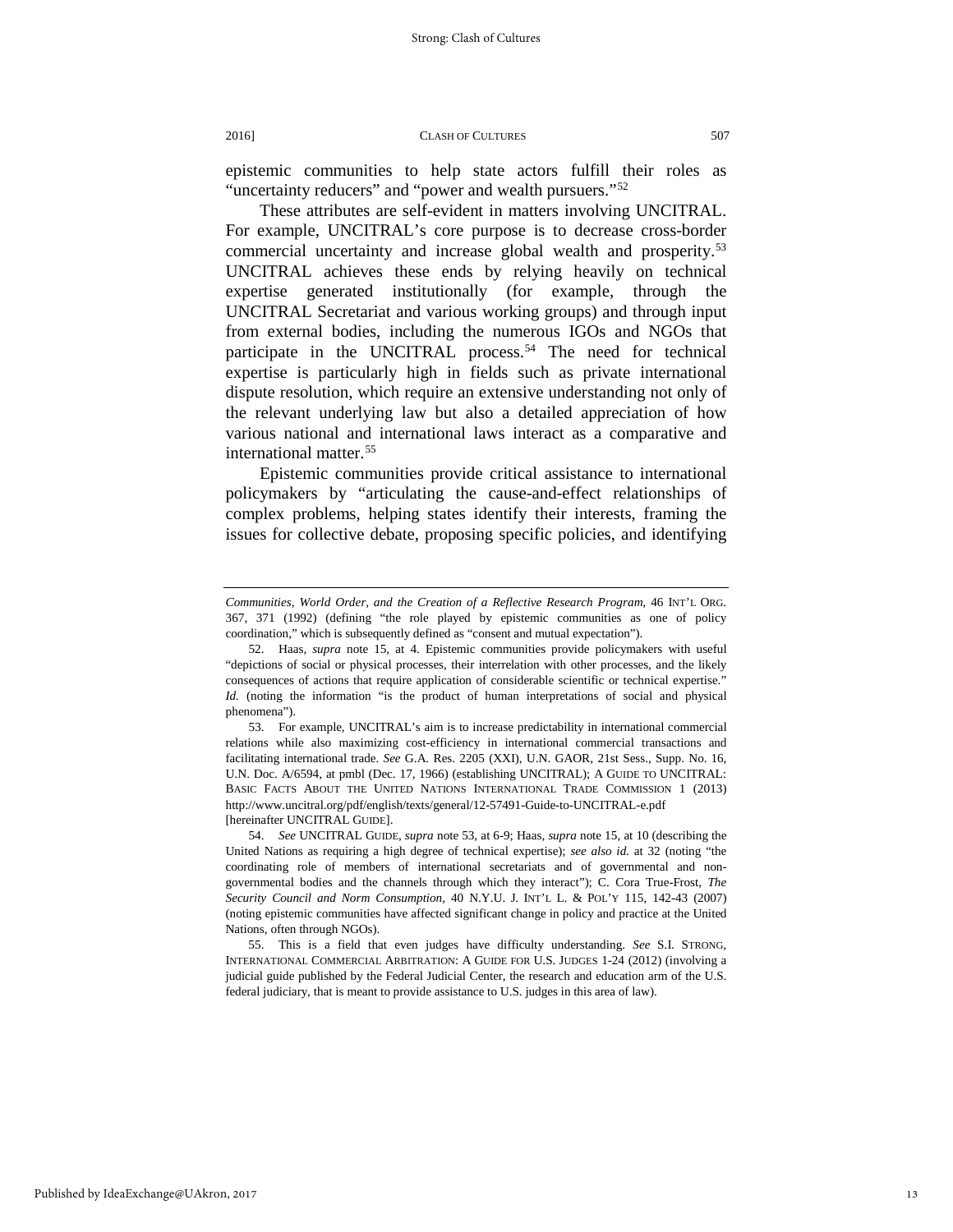salient points for negotiation."<sup>[56](#page-14-0)</sup> However, epistemic communities do more than simply help create and coordinate international policy;  $57$  they also participate in the juris-generative process, which would include initiatives to adopt international treaties such as the proposed convention on enforcement of mediated settlement agreements.<sup>[58](#page-14-2)</sup>

Epistemic communities are often at their best when they are either engaged in the direct identification of state interests for decision makers or highlighting the relevant features of a particular issue so that policymakers may determine whether they have an interest at stake.<sup>[59](#page-14-3)</sup> As one scholar has noted, "epistemic communities fix the terms of the discourse and shape the way in which we look at international law."<sup>[60](#page-14-4)</sup> Once one state has successfully completed this process, that state may influence the actions of other states, thereby multiplying the effect of the epistemic community.<sup>[61](#page-14-5)</sup>

This process perfectly describes the process by which the idea for the proposed convention on enforcement of mediated settlement agreements arose and was developed by the U.S. Department of State. The project began as a result of a suggestion made by a participant at a February 2014 meeting of the U.S. State Department's Advisory Committee on Private International Law. $62$  After considering the matter

<sup>56.</sup> Haas, *supra* note 15, at 2.

<span id="page-14-1"></span><span id="page-14-0"></span><sup>57.</sup> The consensual nature of UNCITRAL makes it one of the quintessential examples of international policy coordination. *See* UNCITRAL GUIDE, *supra* note 53, at 6; Haas, *supra* note 15, at 32. No votes are taken to determine the direction taken by UNCITRAL or any of its constituent bodies. Instead, the chair of the meeting in question (i.e., the full Commission, which meets once a year in June or July, or the various working groups, which meet twice a year) simply gauges the mood of the room when determining whether to move forward and in what manner. *See*  UNCITRAL GUIDE, *supra* note 53, at 7.

<span id="page-14-2"></span><sup>58.</sup> *See* Paul Schiff Berman, *A Pluralist Approach to International Law,* 32 YALE J. INT'L L. 301, 322 (2007) (discussing the work of Harold Hongju Koh and Robert Cover, among others); Anne Marie Slaughter, *Sovereignty and Power in a Networked World Order,* 40 STAN. J. INT'L L. 283, 324 (2004) ("The procedures and substantive principles developed over the course of repeated conflicts among the same or successive actors take on precedential weight, both through learning processes and the pragmatic necessity of building on experience. As they become increasingly refined, these procedures and principles are increasingly likely to be codified in informal and increasingly formal ways."). UNCITRAL and Working Group II have illustrated a keen desire to reflect and incorporate both formal and informal norms relating to international commercial mediation. *See* Working Group II Comparative Study, *supra* note 44.

<span id="page-14-3"></span><sup>59.</sup> *See* Haas, *supra* note 15, at 4; *see also* Bianchi, *supra* note 8, at 19 ("To fix the boundaries of what international law is and to set the parameters for what is or is not an acceptable argument is no less than making the law.").

<sup>60.</sup> Bianchi, *supra* note 8, at 16.

<span id="page-14-5"></span><span id="page-14-4"></span><sup>61.</sup> *See* Haas, *supra* note 15, at 4; *see also id.* at 33 (noting "epistemic communities operating through transnationally applied policy networks can prove influential in policy coordination").

<span id="page-14-6"></span><sup>62.</sup> *See* PRIVATE INTERNATIONAL LAW, U.S. DEPARTMENT OF STATE, [http://www.state.gov/s/l/c3452.htm;](http://www.state.gov/s/l/c3452.htm) PUBLIC MEETING ON INTERNATIONAL ARBITRATION AND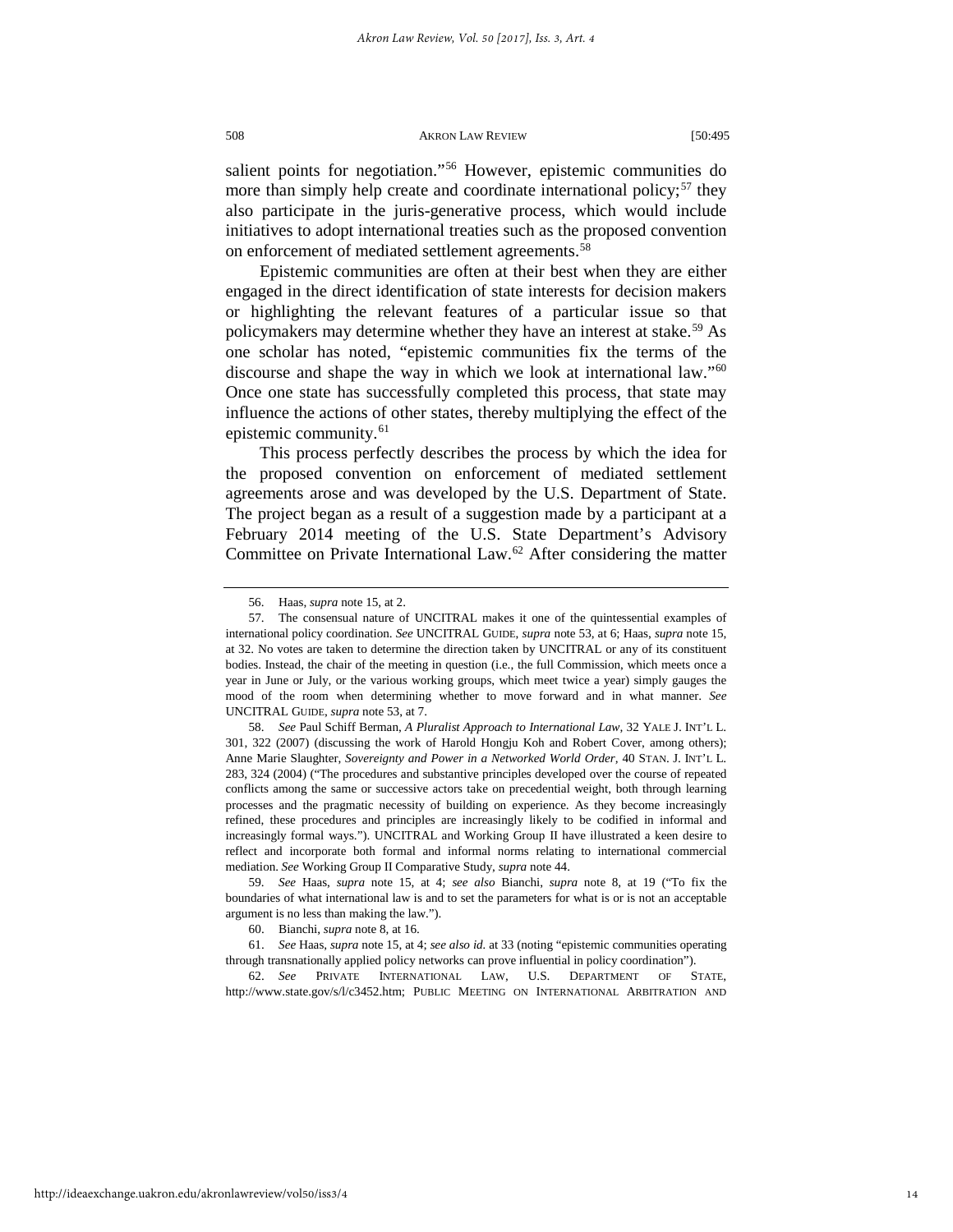internally and consulting with additional experts and stakeholders, the State Department shaped the idea into a form that State Department lawyers believed would most likely meet with international approval. The proposal was formally presented at the July 2014 meeting of UNCITRAL, and deliberations regarding the proposal are now underway in Working Group II, which focuses on matters involving international commercial arbitration and conciliation.[63](#page-15-0) Various members of the arbitration and mediation communities have engaged in the debate about a new international instrument in this area of law through interactions with their government representatives and direct participation as NGO observers at UNCITRAL.<sup>[64](#page-15-1)</sup>

Epistemic communities do more than influence the creation of new policy initiatives. Instead, as the current deliberations at UNCITRAL show, epistemic communities play an ongoing role in the debate about the shape of various international policy programs. Expert perspectives can enter the process in several ways. First, specialist knowledge may be sought at the institutional level, as occurs when the UNCITRAL Secretariat asks for the views of internal and external experts on various

<span id="page-15-0"></span>63. *See* U.S. Proposal, *supra* note 1; *see also supra* notes 1-4 and accompanying text (discussing UNCITRAL deliberations to date).

CONCILIATION, U.S. DEPARTMENT OF STATE, [http://www.state.gov/s/l/229037.htm.](https://mail.umsystem.edu/owa/redir.aspx?SURL=cy5B-lxJ8zQ4cS5qYyFE1TxVj-xzW-K722wSD5JvRKKz7nUc0SjTCGgAdAB0AHAAOgAvAC8AdwB3AHcALgBzAHQAYQB0AGUALgBnAG8AdgAvAHMALwBsAC8AMgAyADkAMAAzADcALgBoAHQAbQA.&URL=http%3a%2f%2fwww.state.gov%2fs%2fl%2f229037.htm) The original suggestion to the State Department was based on information found in a scholarly article written by the current author. *Compare* Strong, ICM, *supra* note 1, at 11-39 *with* U.S. Proposal, *supra* note 1. However, the proposition was consistent with work of other commentators that came out shortly thereafter. *See* Boule, *supra* note 5, at 65; Li, *supra* note 5, at 20; Lo, *supra* note 5, at 135; Wolski, *supra* note 5, at 110. Interestingly, this latter group of authors appear to work primarily in the area of mediation rather than arbitration, which supports the notion that an epistemic community of experts in international commercial mediation is on the rise. *See* Haas, *supra* note 15, at 4 ("The members of a prevailing [epistemic] community become strong actors at the national and transnational level as decision makers solicit their information and delegate responsibility to them.").

<span id="page-15-1"></span><sup>64.</sup> *See, e.g.,* 81 Fed. Reg. 50,591-92 (2016) (containing notice of a public meeting of the U.S. Department of State Advisory Committee on Private International Law (ACPIL) to discuss the proposed treaty on international settlement agreements). A wide variety of IGOs and NGOs sit in on UNCITRAL deliberations, including generalist organizations like the American Bar Association (ABA), the American Society of International Law (ASIL), the European Union (EU), the International Institute on Conflict Prevention & Resolution (CPR Institute) and the International Law Association (ILA), and numerous international arbitration organizations, including the American Arbitration Association/International Centre for Dispute Resolution (AAA/ICDR), the China International Economic and Trade Arbitration Commission (CIETAC), the International Chamber of Commerce (ICC), the International Council on Commercial Arbitration (ICCA), the New York International Arbitration Center (NYIAC), the Stockholm Chamber of Commerce (SCC), and the Permanent Court of Arbitration (PCA), among others. Although many of the arbitral institutions are tangentially involved in international commercial mediation, at the time of writing only one NGO at UNCITRAL, the International Mediation Institute (IMI), focuses primarily on mediation and conciliation.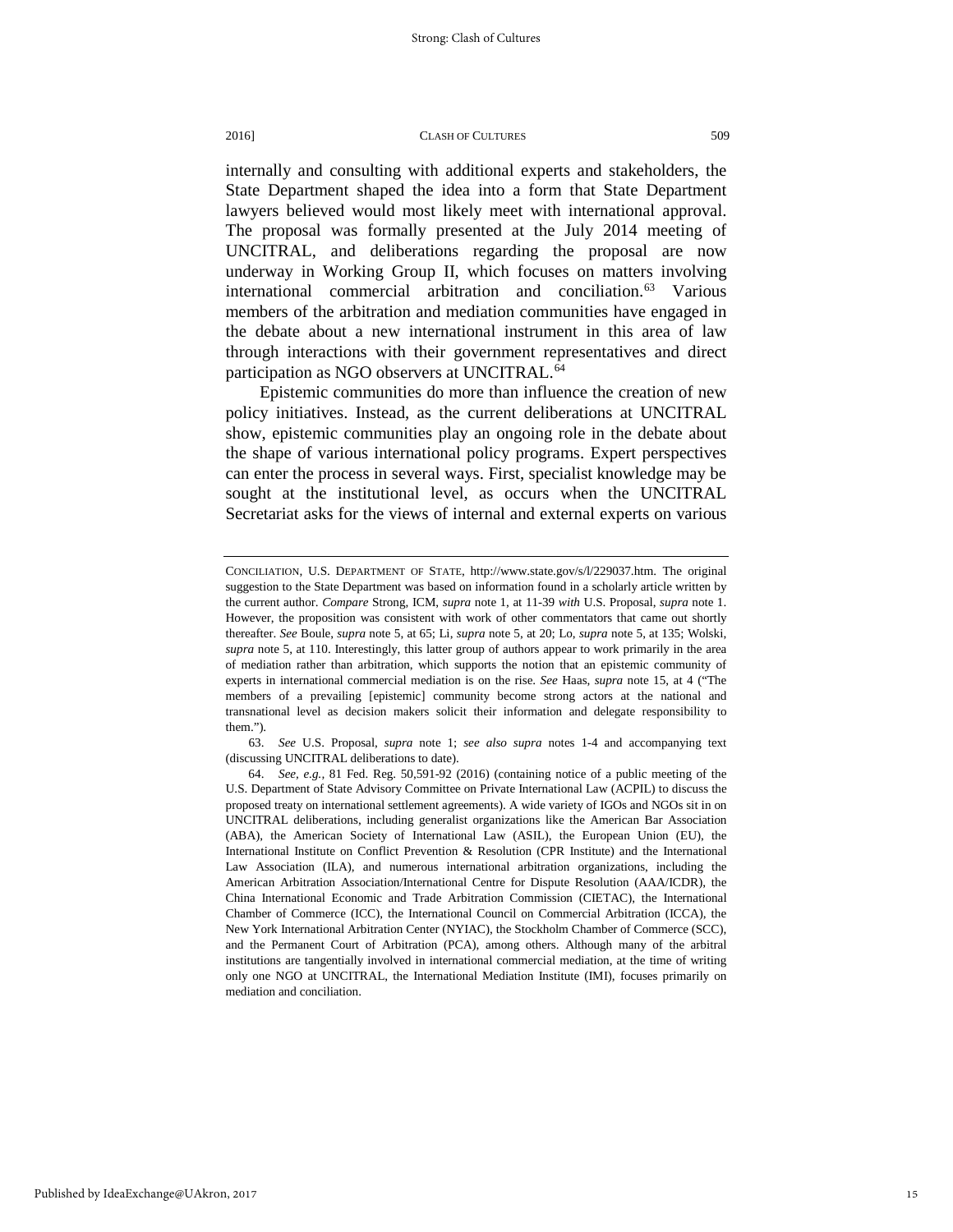technical issues[.65](#page-16-0) Second, epistemic communities may exert indirect influence on the international debate, as occurs when states seek the assistance of stakeholders and national experts in analyzing policy proposals and counterproposals submitted by other states as part of the "transgovernmental communication" process.<sup>[66](#page-16-1)</sup> Third, state delegations to UNCITRAL are often made up of subject matter specialists who are drawn from other government agencies or from a cadre of well-connected (i.e., elite) academics and private practitioners.<sup>[67](#page-16-2)</sup>

Recourse to expert advisors does not necessarily result in straightforward results, since epistemic communities are not the holders of absolute truths[.68](#page-16-3) Instead, epistemic communities "bring with them their interpretations of the knowledge, which are in turn based on their causally informed vision of reality and their notions of validity."[69](#page-16-4) As a result, the content of the advice given by any expert consultant varies depending on that person's perspective, training, and background.<sup>[70](#page-16-5)</sup> Furthermore, different states react differently to information provided by specialist advisors.<sup>[71](#page-16-6)</sup> Therefore, reliance on epistemic communities does not guarantee a conflict-free negotiation process. To the contrary,

http://www.uncitral.org/uncitral/en/commission/working\_groups/2Arbitration.html.

<span id="page-16-0"></span><sup>65.</sup> *See* UNCITRAL GUIDE, *supra* note 53, at 7; *see also supra* note 54 and accompanying text (discussing NGOs and the UNCITRAL Secretariat). The preliminary report from an empirical study written by the author was also made available to delegates and was cited by the Secretariat and various governments in their submissions. *See* Secretariat Note, *supra* note 2, at 6 n.16; Initial States' Comments, *supra* note 2, at 6 n.7; S.I. Strong, *Use and Perception of International Commercial Mediation and Conciliation: A Preliminary Report of Issues Relating to the Proposed UNCITRAL Convention on International Commercial Mediation and Conciliation,*  http://papers.ssrn.com/sol3/papers.cfm?abstract\_id=2526302. The preliminary report was also discussed orally during the Working Group meeting. *See* UNCITRAL, WORKING GROUP II, SOUND RECORDINGS OF SECORDINGS, THE SECORDINGS AND THE SECORDINGS, THE SECORDINGS, THE SECORDINGS, THE SECORDINGS, THE SECOND MEETINGS,

<span id="page-16-1"></span><sup>66.</sup> Cho & Kelly, *supra* note 7, at 503 (quoting ROBERT O. KEOHANE & JOSEPH S. NYE, POWER AND INTERDEPENDENCE 25-26 (1977)); *see also* 81 Fed. Reg. 50, 591-92 (2016) (containing notice of a public meeting ACPIL seeking stakeholder input on the proposed treaty on international settlement agreements); Anne-Marie Slaughter, *International Law in a World of Liberal States*, 6 EUR. J. INT'L L. 503, 513 (1995) (discussing transgovernmental communication in a combined theory of international law and international relations).

<span id="page-16-2"></span><sup>67.</sup> *See* UNCITRAL GUIDE, *supra* note 53, at 8; Haas, *supra* note 15, at 13 (contemplating this process in the abstract); *see also id.* at 35 (noting members of an epistemic community "may be found among the respected experts whose names recur on delegation lists to intergovernmental meetings or among those responsible for drafting background reports or briefing diplomats").

<span id="page-16-6"></span><span id="page-16-5"></span><span id="page-16-4"></span><span id="page-16-3"></span><sup>68.</sup> *See* Haas, *supra* note 15, at 21; *see also id.* at 23 ("The primary concern is the political influence that an epistemic community can have on collective policymaking, rather than the correctness of the advice given. While epistemic communities provide consensual knowledge, they do not necessarily generate truth.").

<sup>69.</sup> *See id.* at 21.

<sup>70.</sup> *See id.*

<sup>71.</sup> *See id.* at 30.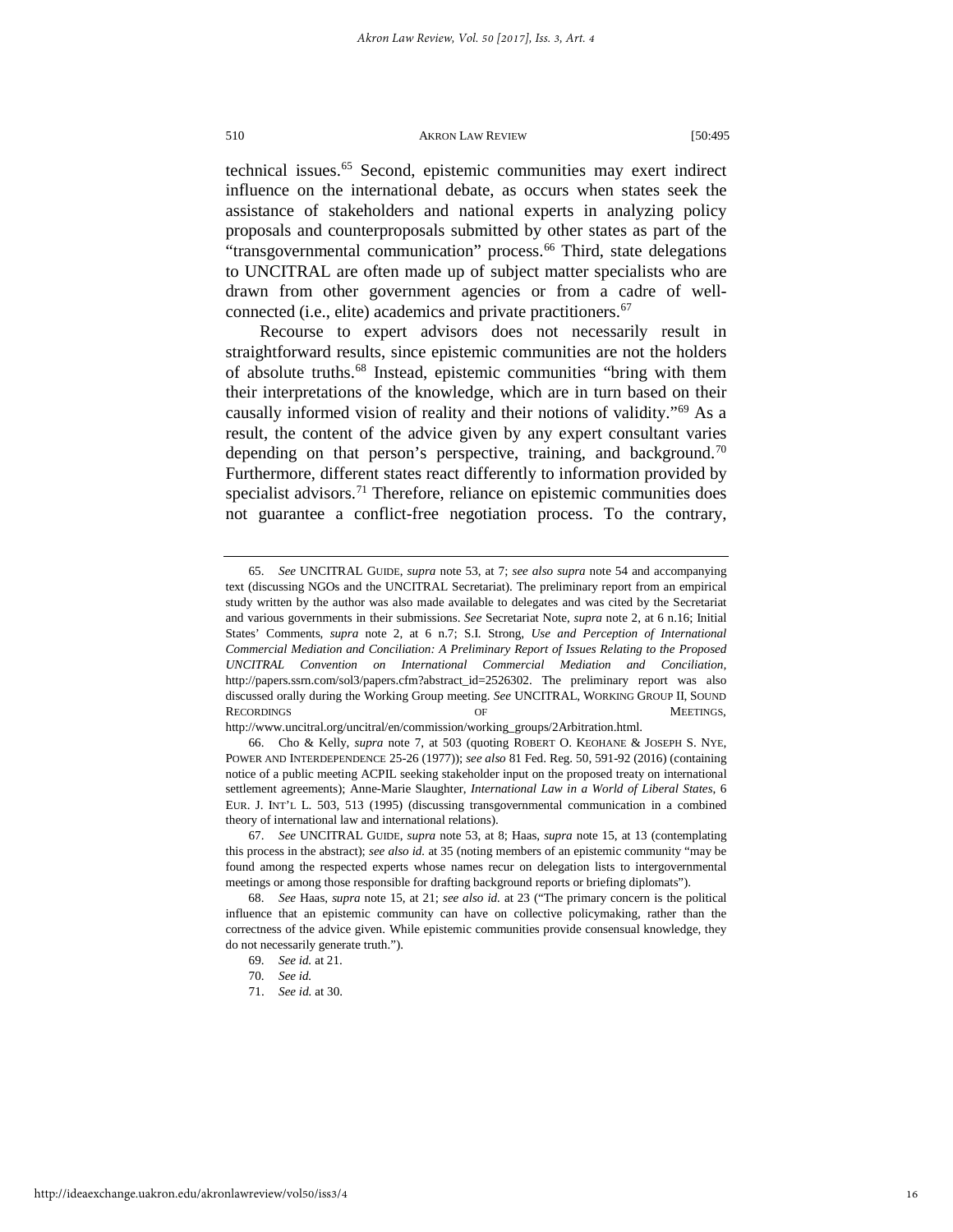significant debates about the proper course of action can arise both within and between different epistemic communities.

Applying this knowledge to the current deliberations at UNCITRAL suggests a potentially significant divergence of opinion regarding the need for and shape of a new instrument involving international commercial mediation, based on the background of the experts in question. The situation is exacerbated by the fact that most of the debate about the substantive details of the proposed convention is taking place in Working Group  $II^{2}$ . Although that Working Group ostensibly focuses on matters involving both arbitration and conciliation (i.e., mediation), historically the group was dedicated to international commercial arbitration, and most of the NGOs involved in Working Group II specialize in arbitration, not mediation.<sup>[73](#page-17-1)</sup> Furthermore, most of the members of national delegations to Working Group II have experience in arbitration rather than mediation, although the composition of state delegations can change from meeting to meeting.<sup>[74](#page-17-2)</sup>

The high proportion of arbitration experts in Working Group II is troubling because the arbitration community could use its influence to derail the proposed convention if a sufficient number of arbitral experts view that initiative as contrary to their principles or interests. For example, the arbitration community may find the proposed convention offensive to a belief that arbitration is the best, if not only, way to resolve international commercial and investment disputes.<sup>[75](#page-17-3)</sup> Alternatively, some specialists in arbitration could perceive the proposed convention as a threat to their financial interests, since the convention is intended to increase the viability of mediation as a means of resolving cross-border business disputes.[76](#page-17-4) If the world of international dispute resolution is framed in distributive terms (i.e., as a zero-sum equation where the increase of mediation decreases the incidence of arbitration), specialists in arbitration could be wary of supporting a procedure that

<span id="page-17-0"></span><sup>72.</sup> *See* UNCITRAL GUIDE, *supra* note 53, at 46; *see also* UNCITRAL, WORKING GROUP II, http://www.uncitral.org/uncitral/en/commission/working\_groups/2Arbitration.html.

<span id="page-17-1"></span><sup>73.</sup> For example, only one of the NGOs in attendance (IMI) specializes in mediation. The other IGOs and NGOs focus primarily on arbitration. *See supra* note 64 (listing various IGOs and NGOs).

<span id="page-17-2"></span><sup>74.</sup> *See* UNCITRAL GUIDE, *supra* note 53, at 8. At this point, there is little overlap between experts in mediation, including international commercial mediation, and experts in public international law.

<sup>75.</sup> *See infra* note 122 and accompanying text.

<span id="page-17-4"></span><span id="page-17-3"></span><sup>76.</sup> See Strong, ICM, *supra* note 1, at 31-32 (noting that a new convention could put mediation and arbitration on equal footing); *see also* Boule, *supra* note 5, at 65; Lo, *supra* note 5, at 135 (suggesting a new enforcement regime); Madoff, *supra* note 5, at 161-66 (noting the need for a new treaty); Wolski, *supra* note 5, at 110 (supporting a new treaty).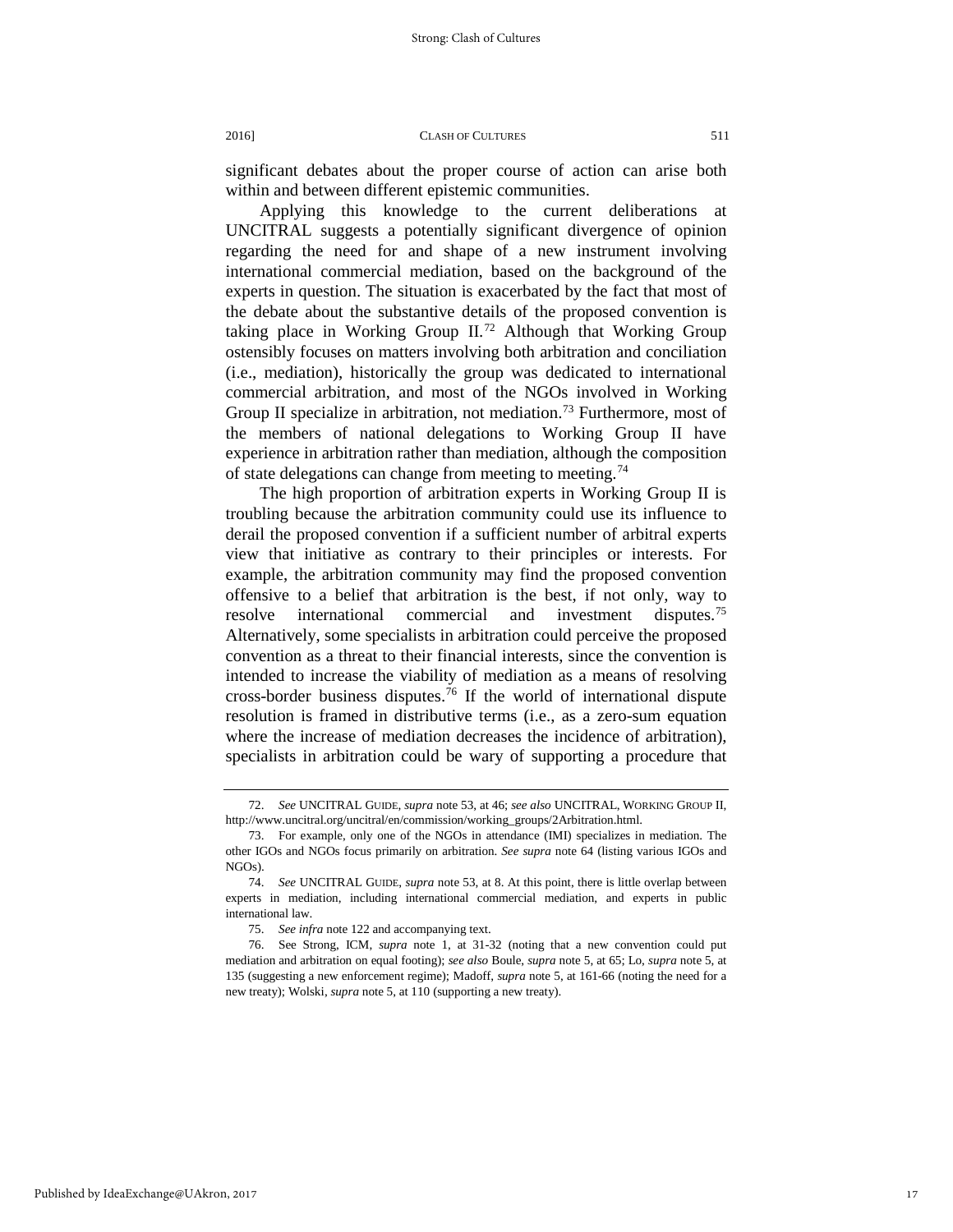could detrimentally affect their livelihood.<sup>[77](#page-18-0)</sup>

The arbitral community may also harbor some residual antipathy to the proposed convention on mediation because the business community's recent interest in international commercial mediation is often seen to be the result of parties' growing dissatisfaction with international arbitration.[78](#page-18-1) For years, the international commercial actors have bemoaned the increasing cost and delays of international commercial and investment arbitration.<sup>[79](#page-18-2)</sup> While the arbitral community has attempted to solve the problem through various initiatives intended to reform the arbitral process from the inside, those efforts have not been entirely successful,<sup>[80](#page-18-3)</sup> and an increasing number of parties have expressed a desire to exit the arbitral system $81$  through mediation. $82$ 

This sort of crisis is precisely the type of catalyst that can trigger a quantum shift in international policy.<sup>[83](#page-18-6)</sup> Indeed, "it often takes a crisis or shock to overcome institutional inertia and habit and spur [policymakers] to seek help from an epistemic community. In some cases, information generated by an epistemic community may in fact

<span id="page-18-4"></span>81. The concept of exit has been frequently discussed in the context of litigation. *See* Owen Fiss, *Against Settlement*, 93 YALE L.J. [1073, 1087 \(1984\);](https://a.next.westlaw.com/Link/Document/FullText?findType=Y&serNum=0102540417&pubNum=1292&originatingDoc=I4113cdb14b2d11db99a18fc28eb0d9ae&refType=LR&fi=co_pp_sp_1292_1087&originationContext=document&transitionType=DocumentItem&contextData=(sc.Search)#co_pp_sp_1292_1087) Jeffrey R. Seul, *Settling Significant Cases,* 79 WASH. L. REV. 881, 885-86 (2004); Jay Tidmarsh, *Exiting Litigation,* 41 LOY. U. CHI. L.J. 263, 267 (2010). However, the issue has also been raised in the context of international investment arbitration, where states have exhibited a desire to exit the system by withdrawing from or refusing to enter into bilateral investment treaties. *See* Karen Halverson Cross, *Converging Trends in Investment Treaty Practice*, 38 N.C. J. INT'L L. & COM. REG. 151, 164, 220-24, 228 (2012); Anna T. Katselas, *Exit, Voice, and Loyalty in Investment Treaty Arbitration,* 93 NEB. L. REV. 313, 335-47 (2014); Leon E. Trakman, *The ICSID Under Siege*, 45 CORNELL INT'L L. J. 603, 604-05 (2012). Some law and economics analyses have been conducted concerning the choice to proceed in international commercial arbitration versus transnational litigation. *See* Peter B. Rutledge, *Convergence and Divergence in International Dispute Resolution,* 2012 J. DISP. RESOL. 49, 50. However, no known theoretical analyses compare the choice to use mediation versus arbitration, particularly in the international commercial sphere. *But see* Stipanowich & Lamare, *supra* note 21, at 44-54 (conducting an empirical study including international commercial mediation); Strong, Empirical, *supra* note 35 (conducting an empirical study focusing solely on international commercial mediation).

http://ideaexchange.uakron.edu/akronlawreview/vol50/iss3/4

<sup>77.</sup> *See infra* notes 122, 127-29 and accompanying text.

<span id="page-18-1"></span><span id="page-18-0"></span><sup>78.</sup> *See* Jacqueline Nolan-Haley, *Mediation: The "New Arbitration*,*"* 17 HARV. NEGOT. L. REV. 61, 64-66 (2012) [hereinafter Nolan-Haley, *New Arbitration*].

<span id="page-18-2"></span><sup>79.</sup> *See* WILLIAM W. PARK, ARBITRATION OF INTERNATIONAL BUSINESS DISPUTES: STUDIES IN LAW AND PRACTICE 3-27 (2d. ed. 2012).

<span id="page-18-3"></span><sup>80.</sup> *See id*; Rivkin, *supra* note 14; Strong, ICM, *supra* note 1, at 11; *see also* COLLEGE OF COMMERCIAL ARBITRATORS, PROTOCOLS FOR EXPEDITIOUS, COST-EFFECTIVE COMMERCIAL ARBITRATION (Thomas J. Stipanowich et al. eds., 2010); ICC COMMISSION, REPORT ON TECHNIQUES FOR CONTROLLING TIME AND COSTS IN ARBITRATION (2012).

<sup>82</sup>*. See* Nolan-Haley, *New Arbitration, supra* note 78, at 64-66.

<span id="page-18-6"></span><span id="page-18-5"></span><sup>83.</sup> *See* Haas, *supra* note 15, at 14 (noting "[d]ecision makers do not always recognize that their understanding of complex issues and linkages is limited"); *see also id.* at 15-16 (discussing how epistemic communities assist with the process of change).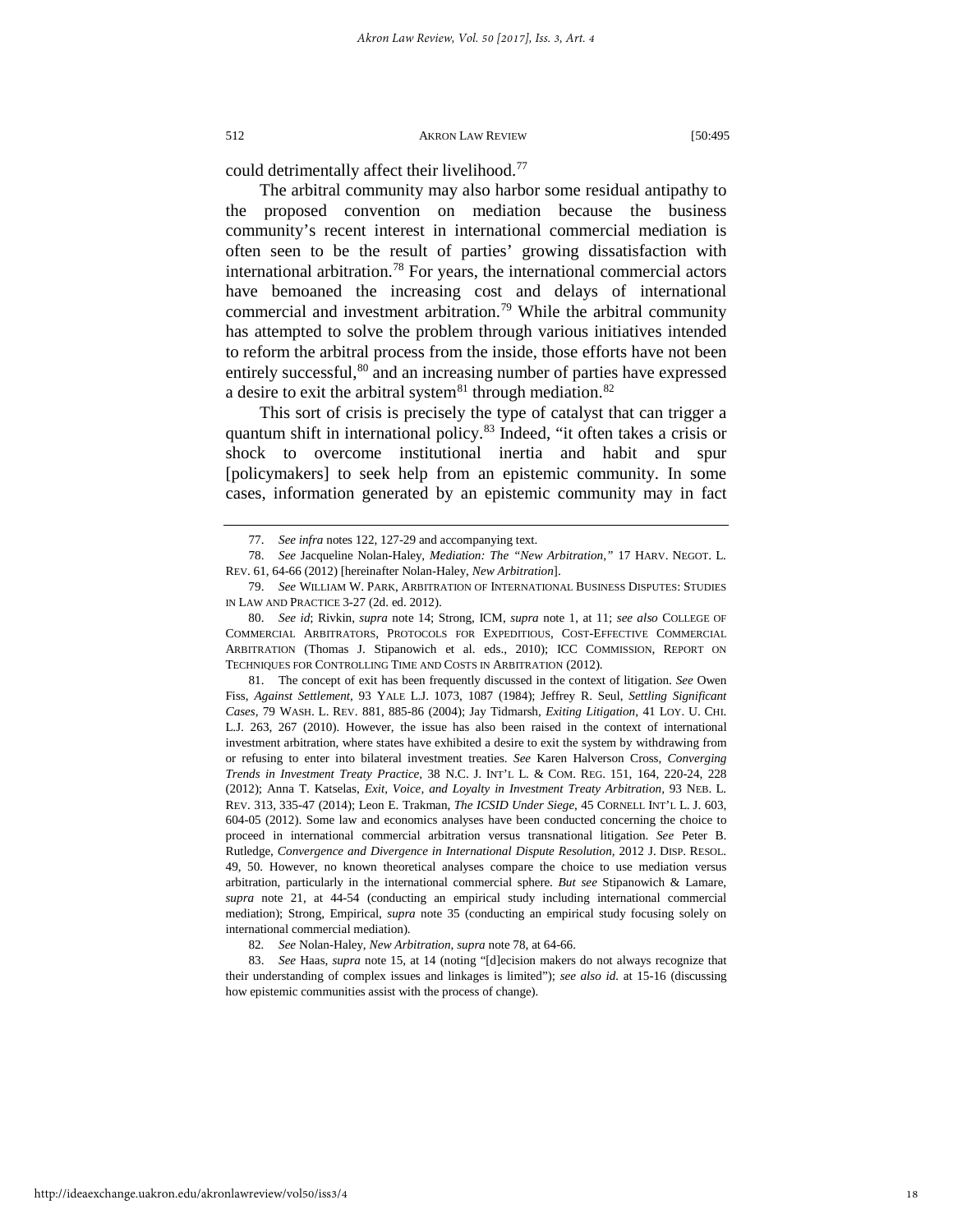create a shock."[84](#page-19-0)

When considering the possibility of change, it is important to consider the relative sophistication of the field in question, since technical experts are most influential in areas where policymakers have relatively few preconceptions about the area in which regulation is occurring.[85](#page-19-1) This phenomenon may prove problematic with respect to the current U.S. proposal, since UNCITRAL has addressed enforcement of settlement agreements arising out of conciliation on a number of previous occasions, leading some skeptics to suggest that the field is already saturated.<sup>[86](#page-19-2)</sup> As a result, the views of various experts may not be as persuasive regarding the current debate as they might otherwise have been.

<sup>84.</sup> *Id.* at 14.

<sup>85.</sup> *See id.* at 29.

<span id="page-19-2"></span><span id="page-19-1"></span><span id="page-19-0"></span><sup>86.</sup> *See* United Nations on International Trade Law Working Group on Arbitration, Report of the Secretary General, [Settlement of Commercial Disputes - Possible Uniform Rules on Certain](http://daccess-ods.un.org/access.nsf/Get?Open&JN=V0057271)  [Issues Concerning Settlement of Commercial Disputes: Written Form for Arbitration Agreement,](http://daccess-ods.un.org/access.nsf/Get?Open&JN=V0057271)  [Interim Measures of Protection, Conciliation,](http://daccess-ods.un.org/access.nsf/Get?Open&JN=V0057271) paras. 105-12, U.N. Doc. A/CN.9/WG.II/WP.110 (Sept. 22, 2002); United Nations General Assembly, Report of the thirty-fifth session of the Commission, U.N. G.A.O.R. Fifty-seventh Sess., Supp. No. 17, paras. 119-26, 172, U.N. Doc. A/57/17 (June 17-18, 2002); United Nations Commission on International Trade Law, [Draft Guide](http://daccess-ods.un.org/access.nsf/Get?Open&JN=V0254493)  [to Enactment and Use of the UNCITRAL Model Law on International Commercial Conciliation,](http://daccess-ods.un.org/access.nsf/Get?Open&JN=V0254493)  paras. 77-81, U.N. Doc. A/CN.9/514 (May 27, 2002); United Nations Commission on International Trade Law, Report of the Working Group on Arbitration on the Work of its Thirty-fifth Session, paras. 38-48, 133-39, 160-61, U.N. Doc. A/CN.9/506 (Dec. 21, 2001); United Nations Commission on International Trade Law, Note by the UNCITRAL Secretariat, [Settlement of Commercial](http://daccess-ods.un.org/access.nsf/Get?Open&JN=V0187804)  [Disputes – Draft Guide to Enactment of the UNCITRAL,](http://daccess-ods.un.org/access.nsf/Get?Open&JN=V0187804) paras. 66-17, U.N. Doc. A/CN.9/WG.II/WP.116 (Oct. 21, 2001); United Nations Commission on International Trade Law, Note by the UNCITRAL Secretariat, [Settlement of Commercial Disputes - Model Legislative](http://daccess-ods.un.org/access.nsf/Get?Open&JN=V0187223)  [Provisions on International Commercial Conciliation,](http://daccess-ods.un.org/access.nsf/Get?Open&JN=V0187223) paras. 45-49, U.N. Doc. A/CN.9/WG.II/WP.115 (Sept. 18, 2001); United Nations Commission on International Trade Law, Report of the Working Group on Arbitration on the Work of its Thirty-fourth Session, paras. 153- 59, U.N. Doc. A/CN.9/487 (June 15, 2001); United Nations Commission on International Trade Law, Report of the Secretary General, Settlement of Commercial Disputes – Preparation of Uniform Provisions on: Written Form for Arbitration Agreements, Interim Measures of Protection, and Conciliation, at n.39, U.N. Doc. A/CN.9/WG.II/WP.113/Add.1 (Mar. 9, 2001); United Nations Commission on International Trade Law, Report of the Working Group on Arbitration on the Work of its Thirty-second Session, paras. 38-40, U.N. Doc. A/CN.9/468 (Apr. 10, 2000); United Nations Commission on International Trade Law, Report of the Secretary General, Settlement of Commercial Disputes – Possible Uniform Rules on Certain Issues Concerning Settlement of Commercial Disputes: Conciliation, Interim Measures of Protection, Written Form for Arbitration Agreement, paras. 34-42, U.N. Doc. A/CN.9/WG.II/WP.108 (Jan. 14, 2000); United Nations Commission on International Trade Law, Notes by UNCITRAL Secretariat, Possible Future Work in the Area of International Commercial Arbitration, paras. 16-18, U.N. Doc. A/CN.9/460 (Apr. 6, 1999). However, commentators have criticized UNCITRAL's failure to address issues relating to the international enforceability of an international settlement agreement in these earlier efforts. *See*  PIETER SANDERS, THE WORK OF UNCITRAL ON ARBITRATION AND CONCILIATION 234 (2d ed., 2004).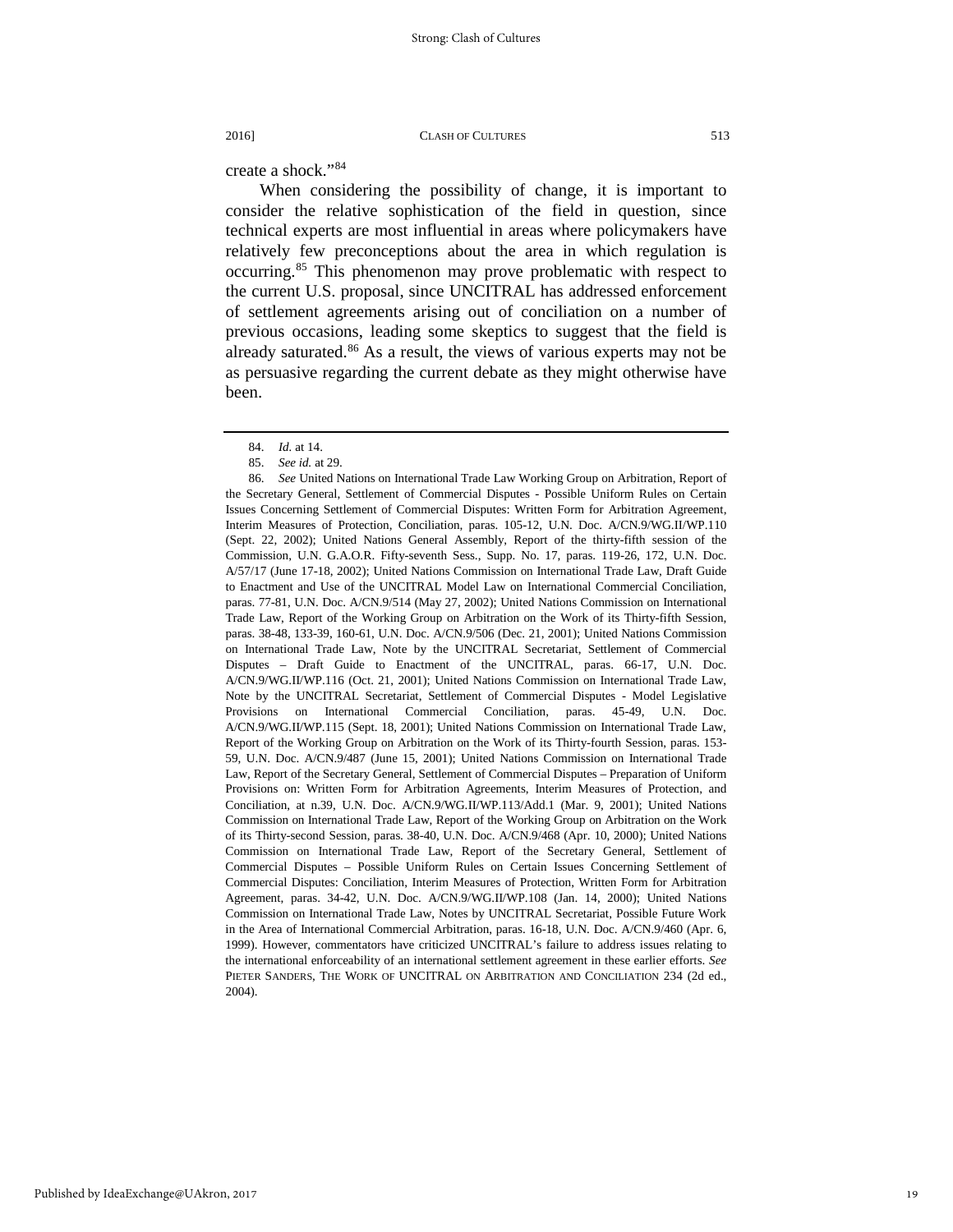Furthermore, recognizing that change is necessary does not always mean that experts agree on how such change should occur. Therefore, the following section discusses how negotiation theory can both describe and diminish the struggle between the various epistemic communities involved in the current UNCITRAL treaty process.

#### *B. Epistemic Communities and Negotiation Theory*

Conflicts between different epistemic communities (or different factions of the same epistemic community) can be difficult for policymakers who are seeking expert guidance in a particular policymaking endeavor.[87](#page-20-0) However, conflict is not necessarily a bad thing. Indeed, reliance on a single epistemic community can lead to significant negative repercussions, including the failure to consider potentially helpful interdisciplinary perspectives.<sup>[88](#page-20-1)</sup>

Relatively few commentators have considered how epistemic communities play into standard theories of bargaining.<sup>[89](#page-20-2)</sup> Instead, most analyses of international law and international relations focus on game theory.<sup>[90](#page-20-3)</sup> However, application of a negotiation-analytic perspective<sup>[91](#page-20-4)</sup> can overcome problems associated with other theoretic models.<sup>[92](#page-20-5)</sup>

<span id="page-20-1"></span>88. *See* Bianchi, *supra* note 8, at 17-18 (discussing how successful integration of different epistemic groups can shape the formation of international law); Haas, *supra* note 15, at 24.

92. For example, negotiation theory can provide a response to "suboptimal 'cooperation' in

<span id="page-20-0"></span><sup>87.</sup> *See* Berman, *supra* note 58, at 327 (discussing Robert Cover's views regarding global legal processes and "the inevitable conflicts of norms articulated by multiple communities"); *see also* Bianchi, *supra* note 8, at 17 (discussing different analytical approaches adopted by international arbitrators, as considered further in Anthea Roberts, *Clash of Paradigms: Actors and Analogies Shaping the Investment Treaty System*, 107 AM. J. INT'L L. 45 (2013)); Kali Murray & Ellen van Zimmeren, *Dynamic Patent Governance in Europe and the United States: The Myriad Example,* 19 CARDOZO J. INT'L & COMP. L. 287, 299, 308-13 (2011) (discussing such conflicts in patent law); Frédéric G. Sourgens, *Law's Laboratory: Developing International Law on Investment Protection As Common Law, 34 Nw. J. INT'L L. & BUS. 181, 205 (2014) (noting discrepancies in* international investment community); S.I. Strong, *The Future of Trust Arbitration: Quo Vadis? in* ARBITRATION OF TRUST DISPUTES: ISSUES IN NATIONAL AND INTERNATIONAL LAW paras. 22.09- 22.23 (S.I. Strong ed., 2016) (discussing such conflicts in internal trust arbitration).

<sup>89.</sup> *See* Sebenius, *supra* note 9, at 326.

<span id="page-20-3"></span><span id="page-20-2"></span><sup>90.</sup> *See* Eyal Benvenisti, *Exit and Voice in the Age of Globalization,* 98 MICH. L. REV. 167, 184 (1999) ("As suggested by Robert Putnam, the structure of international negotiations is a twolevel game simultaneously played by government representatives at the international level with the representatives of the foreign governments and at the domestic level with representatives of domestic interest groups.").

<span id="page-20-5"></span><span id="page-20-4"></span><sup>91.</sup> *See* Sebenius, *supra* note 9, at 325, 351. Negotiation theorists differ from game theorists in that the former "typically assume intelligent, goal-seeking action by the other players but not full strategic rationality." *Id.* at 350 (noting game theorists "assume that players are fully rational and analyze their actions by equilibrium methods that calculate what each should optimally do given the others' optimal choices").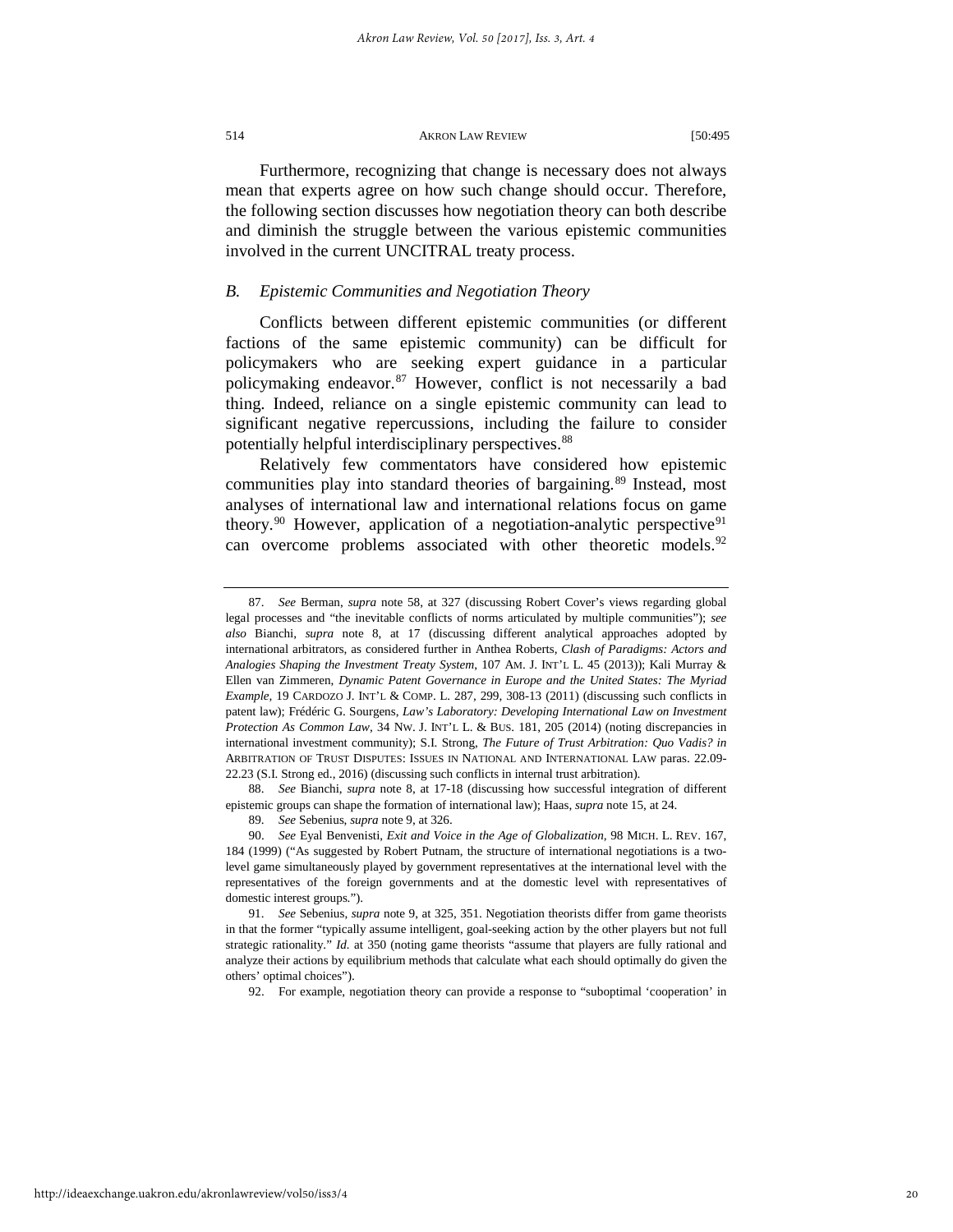Furthermore, reliance on the concept of epistemic communities can be useful not only in overcoming "'strategic misrepresentation' of interests and beliefs" that can result in agreements that "fall far short of the Pareto frontier,"[93](#page-21-0) but also in describing how learning can occur among the state parties during the negotiation process.<sup>[94](#page-21-1)</sup>

Obviously, an epistemic community's ability to influence policy change increases in direct proportion to the cohesiveness of the group and its access to the relevant policymakers.<sup>[95](#page-21-2)</sup> However, epistemic communities that are involved in the international negotiation process can also be said to

constitute a de facto natural coalition seeking to build a "winning coalition" of support behind its preferred policy choice. . . . Not only must the epistemic coalition convince a sufficient number of actors to join by various means of inducement, but it must also overcome actual and potential "blocking coalitions" by a variety of standard direct and indirect approaches, including prevention, persuasion, conversion, dividing and conquering, isolating and overwhelming, and simply outmaneuver-ing and outflanking opponents.<sup>[96](#page-21-3)</sup>

This characterization of the role of epistemic communities in the international policymaking process is critical to a proper understanding of the ongoing deliberations at UNCITRAL because the international dispute resolution community can no longer be described as a single, unitary entity. Furthermore, this view of epistemic communities highlights the need to consider whether and to what extent the arbitral and mediation communities will cooperate during the UNCITRAL deliberations on the proposed treaty on mediated settlements.

the presence of distributional conflict," termed "cooperation below the Pareto frontier," which is "a general phenomenon and [which] tends to occur when the cooperative potential of a situation is not realized because of technical or strategic uncertainty, a lack of creativity, blocked communication, or other factors." *Id.* at 327.

<span id="page-21-0"></span><sup>93.</sup> *Id.* at 331 (noting that although agreements may arise in some contexts, "the adversarial nature of the process may make potentially valuable learning and joint problem-solving effectively impossible").

<sup>94.</sup> *See id.* at 327, 329.

<span id="page-21-2"></span><span id="page-21-1"></span><sup>95.</sup> *See id.* at 361-62 (noting also that "[t]o the extent that a community falls short of these conditions, policy entrepreneurs may take steps to foster its growth and potential influence").

<span id="page-21-3"></span><sup>96.</sup> *Id.* at 352. Epistemic coalitions based on shared beliefs are "less familiar" than coalitions based on "shared material interest, common histories or relationships, identical ideologies, common enemies and the like" but may nevertheless be quite "potent." *Id.* at 355. It is critically important to understand the effect of coalition-building behavior in multiparty negotiations, such as those that exist at UNCITRAL. Lawrence E. Susskind & Larry Crump, *Editors' Introduction—Multiparty Negotiation: An Emerging Field of Study and New Specialization*, *in* 1 MULTIPARTY NEGOTIATION: COMPLEX LITIGATION AND LEGAL TRANSACTIONS xxv, xxv (Lawrence E. Susskind & Larry Crump eds., 2008).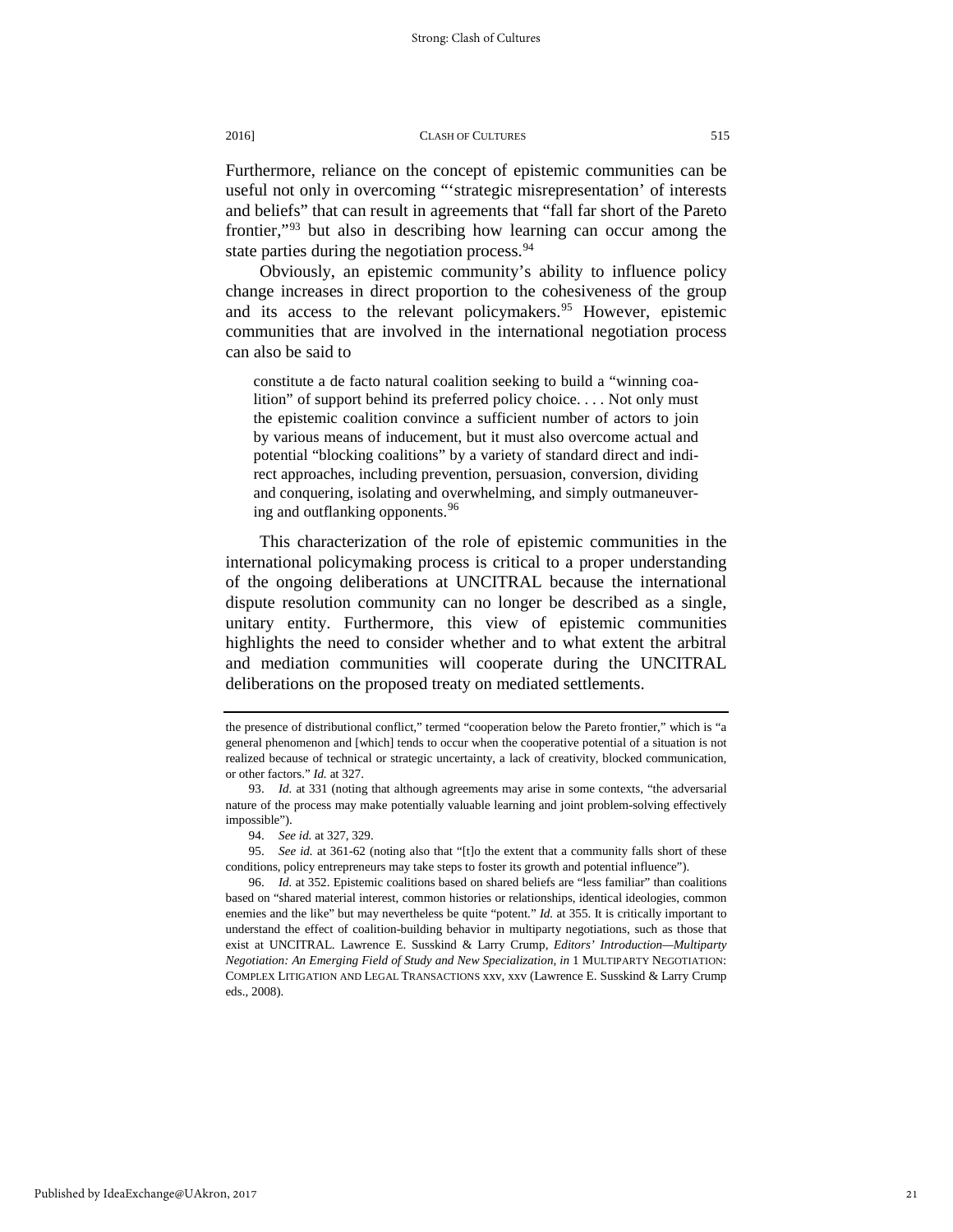Other aspects of the UNCITRAL process also validate this theoretic model. For example, one premise suggests that members of epistemic communities work indirectly, since they tend not to negotiate directly with colleagues in other countries.<sup>[97](#page-22-0)</sup> This phenomenon is certainly apparent in the ongoing UNCITRAL process, where specialists in arbitration and mediation are not meeting directly to resolve their differences regarding the proposed convention but instead to pass their positions on to state and NGO delegates, who present the arguments on the floor of the United Nations.

However, there are some ways in which the UNCITRAL process defies standard expectations. For example, some theorists have suggested that epistemic communities seldom act as "an overt, crosscutting bloc that self-consciously coordinates tactics and strategy."[98](#page-22-1) However, a significant amount of strategic coordination appears to be going on among various NGOs interested in the proposed UNCITRAL convention.<sup>[99](#page-22-2)</sup>

One of the key functions of having epistemic communities involved in international policymaking involves the experts' ability to help negotiators identify shared interests that will then lead to agreement on various substantive issues.<sup>100</sup> However, epistemic communities also play a critical role in ensuring the success of the final outcome by helping parties see the benefits of continuing to cooperate in the implementation of a particular agreement.<sup>101</sup>

<span id="page-22-4"></span><span id="page-22-3"></span>100. *See* Haas, *supra* note 15, at 20; Sebenius, *supra* note 9, at 354-55 ("[E]pistemic communities may frame issues for collective debate, propose specific policies, and identify salient dimensions for negotiations, while excluding others.").

101. *See* Sebenius, *supra* note 9, at 354. Thus, it has been said that an

epistemic coalition shares a common policy project, which can be interpreted as a proposed agreement. Over time, learning alters the zone of possible agreement, such that the community's preferred policy is widely seen to embody a greater degree of joint gains and the alternatives to agreement are seen as less desirable. Thus, the conflict of interest . . . inherent in previous perceptions of the zone of possible agreement is reduced, and cooperation becomes not only more likely to be achieved but also more likely to persist

<sup>97.</sup> *See* Sebenius, *supra* note 9, at 352.

<sup>98.</sup> *Id.* at 353.

<span id="page-22-2"></span><span id="page-22-1"></span><span id="page-22-0"></span><sup>99.</sup> For example, IMI has been extremely active in supporting the UNCITRAL process through various empirical studies and lobbying efforts. *See, e.g.,* IMI, *How Users View the Proposal for a UN Convention on the Enforcement of Mediated Settlements* (Dec. 3, 2014), https://imimediation.org/uncitral-survey-results-news-item; IMI, *Survey – UN Convention on the Recognition and Enforcement of Mediated Settlement Agreements* (Oct. 16, 2014), [https://imimediation.org/invitation-to-participate-in-survey-for-uncitral.](https://imimediation.org/invitation-to-participate-in-survey-for-uncitral) The notion that epistemic communities do not act strategically may be the result of the assumption that lawyers cannot form epistemic communities. *See supra* note 23. However, it is not surprising that an epistemic community made up completely or primarily of lawyers would be capable of operating in a strategic manner.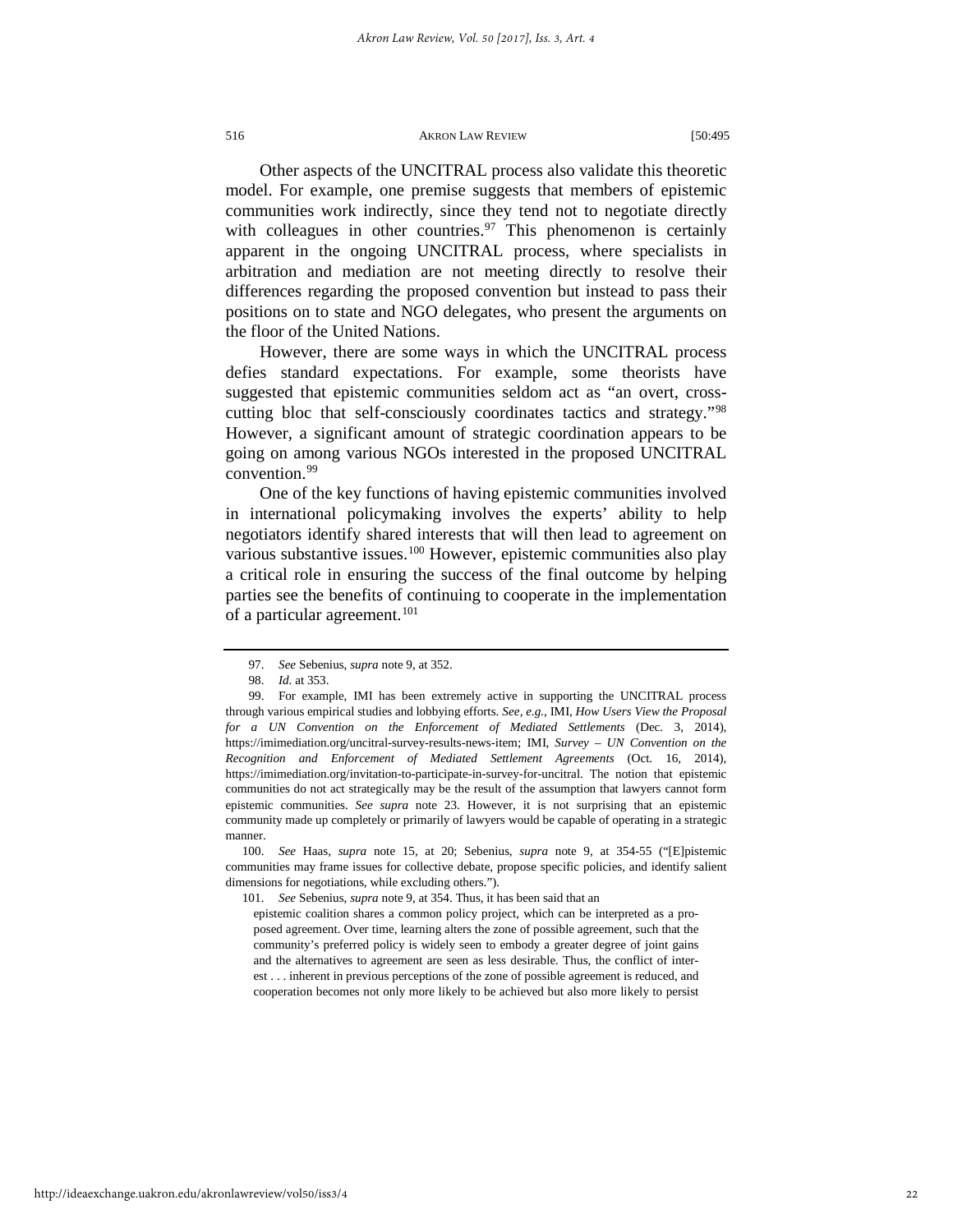Cooperative efforts within and between the members of various epistemic communities is of course ideal. However, expert groups do not always behave in a supportive manner. Instead, as mentioned previously, some epistemic communities involved in international lawmaking operate as a type of blocking coalition.<sup>[102](#page-23-0)</sup> This is a significant concern for those involved in the proposed UNCITRAL convention, since it is possible that some members of either the arbitration or mediation communities might seek to thwart the forward movement of the U.S. proposal.[103](#page-23-1) The risk of a successful blocking effort rises to the extent that a particular group is well-mobilized and well-situated to influence state delegates.<sup>[104](#page-23-2)</sup>

The tension between cooperative and oppositional efforts may be exacerbated or reduced depending on how the particular debate is framed. For example, some epistemic communities may assert a more distributive approach (sometimes referred to as "value-claiming") while others may adopt more of an integrative approach (sometimes referred to as "value-creating").<sup>[105](#page-23-3)</sup> Applying these negotiation-oriented principles to the current deliberations at UNCITRAL yield some very interesting results, as the following section shows.

# IV. EPISTEMIC COMMUNITIES, NEGOTIATION THEORY AND THE UNCITRAL PROCESS

Although the interests of the international arbitration community may seem to diverge from those of the mediation community, the split is not necessarily fatal to the UNCITRAL process. International policymakers routinely "negotiate with and among multiple epistemic communities" and "enroll their various audiences and allies, emphasizing particular aspects of their plans to members of diverse epistemic communities."[106](#page-23-4) Nevertheless, actual or perceived conflicts between the values and interests of the international arbitration and mediation communities may create difficulties,  $107$  since "the greater the

once achieved.

<span id="page-23-1"></span><span id="page-23-0"></span>*Id.*

<sup>102.</sup> *See id.* at 359; *see also supra* note 96 and accompanying text.

<sup>103.</sup> *See infra* notes 121-22, 152-54 and accompanying text.

<span id="page-23-2"></span><sup>104.</sup> Sebenius, *supra* note 9, at 360 (quoting Emanuel Adler and Peter Haas); *see also id*. at 359 (noting shortfalls of other theories).

<sup>105.</sup> *Id.* at 360.

<span id="page-23-4"></span><span id="page-23-3"></span><sup>106.</sup> Jessica O'Reilly, *Tectonic History and Gondwanan Geopolitics in the Larsemann Hills, Antarctica,* 34 POL'Y & LEGAL ANTHROPOLOGY REV. 214, 217 (2011).

<span id="page-23-5"></span><sup>107.</sup> Part of the problem arises from the fact that epistemic communities are meant to provide expert technical advice to international policymakers, and very little hard data exists regarding the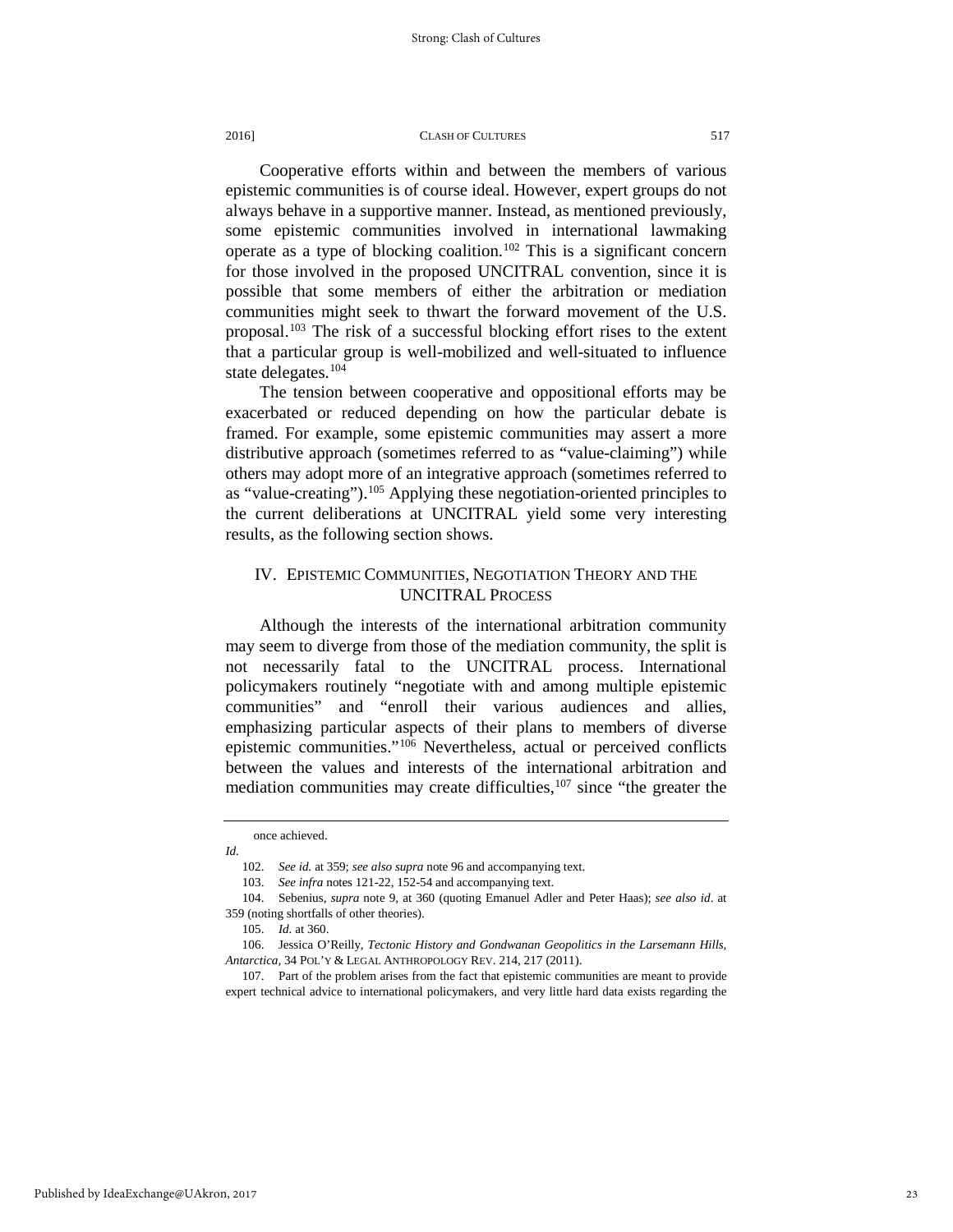homogeneity in values, perspectives, and sense of mission, the less conflict of interest there will be and the easier it will be for organizations to reach and sustain agreements on appropriate actions.["108](#page-24-0)

The longstanding, politically powerful, and highly cohesive nature of the international arbitration community suggests that it will be able to wield more influence in the UNCITRAL negotiations than the international mediation community. This is particularly due to the relatively high degree of access that arbitral elites have historically had in the international policymaking process at UNCITRAL.<sup>[109](#page-24-1)</sup> However, the persuasiveness of any epistemic community often depends on whether and to what extent the underlying beliefs of that community demonstrate a need for international policy coordination.<sup>[110](#page-24-2)</sup> Recently generated empirical research suggests the international legal community (broadly defined) perceives a significant need for a new treaty on the international enforcement of mediated settlement agreements,<sup>[111](#page-24-3)</sup> which may bode well for the mediation community's ability to overcome some of the arbitral community's concerns about the proposed convention. If the mediation community can provide experts in arbitration with a sufficiently compelling account of the need for and benefits of a new treaty in this area of law, the two groups' combined opinion will be difficult for state actors to resist.<sup>112</sup>

- 108. Sebenius, *supra* note 9, at 362.
- 109. *See supra* notes 63-64 and accompanying text.
- 110. Haas, *supra* note 15, at 30.

<span id="page-24-3"></span><span id="page-24-2"></span><span id="page-24-1"></span><span id="page-24-0"></span>111. *See* Strong, Empirical, *supra* note 35 (discussing results from an international study of over 220 academics, judges, neutrals, practitioners, and parties involved in international dispute resolution).

<span id="page-24-4"></span>112. Although a unity of interests and goals is helpful, it does not always guarantee a particular outcome in the international arena. For example, experts have suggested that

[b]inding norms typically emerge when a regime has moved along the continuum from mere coordination to at least a partial convergence of interests and values. For example, the processes of international negotiation leading to the conclusion of treaties are "often characterized by bargaining and coercive moves rather than by persuasion and by appeals to common standards, shared values, and accepted solutions." Treaty rules that result from such trade-offs, where common interests and values have not been present, are unlikely to act as "causes" of behavior.

Brunee & Toope, *supra* note 6, at 31 (citations omitted). *But see* Carlos Fernando Diaz, *With Law on Their Minds: Some Reflections on the Nature of Public International Law at the Light of Current Political Science Theory,* 4 ILSA J. INT'L & COMP. L. 1133, 1143 (1998) (discussing permanent and temporary coalitions based on "common values, interests and knowledge").

http://ideaexchange.uakron.edu/akronlawreview/vol50/iss3/4

use, perception, or form of international commercial mediation. *See* Haas, *supra* note 15, at 4; Strong, Empirical, *supra* note 35. Although the UNCITRAL Secretariat (which can itself be considered an epistemic community) has compiled a number of comparative doctrinal studies regarding the use of mediation in different jurisdictions, that study addresses a slightly different issue. *See* UNCITRAL GUIDE, *supra* note 53, at 7-9; Working Group II Comparative Study, *supra*  note 44.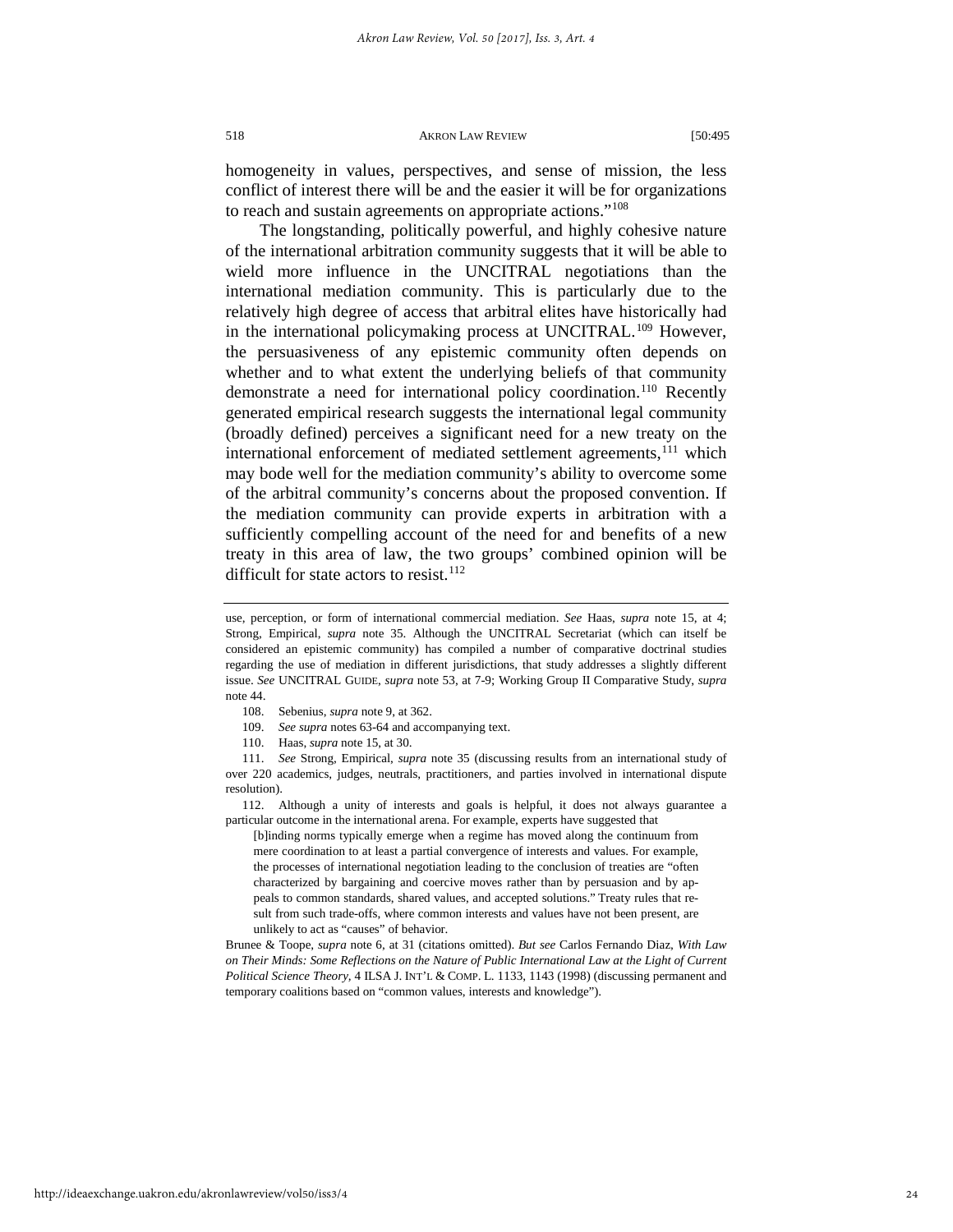Negotiation theory suggests that, when framing this discussion, the mediation community should focus on advancing proposals that maximize areas of convergence between the arbitration and mediation communities rather than areas of divergence.<sup>113</sup> The following analysis therefore seeks to identify the values and interests of the arbitral and mediation communities so as to determine whether and to what extent any commonalities exist.<sup>[114](#page-25-1)</sup>

In the course of this inquiry, the term "value" will be used to refer to the relevant community's view about how international commercial disputes should be resolved, while the term "interest" will be used to refer to the relevant community's views about whether and how to foster use of a particular process (in this case, international commercial mediation and conciliation).<sup>115</sup> Thus, in this context, values are intrinsic

<span id="page-25-0"></span><sup>113.</sup> There is a considerable amount of literature on negotiation theory, although much of it arises in the context of interpersonal relationships rather than intergroup or international relations. *But see* Amy J. Cohen, *Negotiation, Meet New Governance: Interests, Skills, and Selves,* 33 LAW & SOC. INQUIRY 503, 510 (2008) (noting some scholars' attempts to "transpose theories of private bargaining into a social theory of problem solving" (citation and emphasis omitted)); *see also id.* at 505 (noting "negotiation literature presents . . . a well-developed body of ideas about the microworkings of individual and group bargainers who are always imagined to be in interdependent yet voluntary relations with fellow bargainers"). However, negotiation theory has been applied in the interstate context. *See* Christian Downie, *Toward an Understanding of State Behavior in Prolonged International Negotiations,* 17 INT'L NEGOT. 295, 299 (2012) [hereinafter Downie, *Prolonged Negotiations*] (noting most theorists focus on one-off negotiations and noting the ways in which long-term negotiations evolve); Anna Spain, *Using International Dispute Resolution to Address the Compliance Question in International Law,* 40 GEO. J. INT'L L. 807, 820-22 (2009) [hereinafter Spain, *International Dispute Resolution*].

<span id="page-25-1"></span><sup>114.</sup> This methodology is consistent with "interest-based" (i.e., integrative) negotiation. *See*  Sebenius, *supra* note 9, at 360. Experts have noted that

<sup>[</sup>a]n interest-based approach—sometimes called a "problem-solving" approach involves identification and selection of options maximizing the interests of all the parties. People begin by identifying interests and developing options for mutual gain and then select the best option. contrasts with a traditional, positional—or adversarial approach, in which each side sets extreme aspiration levels and makes a series of strategic offers and counter-offers intended to result in a resolution as close as possible to that side's initial aspiration. Typically, each side makes small concessions to maximize its adversarial advantage. An interest-based approach relies more on reason than threat and has the potential to "create value" by identifying and satisfying the interests of all the parties.

John Lande, *Principles for Policymaking About Collaborative Law and Other ADR Processes,* 22 OHIO ST. J. ON DISP. RESOL. 619, 628 n.29 (2007) (citing, *inter alia,* FISHER ET AL., *supra* note 49, at 4-7, 40-84 and Carrie Menkel-Meadow, *[Toward Another View of Legal](https://a.next.westlaw.com/Link/Document/FullText?findType=Y&serNum=0101333485&pubNum=3041&originatingDoc=Ie96eb49124fb11dcb825e1c0ddbb510c&refType=LR&fi=co_pp_sp_3041_794&originationContext=document&transitionType=DocumentItem&contextData=(sc.Search)#co_pp_sp_3041_794) Negotiation: The [Structure of Problem-Solving](https://a.next.westlaw.com/Link/Document/FullText?findType=Y&serNum=0101333485&pubNum=3041&originatingDoc=Ie96eb49124fb11dcb825e1c0ddbb510c&refType=LR&fi=co_pp_sp_3041_794&originationContext=document&transitionType=DocumentItem&contextData=(sc.Search)#co_pp_sp_3041_794)*, 31 UCLA L. REV. 754, 794-829 (1984)).

<span id="page-25-2"></span><sup>115.</sup> Although negotiation theorists recognize that parties can and often should negotiate with an eye on both values and interests, there does not seem to be a universal definition of the terms. *See*  CHRISTOPHER W. MOORE, THE MEDIATION PROCESS: PRACTICAL STRATEGIES FOR RESOLVING CONFLICTS 64-65 (2003) (discussing types of conflicts).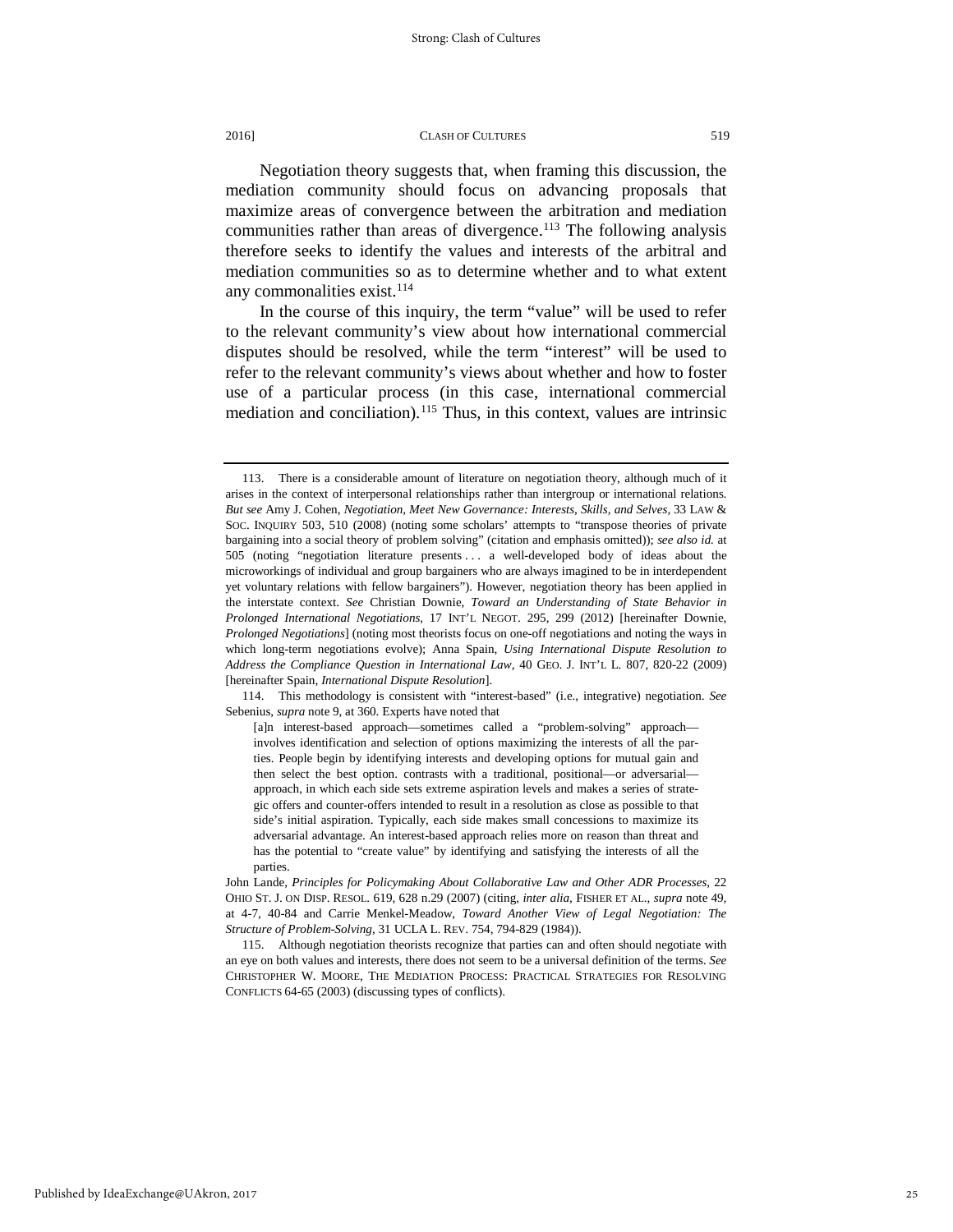in nature while interests reflect more of an instrumental character.<sup>116</sup> The distinction is important because value conflicts are typically more difficult to resolve than interest conflicts in situations involving "regime formation."<sup>117</sup>

# *A. Core Values and Interests of the International Commercial Arbitration Community*

The maturity of international commercial arbitration makes it relatively easy to determine the values and interests of this particular group.<sup>[118](#page-26-2)</sup> The primary interest of the international arbitration community is clear: the continued predominance of international commercial and investment arbitration as the preferred means of resolving cross-border business disputes.<sup>[119](#page-26-3)</sup> Although cynics may perceive this interest as purely personal (claiming, for example, that expert arbitrators and practitioners promote arbitration so as to increase the demand for their skills and thus maximize their own personal gain), many members of the community also support international arbitration as a matter of principle. Indeed, a number of highly regarded specialists in international commercial arbitration have taken the view that arbitration is the best practical method of resolving cross-border business disputes, and that international commercial arbitration promotes world peace, a view that is consistent with the espoused purpose and principles of UNCITRAL.[120](#page-26-4)

Although this type of principled approach is consistent with the notion of an epistemic community, the intensity and nature of this particular attitude may make it difficult for these sorts of "true believers" to accept the possibility that mediation may be a better means of resolving some types of disputes.<sup>[121](#page-26-5)</sup> Indeed, persons who have adopted

121. The debate about whether and to what extent mediation is appropriate in cases involving

<span id="page-26-0"></span><sup>116.</sup> *See* DAVID S. HAMES, CLOSING DEALS, SETTLING DISPUTES, AND MAKING TEAM DECISIONS 91 (2012) (distinguishing intrinsic and instrumental goals in negotiation theory and practice).

<span id="page-26-1"></span><sup>117.</sup> Young, *supra* note 6, at 10 (noting differences between spontaneous regime formation, imposed regime formation and negotiated regime formation); *see also* MOORE, *supra* note 115, at 64-65 (discussing types of conflicts).

<span id="page-26-4"></span><span id="page-26-3"></span><span id="page-26-2"></span><sup>118.</sup> *See* S.I. Strong, *Arbitration of International Business Disputes – Studies in Law and Practice, by William W. Park*, 29 ARB. INT'L 671, 672-74 (2013) (book review).

<sup>119.</sup> *See* BORN, *supra* note 31, at 73.

<span id="page-26-5"></span><sup>120.</sup> *See* G.A. Res. 2205 (XXI), U.N. GAOR, 21st Sess., Supp. No. 16, U.N. Doc. A/6594, at pmbl (Dec. 17, 1966); UNCITRAL GUIDE, *supra* note 53, at Annex I; Jennifer Kirby, *What is an Award, Anyway?*, 31 J. INT'L ARB. 475, 475 (2014) (noting that one highly renowned international arbitration practitioner was firmly of the belief that international commercial arbitration was "the key to world peace"); *see also supra* note 53.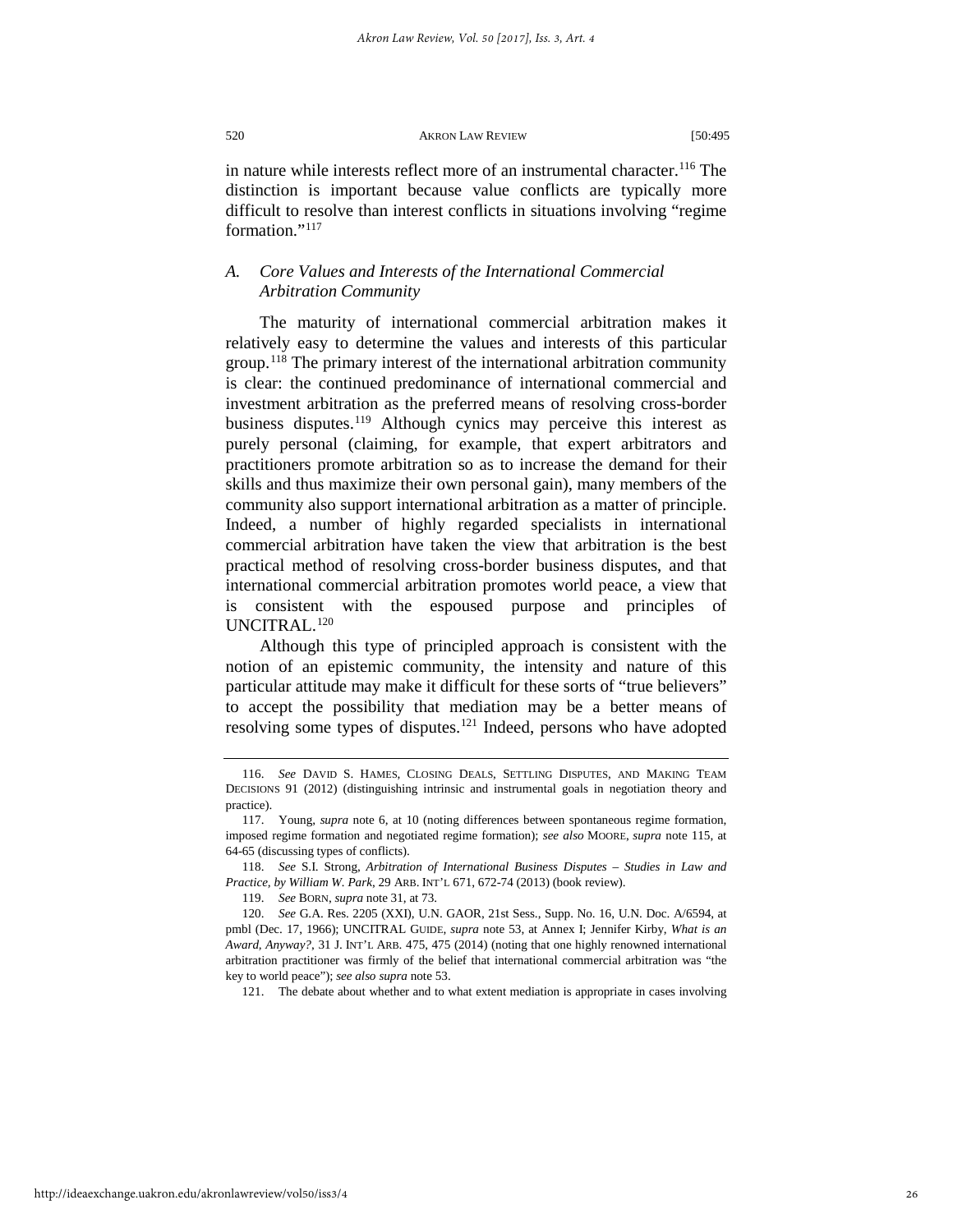this perspective may actively oppose the adoption of a new convention relating to international commercial mediation based on a belief that such an instrument is either unnecessary (because of arbitration's dominant status in the area of international dispute resolution) or inefficient (because arbitration is the superior method of dispute resolution and measures that increase the use of mediation simply increase the cost and duration of the dispute resolution process as a whole). $122$ 

However, this is not the only way for arbitration specialists to frame their interests. Instead, experts in international commercial arbitration could view the issue more broadly and characterize their interests as being consistent with those of their clients. Thus, if clients prefer to mediate some or all of their disputes, $123$  any measure that facilitates international commercial mediation, including the proposed UNCITRAL convention, can be seen as a good and necessary measure.<sup>[124](#page-27-2)</sup>

At this point, it is unclear what it will take to convince parties or practitioners of the benefits of mediation in the international commercial or investment setting.<sup>[125](#page-27-3)</sup> However, recent empirical studies have shown that numerous experts in international dispute resolution believe that a treaty on international commercial mediation that operates in a manner similar to that of the United Nations Convention on the Recognition and Enforcement of Foreign Arbitral Awards (New York Convention) would be very useful in increasing the attractiveness and use of mediation in the cross-border business context.<sup>[126](#page-27-4)</sup> This type of empirical support may

<span id="page-27-2"></span>124. *See* Strong, ICM, *supra* note 1, at 31-32 (discussing perceived need for convention to promote international commercial mediation).

cross-border business disputes is ongoing. *See* Strong, ICM, *supra* note 1, at 16-24. However, most experts in mediation agree that mediation is not appropriate for all types of disputes. *See* John Lande & Rachel Wohl, *Listening to Experienced Users*, 13 DISP. RESOL. MAG. 18, 19 (2007); Frank E.A. Sander & Lukasz Rozdieczer, *Matching Cases and Dispute Resolution Procedures: Detailed Analysis Leading to A Mediation-Centered Approach*, 11 HARV. NEGOT. L. REV. 1, 1-2 (2006).

<span id="page-27-0"></span><sup>122.</sup> *See* Strong, ICM, *supra* note 1, at 31-32 (discussing how a convention would help put international commercial arbitration and international commercial mediation on a more even footing).

<span id="page-27-1"></span><sup>123.</sup> Mediation specialists have identified a number of benefits associated with mediation as a general proposition, although it is unclear whether and to what extent those benefits apply in crossborder commercial cases. *See* Strong, Empirical, *supra* note 35.

<span id="page-27-3"></span><sup>125.</sup> Empirical evidence suggests that the major reason why parties and practitioners do not recommend mediation in cross-border business disputes is a lack of evidence about the benefits of the process. *See* Strong, Empirical, *supra* note 35, at 36.

<span id="page-27-4"></span><sup>126.</sup> *See* New York Convention, *supra* note 45; Strong, Empirical, *supra* note 35 (discussing data regarding the content of future conventions in this field). The New York Convention is widely considered the most successful commercial treaty in the world and provides for the recognition and enforcement of arbitration agreements and awards. *See* New York Convention, *supra* note 45; BORN, *supra* note 31, at 78, 99.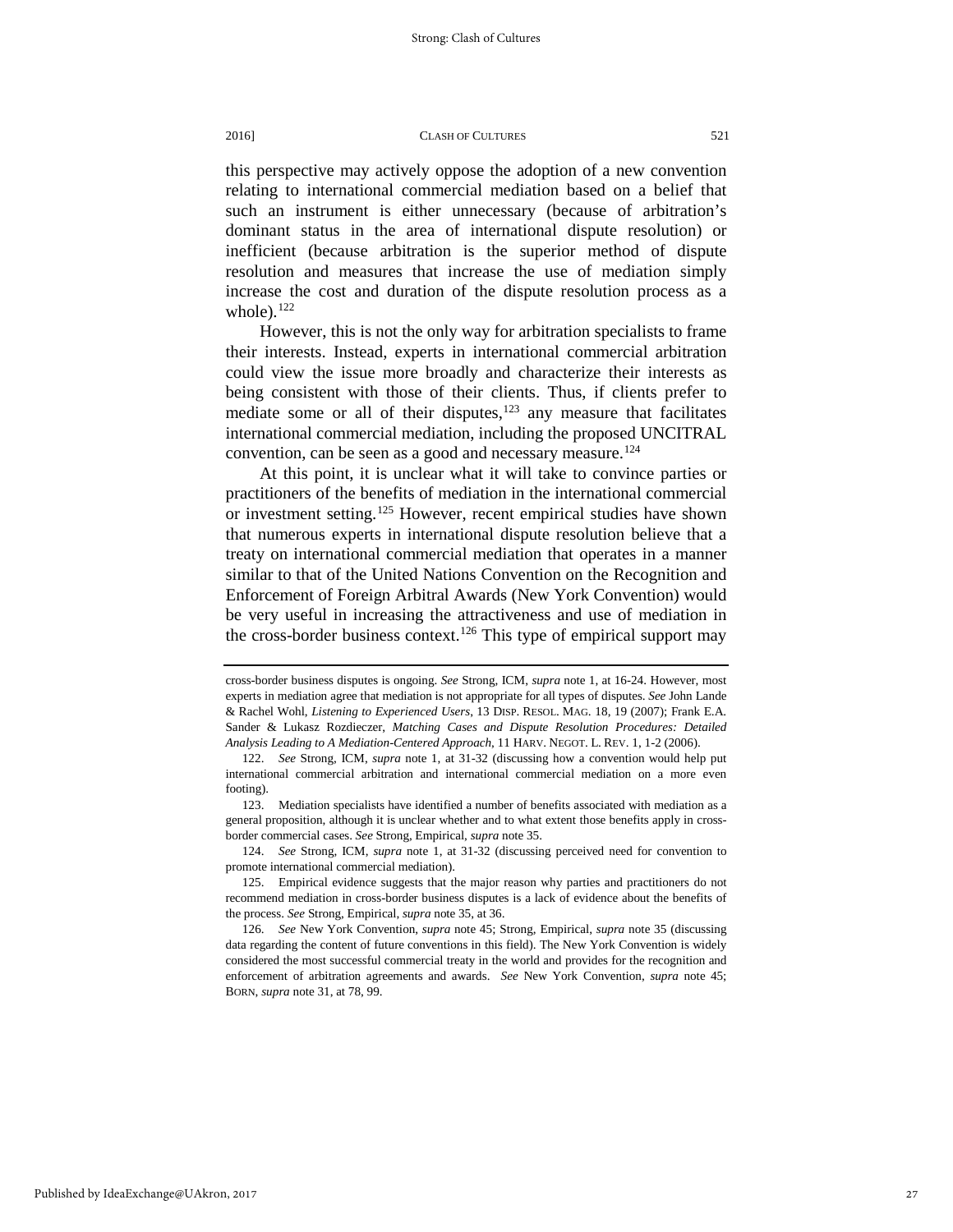be very useful in convincing the arbitral community of the need for mediation in a properly designed international dispute resolution system.<sup>[127](#page-28-0)</sup>

The international arbitration community's values can also be described in both broad and narrow terms. For example, if the question is considered from a distributive perspective (i.e., as a zero-sum proposition that pits arbitration against mediation), any increase in the use of mediation must necessarily result in an equal decrease in the use of arbitration.[128](#page-28-1) If the debate is framed in these terms, the arbitral community will of course choose to promote arbitration over mediation and will consequently oppose the proposed convention. This type of blocking behavior could have a significant effect on deliberations at UNCITRAL, given the influence of the arbitral community in UNCITRAL and Working Group II.<sup>[129](#page-28-2)</sup>

At one time, distributive analyses were considered the primary, if not exclusive, means of analyzing interstate negotiations.[130](#page-28-3) However, contemporary theorists have come to recognize the value of integrative methodologies wherein parties seek to "create" value rather than simply "claim" value.<sup>[131](#page-28-4)</sup> Framing the UNCITRAL process in integrative (i.e., win-win) terms would require negotiators to consider whether various values could be redefined in a way that would promote various areas of commonality.

That process would require parties to move past superficial analyses and focus on the core values of international commercial arbitration, which are typically considered to include privacy, confidentiality, finality, and an impartial and independent third-party neutral.[132](#page-28-5) International arbitration also respects procedural fairness and

<span id="page-28-0"></span><sup>127.</sup> *See* Lisa Blomgren Bingham, *[Reflections on Designing Governance to Produce the Rule](https://a.next.westlaw.com/Link/Document/FullText?findType=Y&serNum=0364660611&pubNum=0001638&originatingDoc=I7211fb2c816f11e28578f7ccc38dcbee&refType=LR&fi=co_pp_sp_1638_76&originationContext=document&transitionType=DocumentItem&contextData=(sc.Search)#co_pp_sp_1638_76) of Law*, 2011 J. DISP. [RESOL. 67, 74 \(](https://a.next.westlaw.com/Link/Document/FullText?findType=Y&serNum=0364660611&pubNum=0001638&originatingDoc=I7211fb2c816f11e28578f7ccc38dcbee&refType=LR&fi=co_pp_sp_1638_76&originationContext=document&transitionType=DocumentItem&contextData=(sc.Search)#co_pp_sp_1638_76)"A conflict, issue, dispute, or case submitted to any institution for managing conflict (including one labeled ADR) exists in the context of a system of rules, processes, steps, and forums. In the field of ADR, this is called dispute systems design (DSD)."). It is possible, if not critically important, to consider dispute system design on an international scale. *See* Anna Spain, *[Integration Matters: Rethinking the Architecture of International Dispute](https://a.next.westlaw.com/Link/Document/FullText?findType=Y&serNum=0357122269&pubNum=0202791&originatingDoc=I7211fb2c816f11e28578f7ccc38dcbee&refType=LR&fi=co_pp_sp_202791_46&originationContext=document&transitionType=DocumentItem&contextData=(sc.Search)#co_pp_sp_202791_46)  Resolution*, 32 U. PA. J. INT'L L. [1, 46-47 \(2010\)](https://a.next.westlaw.com/Link/Document/FullText?findType=Y&serNum=0357122269&pubNum=0202791&originatingDoc=I7211fb2c816f11e28578f7ccc38dcbee&refType=LR&fi=co_pp_sp_202791_46&originationContext=document&transitionType=DocumentItem&contextData=(sc.Search)#co_pp_sp_202791_46) [hereinafter Spain, *Integration*].

<span id="page-28-1"></span><sup>128.</sup> *See* Sebenius, *supra* note 9, at 335 (discussing the difference between "claiming value" (as in win-lose or distributive scenarios) and "creating value" (as in win-win or integrative scenarios)).

<sup>129.</sup> *See supra* note 67 and accompanying text.

<span id="page-28-3"></span><span id="page-28-2"></span><sup>130.</sup> *See* William F. Coyne, Jr., *The Case for Settlement Counsel,* 14 OHIO ST. J. ON DISP. RESOL. 367, 375 (1999) (citing survey indicating that positional (i.e., distributive) bargaining was used entirely or primarily in seventy-one percent of cases).

<span id="page-28-5"></span><span id="page-28-4"></span><sup>131.</sup> *See id.* (noting that lawyers wanted to use interest-based negotiation more); Sebenius, *supra* note 9, at 360.

<sup>132.</sup> *See* BORN, *supra* note 31, at 73-97; Stipanowich & Lamare, *supra* note 21, at 36-38;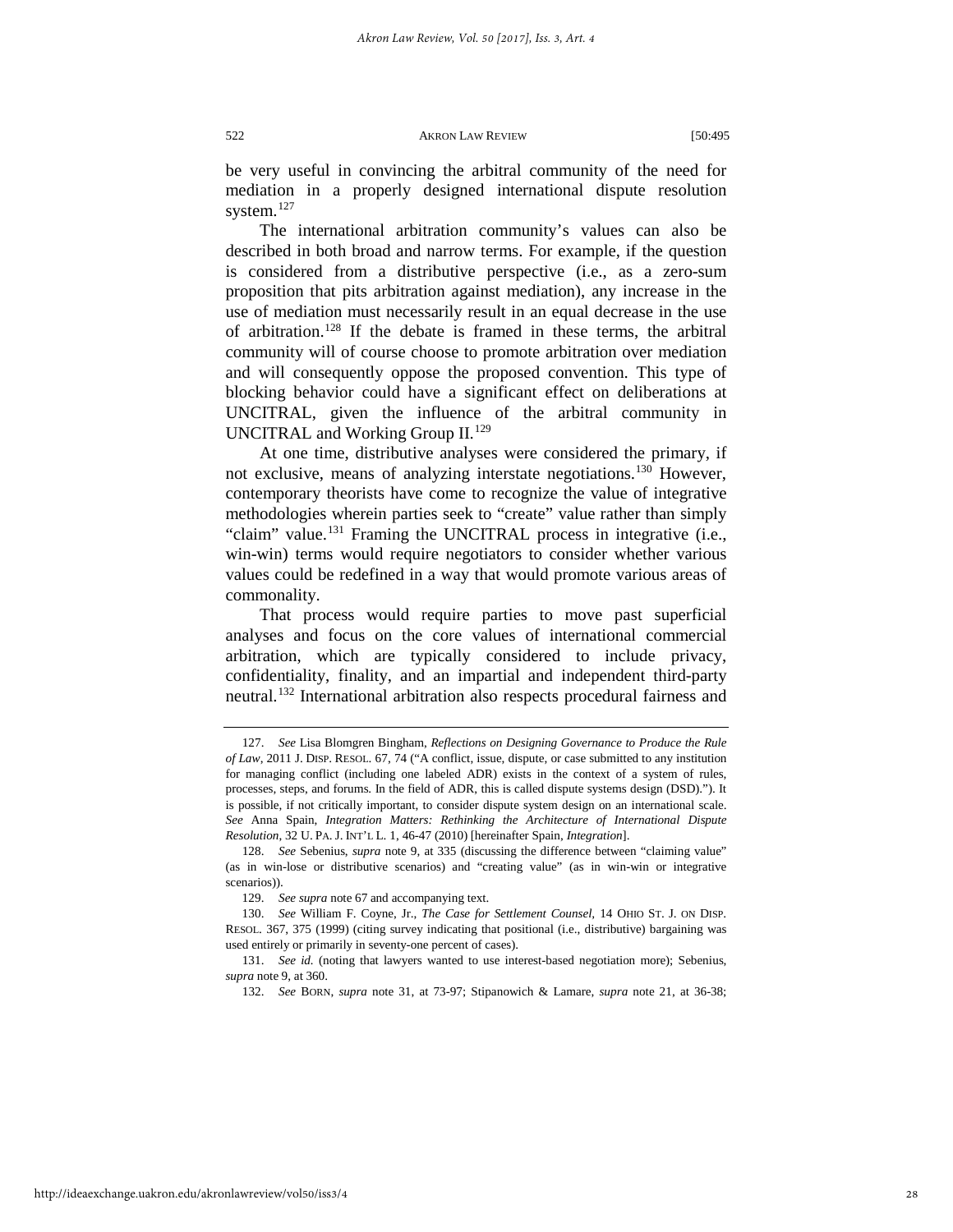party autonomy as well as the ability to combine common law and civil law procedures, avoid the parochialism of national courts, and obtain an easy, predictable, and relatively inexpensive means of enforcing arbitral awards across borders.<sup>[133](#page-29-0)</sup> At one time, international arbitration was considered a faster and less expensive alternative to international litigation, although these attributes have recently been questioned as a result of the increasing legalism in the field.<sup>[134](#page-29-1)</sup>

Interestingly, almost all of these values can be met in mediation to virtually the same extent as in arbitration. Mediation is a private and confidential process featuring an impartial, third party-neutral who upholds procedural fairness and party autonomy and who assists the parties in resolving international commercial and investment disputes efficiently and cost-effectively without the need to involve the judicial system.<sup>[135](#page-29-2)</sup> These shared attributes exist even though mediation is a consensual mechanism rather than an adjudicative one.<sup>[136](#page-29-3)</sup> The only values that are not currently met in mediation are (1) the desire to obtain a final and binding award, since mediation is considered non-binding unless and until the parties sign a settlement agreement, and (2) the ability to achieve easy, predictable, and relatively inexpensive enforcement of the result of the process (an award in arbitration and a settlement agreement in mediation, if the parties decide to resolve the dispute) across national borders.<sup>[137](#page-29-4)</sup> However, the proposed UNCITRAL convention promotes both of these two values by establishing an efficient and cost-effective means of enforcing a settlement agreement arising out of international commercial mediation, thereby helping

<span id="page-29-2"></span><span id="page-29-1"></span><span id="page-29-0"></span>135. *See* Michael L. Moffitt, *Schmediation and the Dimensions of Definition,* 10 HARV. NEGOT. L. REV. 69, 78-83 (2005) (noting problems inherent in defining mediation).

QUEEN MARY, UNIVERSITY OF LONDON, RESEARCH AT THE SCHOOL OF INTERNATIONAL ARBITRATION, http://www.arbitration.qmul.ac.uk/research/index.html (last visited Nov. 14, 2014) [hereinafter QMUL Studies] (containing details regarding five different empirical studies concerning international arbitration); *see also* EMMANUEL GAILLARD, LEGAL THEORY OF INTERNATIONAL ARBITRATION 13-66 (2010) (discussing theoretical bases of international arbitration).

<sup>133.</sup> *See* BORN, *supra* note 31, at 73-97.

<sup>134.</sup> *See id.* at 86-87.

<span id="page-29-3"></span><sup>136.</sup> Although arbitration also arises by consent of the parties, the parties are bound to the procedure and to a final, binding resolution of the matter once they consent to the process, which is adjudicative in nature. Mediation, on the other hand, is considered consensual not only because the parties must express their consent to enter into the mediation process but because resolution of the dispute only occurs if the parties agree (i.e., consent) to a particular settlement agreement. Mediators do not impose a particular outcome on the parties, as is the case in arbitration.

<span id="page-29-4"></span><sup>137.</sup> *See* Strong, ICM, *supra* note 1, at 31-32 (noting lack of enforcement mechanism in international commercial mediation); Strong, Empirical, *supra* note 35, at 47 (noting difficulty in international enforcement of mediated settlements).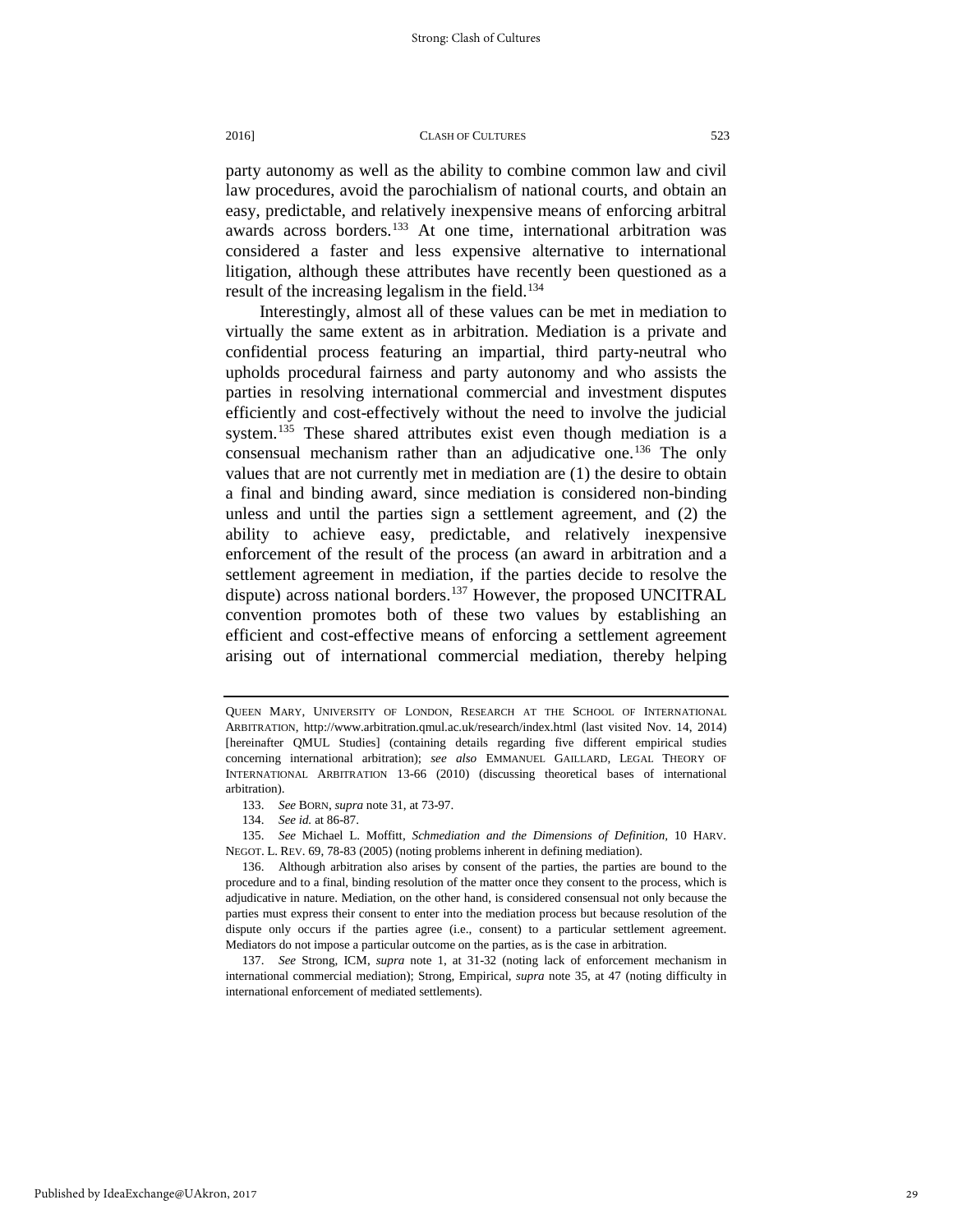parties achieve final and binding resolution of their dispute.<sup>[138](#page-30-0)</sup>

If the issue is framed in this manner, the international arbitration community not only can but also should support the proposed convention as a means of furthering the core values of their epistemic community. While some individuals may continue to oppose the proposed convention based on personal financial concerns, membership in an epistemic community requires the adoption of certain "shared normative commitments" not as a result of external motivations (which would include financial self-interest) but instead as a result of a "principled approach to the issue at hand."<sup>[139](#page-30-1)</sup> As a result, the most influential voices in the arbitral community will likely focus on and promote these core, universal values rather than personal considerations.[140](#page-30-2)

# *B. Core Values and Interests of the (International Commercial) Mediation Community*

The relatively recent rise of international commercial mediation as a field of practice and inquiry can make it somewhat difficult to identify the community's core values and interests.<sup>141</sup> Indeed, discussions at UNCITRAL have raised fears that a community of experts in international commercial mediation may not yet exist, since a number of participants in the process have been drawn from the domestic sphere

<span id="page-30-0"></span><sup>138.</sup> *See* U.S. Proposal, *supra* note 1. At this point, it is very difficult to enforce a mediated settlement agreement across national borders. *See id.*; Strong, ICM, *supra* note 1, at 31-32 (noting difficult of enforcement of agreements in international commercial mediation).

<span id="page-30-1"></span><sup>139.</sup> Haas, *supra* note 15, at 19; *see also* Sebenius, *supra* note 9, at 325 (claiming that "an epistemic community can be understood as a special kind of de facto natural coalition of 'believers' whose main interest lies not in the material sphere but instead in fostering the adoption of the community's policy project"); *id.* at 353 (distinguishing material interests from policy goals).

<span id="page-30-2"></span><sup>140.</sup> *See* Bianchi, *supra* note 8, at 17-18 (noting a "plurality of visions quite obviously entails a struggle between different social groups that attempt to impose their own view as the most authoritative and legitimate one. To determine who is entitled to speak authoritatively about international law is certainly a stake that most members of the different epistemic communities at play in international law would consider as worth fighting for"); Haas, *supra* note 15, at 17-18; Sebenius, *supra* note 9, at 325. Every epistemic community considers certain beliefs and practices as reflective of the received or conventional wisdom that distinguishes core members of the community from those on the fringe. *See* Haas, *supra* note 15, at 17-18 (noting that membership and influence in an epistemic community are determined not only by a person's "professional pedigree" but also by reference to various "validity tests").

<span id="page-30-3"></span><sup>141.</sup> *See supra* notes 34-46 and accompanying text. Commentators have disputed whether a singular theory of mediation exists even within the United States. *See* Dorothy J. Della Noce et al., *Clarifying the Theoretical Underpinnings of Mediation: Implications for Practice and Policy,* 3 PEPP. DISP. RESOL. L.J. 39, 40-41 (2002).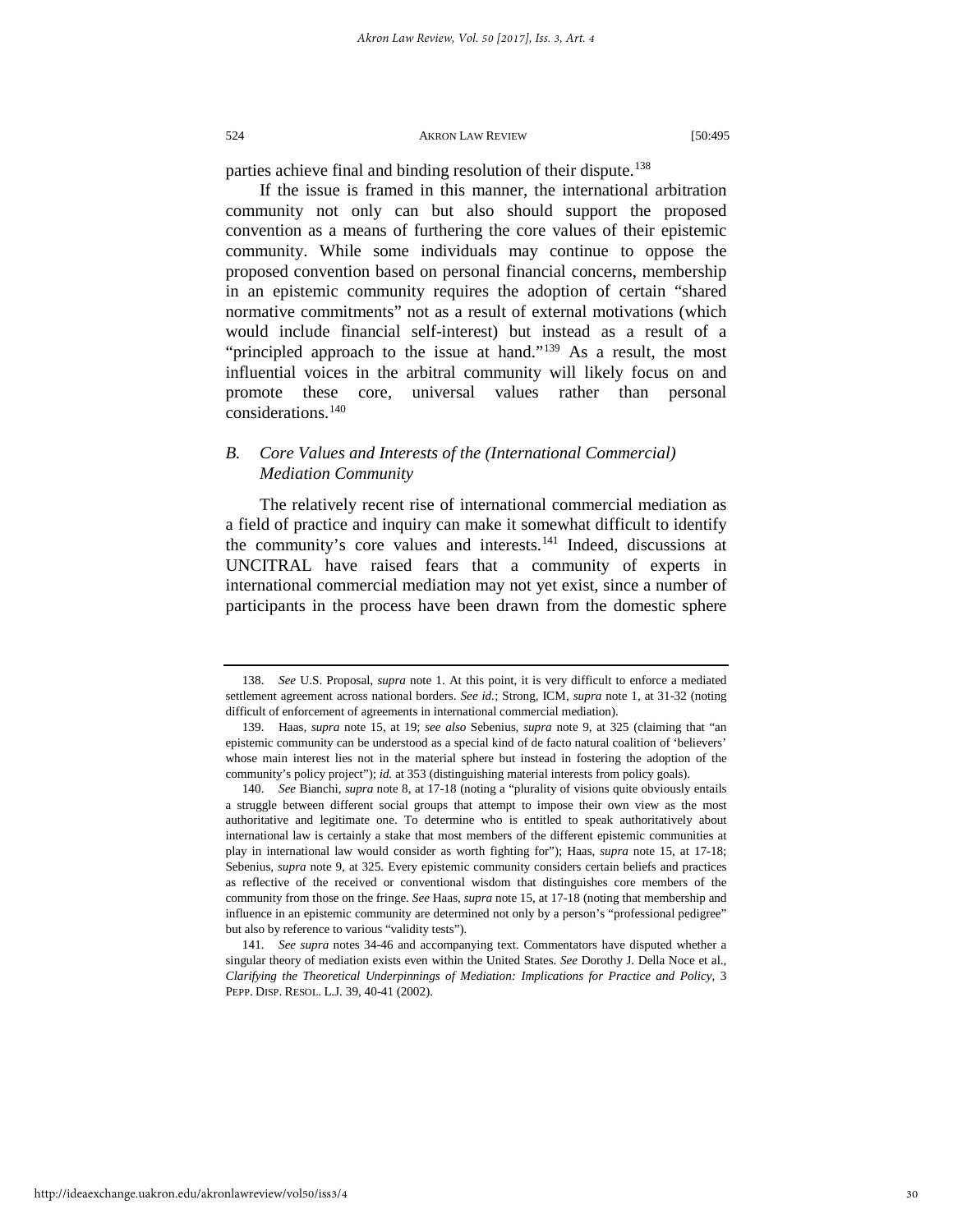rather than the international realm.<sup>[142](#page-31-0)</sup> This phenomenon is potentially problematic given the often significant differences between international and domestic disputes.<sup>143</sup>

The situation is further exacerbated by the fact that the domestic mediation community includes a number of practitioners and neutrals who work frequently in fields other than commercial law.<sup>[144](#page-31-2)</sup> Thus, during the early days of the development of the U.S. proposal, some observers suggested that the proposed convention should incorporate various mechanisms (such as a "cooling off" period between the time of the settlement agreement and the signing of a binding document) that might be useful in certain types of domestic disputes but that are neither necessary nor appropriate in the international commercial context.<sup>[145](#page-31-3)</sup>

This is not to say that it is impossible to identify the values and interests of the international commercial mediation community. For example, it may be possible to extrapolate some observations from the domestic realm and apply them to cross-border matters, although that approach must be used with caution.<sup>[146](#page-31-4)</sup> Some assistance may also be gleaned from a number of recent empirical studies on the use and perception of international commercial mediation and conciliation.<sup>147</sup> Together, these resources provide some insights that may prove useful to the UNCITRAL deliberations.

In many ways, the interests of the mediation community can be said to mirror those of the arbitration community, in that experts in mediation would like to see their preferred procedure—mediation—established as the prevalent means of resolving cross-border business disputes, thereby returning mediation and conciliation to the prominence they enjoyed

<sup>142.</sup> *See* Strong, Empirical, *supra* note 35.

<sup>143.</sup> *See* Strong, ICM, *supra* note 1, at 16-24.

<span id="page-31-2"></span><span id="page-31-1"></span><span id="page-31-0"></span><sup>144.</sup> Thus, for example, family law mediators face very different dilemmas and use somewhat different procedures than commercial mediators. *See* John Bickerman, *We Have Met the Enemy . . . And He May Be Us,* 13 DISP. RESOL. MAG. 2, 2 (2007).

<span id="page-31-3"></span><sup>145.</sup> *See* Nancy A. Welsh, *The Thinning Vision of Self-Determination in Court-Connected Mediation: The Inevitable Price of Institutionalization?*, 6 HARV. NEGOT. L. REV. 1, 90-92 (2001). Although cooling off periods may be appropriate in family or consumer mediation, where there is a significant power imbalance, such mechanisms are not usually necessary in international commercial of investment matters, where the parties are represented by experienced counsel and operate at arm's length, particularly since mandatory cooling off periods could have significant financial ramifications in situations where interest on loans or defaults accrues daily. *See* Mark Kantor, *Negotiated Settlement of Public Infrastructure Disputes*, *in* NEW DIRECTIONS IN INTERNATIONAL ECONOMIC LAW: IN MEMORIAM THOMAS WÄLDE 199, 214 (Todd Weiler & Freya Baetens eds., 2011) (noting the cost of mandatory "cooling off" or negotiation periods can be astronomical).

<span id="page-31-5"></span><span id="page-31-4"></span><sup>146.</sup> *See* Strong, ICM, *supra* note 1, at 16-24.

<sup>147.</sup> *See* Strong, Empirical, *supra* note 35; IMI SURVEY, *supra* note 99.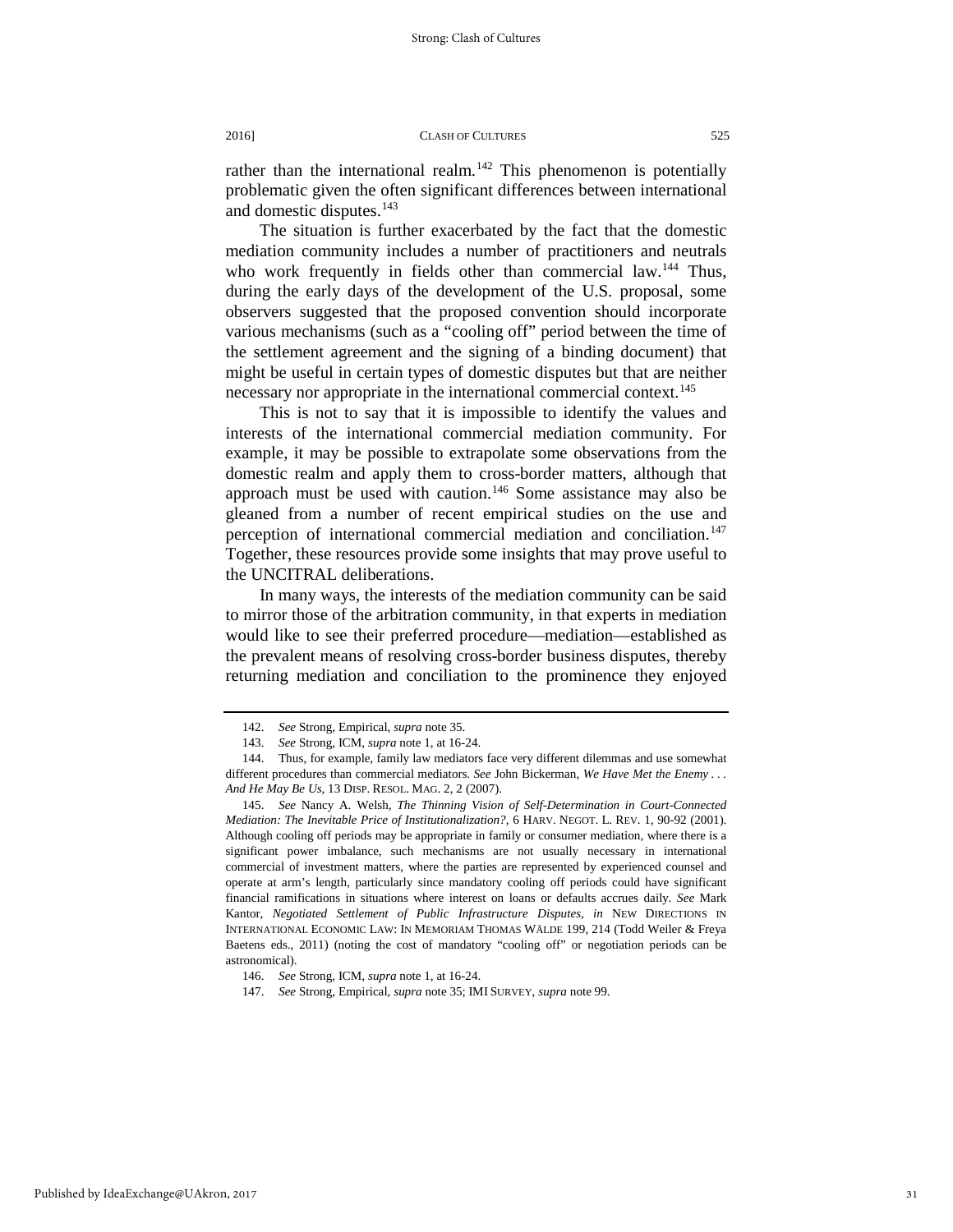prior to World War II.<sup>[148](#page-32-0)</sup> While cynics might claim that this position is based on self-interest, since an increase in a procedure would lead to an increase in revenue for mediation experts, that allegation appears inaccurate in the face of the mediation community's strongly held belief in the superiority of mediation over other types of dispute resolution.<sup>149</sup> Furthermore, the incidence of international commercial mediation is at this point so small that it would appear unlikely that participants in the UNCITRAL process would support the proposed convention simply as a means of increasing their own personal income.<sup>[150](#page-32-2)</sup>

Although the mediation community could frame its interests as only involving the promotion of mediation per se, it is also possible to characterize the community's interests as paralleling those of their clients. Since an increasing number of commercial actors have indicated that they would like to pursue mediation and conciliation of their crossborder business and investment disputes, $151$  the international mediation community can also promote mediation as a means of fulfilling their client's interests.

These two analyses mirror those used to determine the interests of the international arbitration community. However, early discussions regarding the proposed UNCITRAL process brought another potential interest to light: the mediation community's interest in having the proposed convention reflect the "right" or "best" procedure. This interest was evident in comments from a number of mediation specialists that the relatively undeveloped nature of international commercial mediation meant that it was too soon to consider an international convention of the type proposed by the United States.<sup>[152](#page-32-4)</sup> However, this position was in many ways factually and legally unfounded. For example, there are already numerous types of international instruments relating to international commercial mediation and conciliation, which suggests a certain degree of legal sophistication even if parties have not yet availed

<sup>148.</sup> *See* Schwartz, *supra* note 45, at 99, 107.

<span id="page-32-1"></span><span id="page-32-0"></span><sup>149.</sup> *See* Hensler, *supra* note 34, at 83 (noting near-universal belief among mediation experts that mediation is the best means of resolving disputes). This belief persists despite the absence (thus far) of any hard empirical evidence of the benefits of mediation in the international commercial context. *See* Strong, Empirical, *supra* note 35.

<span id="page-32-2"></span><sup>150.</sup> *See* Strong, Empirical, *supra* note 35, at 26 (noting that only nine percent of respondents had participated in more than twenty international commercial mediations in the preceding three years).

<sup>151.</sup> *See* Strong, ICM, *supra* note 1, at 11.

<span id="page-32-4"></span><span id="page-32-3"></span><sup>152.</sup> The underlying concern was that the "wrong" process might be embedded into law, thereby freezing the development of international commercial mediation and injuring the field as a whole. Other participants expressed worries about imposing increased formalism on a process that they viewed as intended to be relatively informal.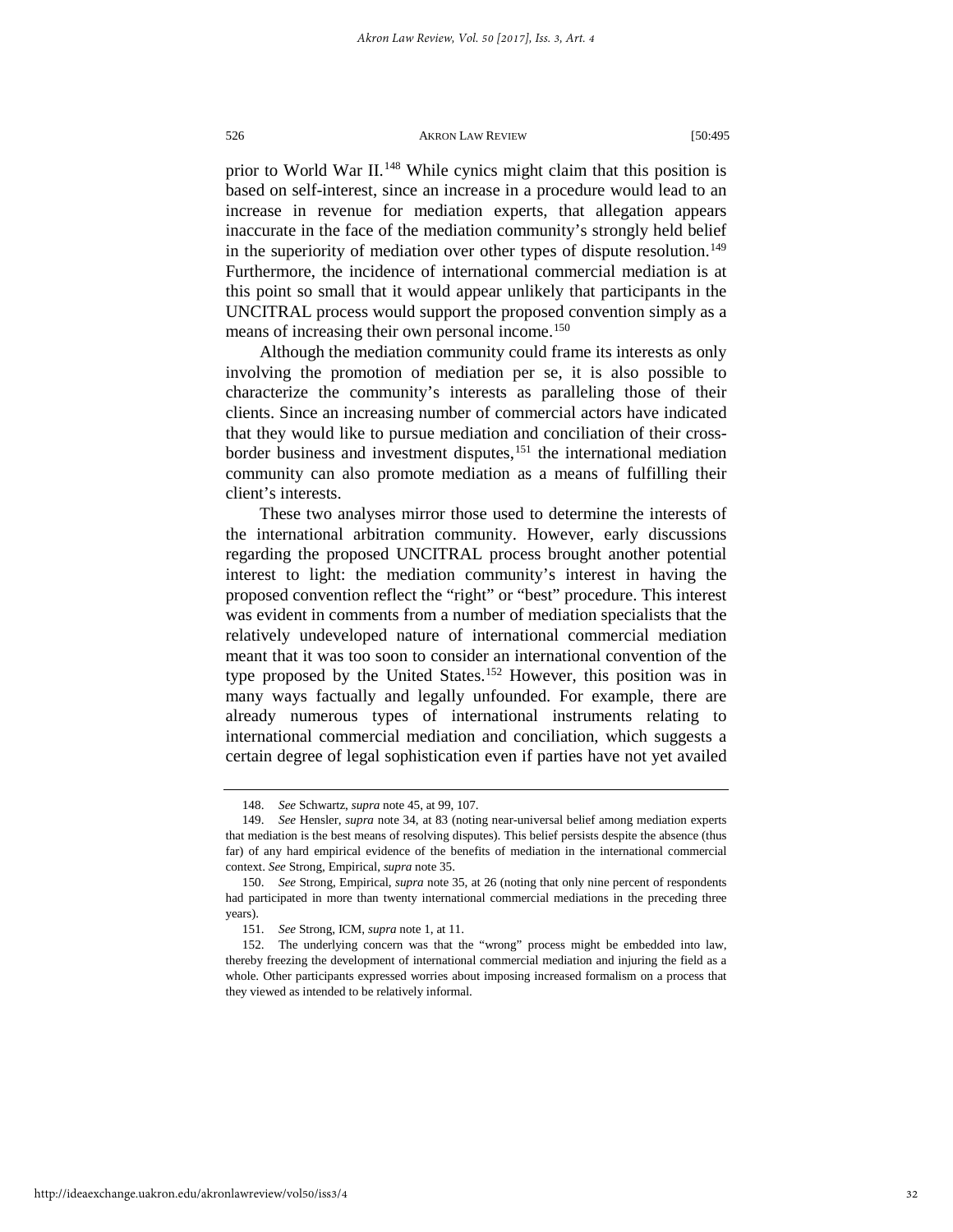themselves of the existing procedures.[153](#page-33-0) Furthermore, the adoption of a convention on enforcement of mediated settlements does not require consensus on the shape of the proceedings themselves, just as the New York Convention does not require consensus on the shape of arbitral proceedings.[154](#page-33-1) Thus, issues involving the need to foster the "right" type of mediation do not appear to be a sufficiently compelling reason to block the proposed convention and can thus be set aside.<sup>[155](#page-33-2)</sup>

Interest identification is not the only task that must be completed. It is also necessary to determine the values of the international commercial mediation community. Unfortunately, several potential difficulties arise in this regard.

The first issue involves problems associated with defining the difference between mediation and conciliation.<sup>[156](#page-33-3)</sup> Although UNCITRAL has previously defined these two terms as being synonymous,<sup>[157](#page-33-4)</sup> participants in the UNCITRAL process have suggested that a more precise definition will be necessary in any future instrument in this area.<sup>[158](#page-33-5)</sup> It is unclear at this point whether that claim has been raised as an obstructionist tactic or whether the concerns are legitimate, particularly

155. *See supra* note 140 and accompanying text (regarding core and fringe beliefs).

<span id="page-33-0"></span><sup>153.</sup> For example, UNCITRAL has enacted a model law concerning international commercial mediation and conciliation as well as procedural rules. *See* United Nations General Assembly, Model Law on International Commercial Conciliation of the United Nations Commission on International Trade Law, G.A. Res. 57/18, U.N. GAOR, 57th Sess., U.N. Doc. A/Res/57/18, (Jan. 24, 2003); United Nations General Assembly, Conciliation Rules of the United Nations Commission on International Trade, U.N. GAOR, 35th Sess., 81st plen. mtg. at 260, U.N. Doc. A/35/52 (Dec. 4, 1980). Numerous private institutions have also adopted procedural rules relating to international commercial mediation. *See* John M. Barkett, *Avoiding the Costs of International Commercial Arbitration: Is Mediation the Solution?*, *in* CONTEMPORARY ISSUES IN INTERNATIONAL ARBITRATION AND MEDIATION: THE FORDHAM PAPERS 2010, 359, 365-82 (Arthur W. Rovine ed., 2010).

<span id="page-33-1"></span><sup>154.</sup> *See* New York Convention, *supra* note 45. However, the proposed convention may equalize some of the existing legal disparities between international commercial mediation and international commercial arbitration (namely, those relating to enforcement of the outcome) and could thereby drive parties toward mediation in the same way that the New York Convention drove parties toward arbitration in the post-World War II era. *See id.*; Strong, ICM, *supra* note 1, at 13-14, 31-32.

<span id="page-33-3"></span><span id="page-33-2"></span><sup>156.</sup> The academic debate about this issue has been quite heated at times. *See* Nolan-Haley, *Primrose Path, supra* note 36, at 1009-10; Spain, *Integration, supra* note 127, at 10-11; Nancy A. Welsh & Andrea Kupfer Schneider, *The Thoughtful Integration of Mediation Into Bilateral Investment Treaty Arbitration*, 18 HARV. NEGOT. L. REV. 71, 84-85 (2013).

<span id="page-33-4"></span><sup>157.</sup> *See* WG Report, *supra* note 2, para. 13 n.11; UNCITRAL MODEL LAW GUIDE, *supra*  note 2, at 11; U.S. Proposal, *supra* note 1, at 9 (suggesting that any future instrument adopted by UNCITRAL in this field would likely need to include a definition of "conciliation").

<span id="page-33-5"></span><sup>158.</sup> *See* U.S. Proposal, *supra* note 1, at 4; United Nations Commission on International Trade Law, Report of Working Group II (Arbitration and Conciliation) on the work of its sixty-third session (New York, 27 June-15 July, 2015), paras. 20-23, U.N. Doc. A/CN.9/861 (Sept. 17, 2015).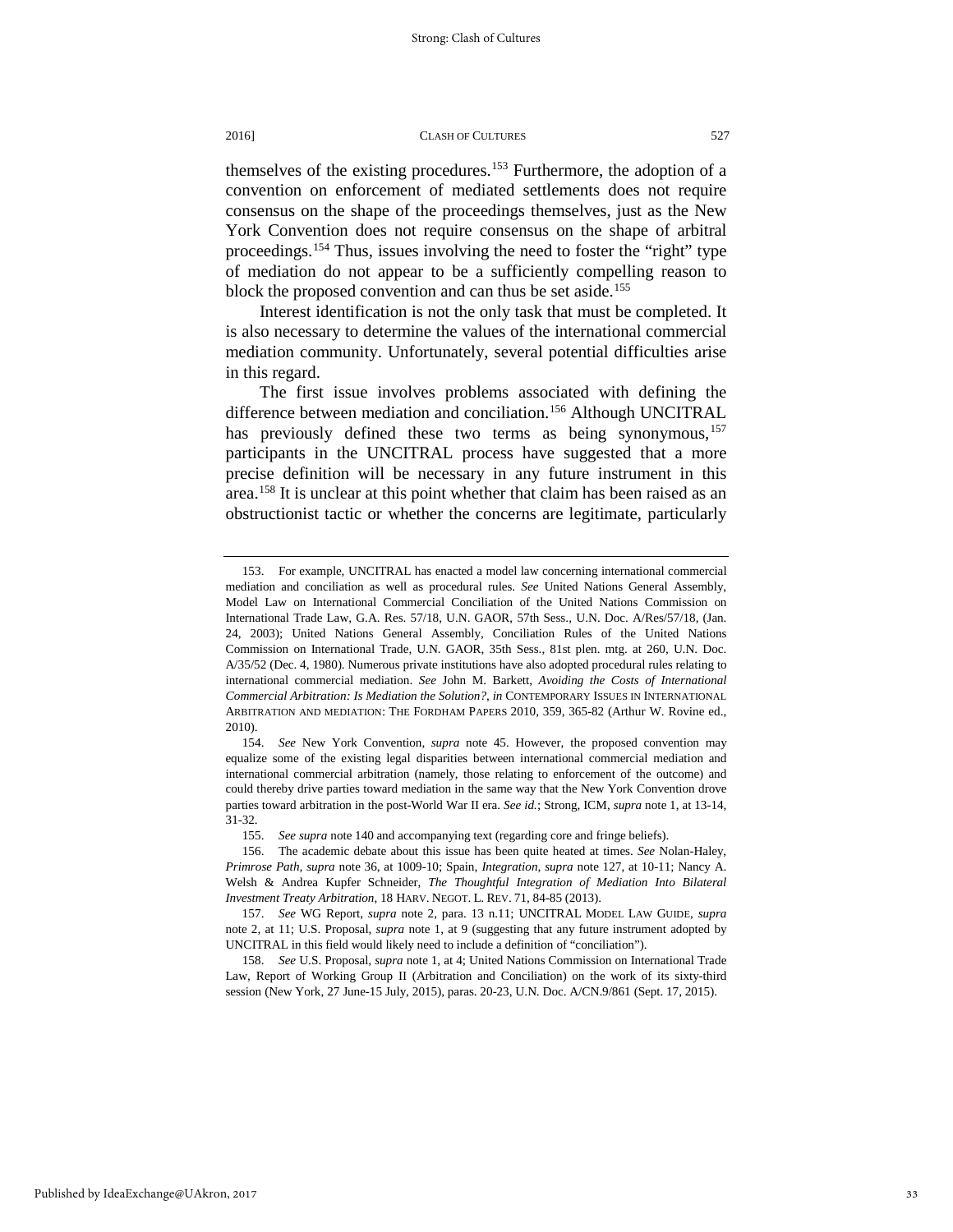given that arbitration has long experienced similar definitional problems without anyone claiming that the New York Convention is thereby invalidated<sup>[159](#page-34-0)</sup>

At this point, the major difference between mediation and conciliation appears to be that conciliation requires an evaluative element, whereas mediation merely permits a certain amount of evaluation by the neutral.<sup>[160](#page-34-1)</sup> Beyond that, the two processes appear to reflect relatively similar values. As a result, this issue can be set aside.

A second concern arises as a result of the relative lack of theoretical and empirical research into the special nature of international commercial mediation and conciliation.[161](#page-34-2) Although a significant amount of information exists regarding the values of domestic mediation, it is unclear whether and to what extent those principles can be extended to the international commercial realm.<sup>[162](#page-34-3)</sup> Nevertheless, a heuristic analysis informed by the available data would suggest some preliminary conclusions.

First, empirical research shows that actual and potential participants in international commercial mediation value the process to the extent it saves them time and money, a goal that is consistent with that of the arbitral community.<sup>[163](#page-34-4)</sup> Furthermore, survey data indicates that commercial parties value the saving of time and money even over the preservation of existing relationships, which is one of the benefits that has long been theoretically linked to mediation.<sup>164</sup> However, if parties do not really value mediation's ability to maintain commercial relationships, then the mediation community cannot be said to value that attribute either, at least in a paradigm that ties the community's interests to client interests.

<span id="page-34-0"></span><sup>159.</sup> *See* S.I. Strong, *Does Class Arbitration "Change the Nature" of Arbitration?* Stolt-Nielsen, AT&T *and a Return to First Principles*, 17 HARV. NEGOT. L. REV. 201, 242-43 (2012) (discussing the problems inherent in defining arbitration).

<sup>160.</sup> *See* Nolan-Haley, *Primrose Path, supra* note 36, at 1009-10.

<span id="page-34-2"></span><span id="page-34-1"></span><sup>161.</sup> *See* Strong, ICM, *supra* note 1, at 16-24; *see also supra* note 99 (discussing additional empirical work in this field).

<span id="page-34-3"></span><sup>162.</sup> *See* Strong, Empirical, *supra* note 35; Strong, ICM, *supra* note 1, at 16-24. For example, theorists have suggested that settlement is not considered a core interest of mediation. *See* Creo, *supra* note 21, at 1032. However, empirical studies have suggested that parties to cross-border business disputes are very interested in the efficacy of the procedure. *See* Strong, Empirical, *supra* note 35.

<sup>163.</sup> *See also supra* notes 133-34 and accompanying text.

<span id="page-34-5"></span><span id="page-34-4"></span><sup>164.</sup> *See* Strong, Empirical, *supra* note 35. During the course of the UNCITRAL deliberations, at least one experienced neutral noted that most of her international commercial mediations involved the break-up of commercial dealings and that the parties therefore had no need to preserve ongoing relationships.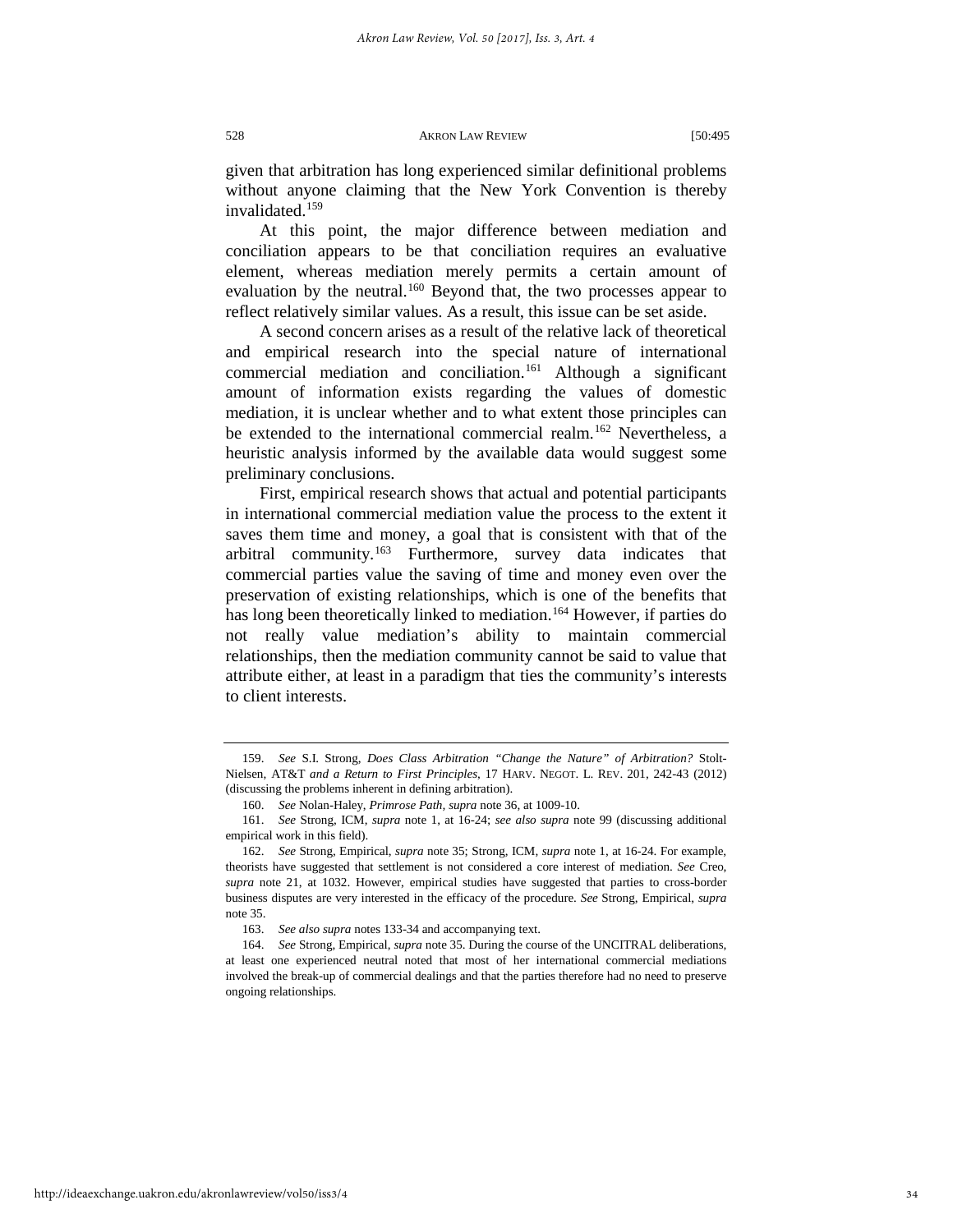Theoretical analyses have suggested a number of other potential values. For example, a number of experts have suggested that mediation reflects an interest in "connection, voice, and choice" as well as "recognition, empowerment, validation, acknowledgment, apology, opportunity to be heard, facilitated dialogue, engagement with a nonpartisan mediator, balance, absence of formal procedures, exploration of risk and consequences, and creation of alternative solutions outside those available within the judicial system."[165](#page-35-0) However, empirical research suggests that these issues are nowhere near as important to international commercial actors as the saving of time and money.<sup>[166](#page-35-1)</sup>

Assuming that mediation is indeed a time- and cost-effective means of resolving international commercial disputes,  $167$  then adopting a convention facilitating the fast and easy enforcement of settlement agreements arising out of mediation would appear to further that interest.[168](#page-35-3) Evidence suggests that existing methods of enforcing settlement agreements across national borders are both timely and expensive,  $169$  which may be one of the reasons why international commercial mediation lost ground to international commercial arbitration in the post-World War II era.[170](#page-35-5) As a result, the proposed convention would appear to meet the interests of the international mediation community, which subsequently suggests that the mediation community should therefore support the ongoing UNCITRAL process. While some debate may arise as to what particular processes fall within the scope of the convention and what measures should be used to

<sup>165.</sup> Creo, *supra* note 21, at 1032.

<span id="page-35-1"></span><span id="page-35-0"></span><sup>166.</sup> *See* Strong, Empirical, *supra* note 35 (noting low ratings of a number of purported interests in mediation in the international commercial context).

<span id="page-35-2"></span><sup>167.</sup> No widespread empirical data is yet available on this point. *See id.* However, anecdotal evidence and case studies have identified some costs savings in the international commercial realm. *See* Walter G. Gans & David Stryker, *ADR: The Siemens' Experience,* 51 DISP. RESOL. J. 40, 41 (Apr.-Sept. 1996); Michael A. Wheeler & Gillian Morris, *GE's Early Dispute Resolution Initiative (A),* HARVARD BUSINESS SCHOOL 2-4 (June 19, 2001) (discussing General Electric's domestic dispute resolution strategy, based on the Six Sigma approach); Michael A. Wheeler & Gillian Morris, *GE's Early Dispute Resolution Initiative (B),* HARVARD BUSINESS SCHOOL SUPPLEMENT 801-453 (June 2001) (discussing the internationalization of General Electric's dispute resolution strategy); F. Peter Phillips, *Speeches Spreading the Word on Business ADR: Assessing Recent Efforts . . . And Looking Forward,* 25 ALT. HIGH COST LITIG. 3, 9 (2007) (discussing corporate "poster boys" for commercial mediation).

<span id="page-35-3"></span><sup>168.</sup> *See* Boule, *supra* note 5, at 65; Li, *supra* note 5, at 13; Lo, *supra* note 5, at 135; Strong, ICM, *supra* note 1, at 31-32; Wolski, *supra* note 5, at 110.

<span id="page-35-5"></span><span id="page-35-4"></span><sup>169.</sup> *See* U.S. Proposal, *supra* note 1, at 4; Edna Sussman, *The New York Convention Through a Mediation Prism,* 14 DISP. RESOL. MAG. 10, 10-13 (2009).

<sup>170.</sup> *See* Schwartz, *supra* note 45, at 99, 107; Strong, ICM, *supra* note 1, at 13-14.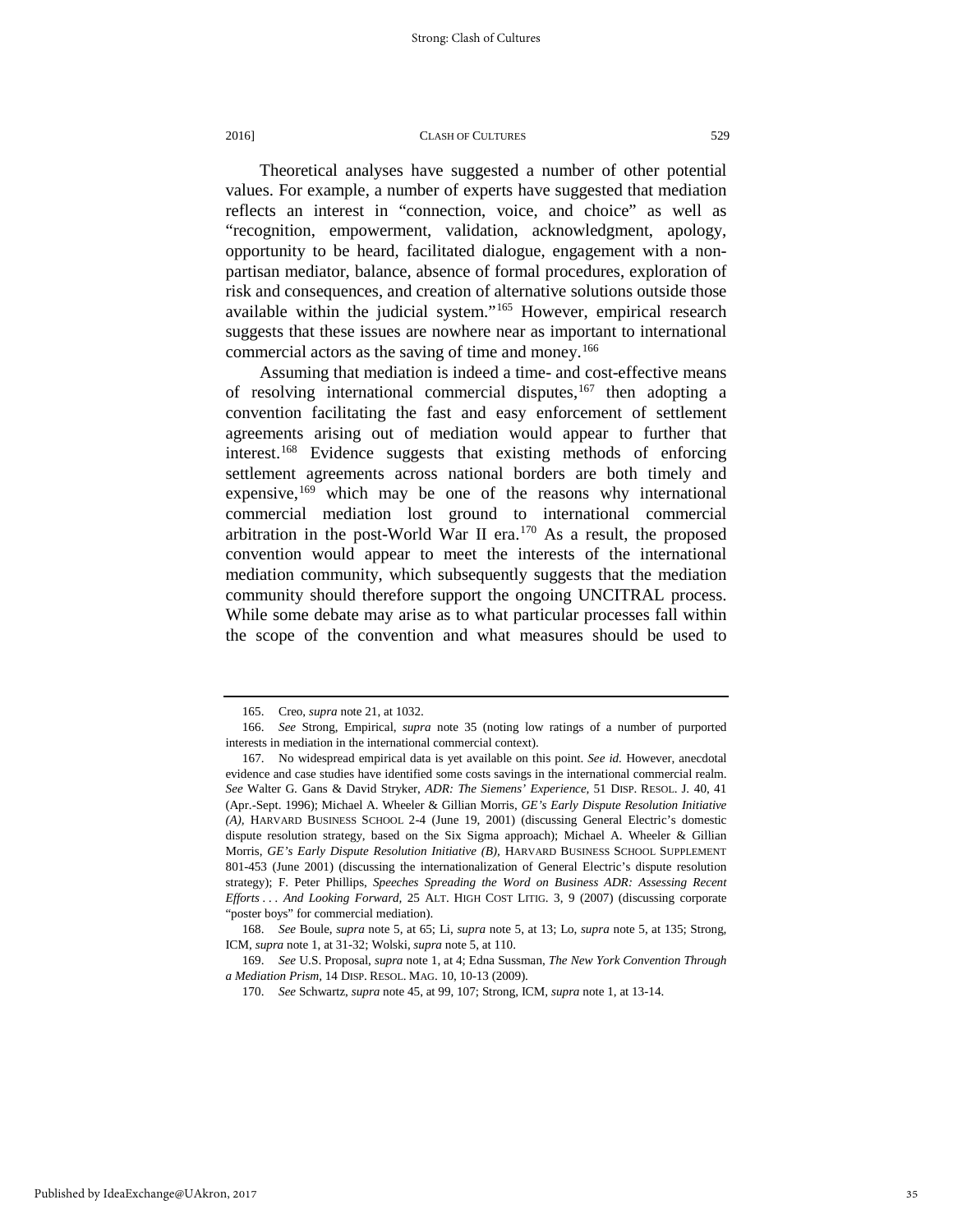provide effective and fair enforcement across national borders,<sup>[171](#page-36-0)</sup> the propriety of the end goal appears clear.

## V. CONCLUSION

As the preceding analysis shows, the international legal community has become increasingly diversified in the last few years so as to reflect and respond to the demands of an ever-more globalized world. The international arbitration community has been particularly successful in asserting its presence on the international stage and is now a sophisticated and powerful influence in international policymaking circles. However, the success of the arbitral regime has not insulated the process from a number of criticisms.<sup>[172](#page-36-1)</sup> Indeed, the field of international commercial and investment arbitration is currently facing a number of challenges, including claims that mediation and conciliation can be used to overcome many of the perceived ills of international arbitration.<sup>[173](#page-36-2)</sup>

This Article has not focused on the substance of the debate regarding the relative merits of arbitration and mediation in international commercial and investment matters, although there is a great deal to consider in that regard. Instead, the discussion here has focused on how the clash of epistemic cultures is playing out in the international lawmaking process, particularly with respect to the U.S. proposal for a new UNCITRAL convention on international commercial mediation.<sup>[174](#page-36-3)</sup>

Many members of the arbitral community see the U.S. proposal as an existential threat to the hegemony of international commercial and investment arbitration. Indeed, the deliberations at UNCITRAL have not only underscored the severity and significance of mediation's challenge to arbitration as the preferred means of resolving cross-border business and investment disputes, they have also highlighted the schism between the arbitration and mediation communities. However, debate does not need to be divisive to be fruitful. Instead, it is possible for the UNCITRAL process to bring the two groups together, not necessarily to (re)unify the fields of international commercial arbitration and mediation into a single epistemic community but to demonstrate the many commonalities between the two factions.

One of the most valuable functions of an epistemic community is

<span id="page-36-0"></span><sup>171.</sup> That issue is very much up for debate in UNCITRAL, although it is beyond the scope of the current Article. *See* Secretariat 2016 Note, *supra* note 4.

<span id="page-36-3"></span><span id="page-36-2"></span><span id="page-36-1"></span><sup>172.</sup> *See* PARK, *supra* note 79, at 3-27; Rivkin, *supra* note 14; Strong, ICM, *supra* note 1, at 11.

<sup>173.</sup> *See* Strong, ICM, *supra* note 1, at 11.

<sup>174.</sup> *See* U.S. Proposal, *supra* note 1.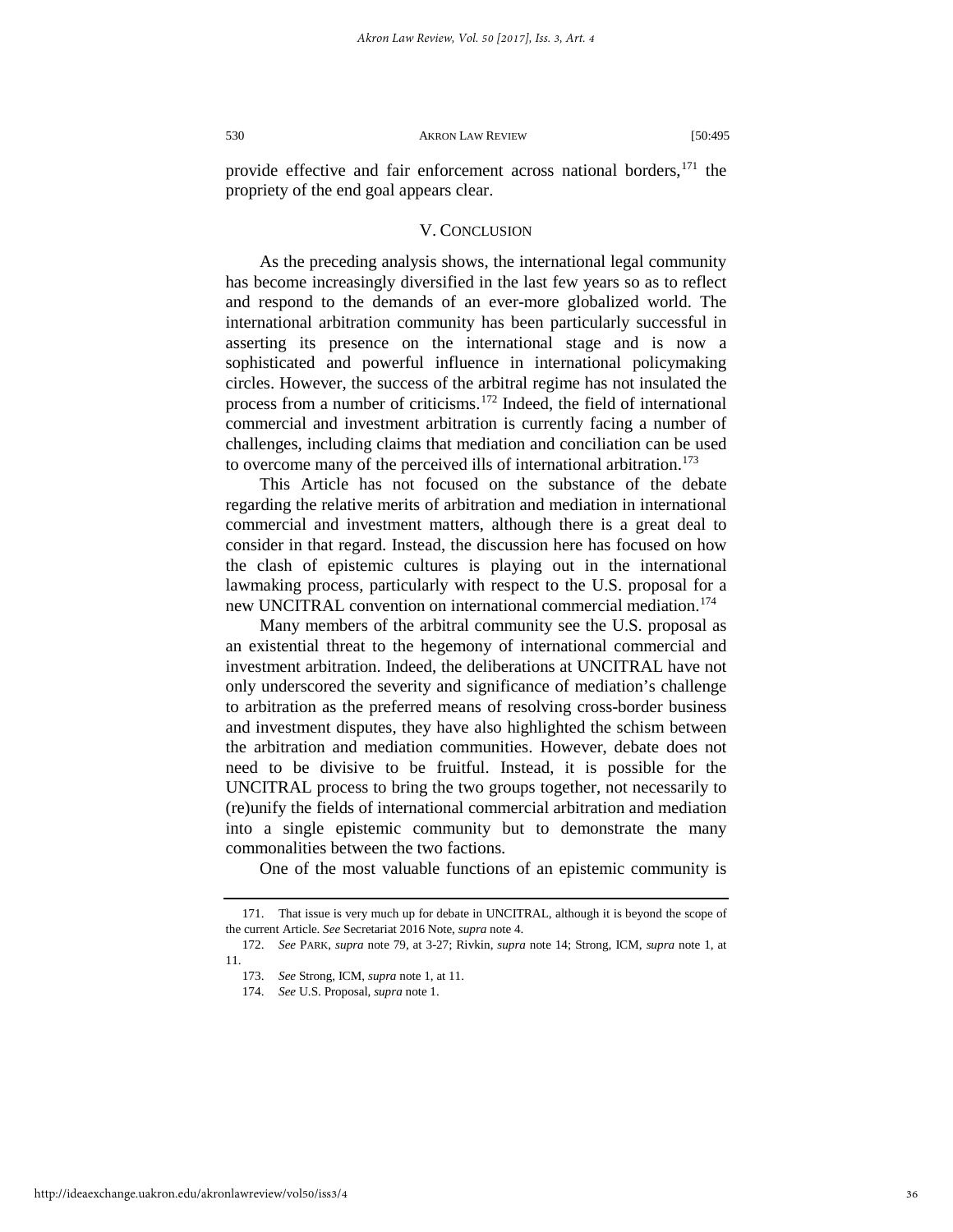its ability to educate international policymakers about various interests, goals, and procedures so as to promote the development of an international policy that satisfies the needs of all participants in both the short and long terms.<sup>175</sup> Though helpful, this attribute can be problematic if an expert group relies on hard bargaining techniques to push through an agenda that is largely if not entirely self-aggrandizing. In these situations, the coalition with greater political power or influence in the interstate lawmaking process—in this case, the international arbitration community—might attempt to block reform efforts (such as the new convention on international commercial mediation) that are seen as harmful to the status quo. This type of tactic might be particularly attractive to persons who frame negotiations as a zero-sum analysis, as is typically the case of those who routinely engage in adjudicative processes such as arbitration.[176](#page-37-1)

However, negotiation theory has shown that distributive models are not the only option available to parties at UNCITRAL. Instead, state delegates can, with the assistance of various epistemic communities, frame various issues in integrative terms and thereby seek to develop an international instrument that maximizes benefits to all participants rather than advantaging one group to the detriment of the other. Indeed, UNCITRAL, as a consensus-based organization, tends to support this type of approach.[177](#page-37-2) As a result, it may be in the best interests of both the arbitration and the mediation communities to find a mutually agreeable solution to the crisis in international commercial dispute resolution rather than adopt a zero-sum, distributive perspective.

This approach may not be as difficult as it initially appears, since this Article has shown that the arbitration and mediation communities share a great deal of common ground, ranging from the desire to fulfill their clients' desires to the wish to promote certain core values such as privacy, confidentiality, finality, procedural fairness, party autonomy, and use of an impartial and independent third-party neutral to obtain an easy, predictable, and relatively inexpensive means of resolving disputes

<span id="page-37-0"></span><sup>175.</sup> *See* Downie, *Prolonged Negotiations, supra* note 113, at 302-04; Sebenius, *supra* note 9, at 327, 329. Epistemic communities can be useful not only in helping to finalize the terms of an international agreement but in ensuring widespread adoption and adherence after the instrument has been adopted. *See id.* at 354.

<span id="page-37-1"></span><sup>176.</sup> *See* Jack Coe, *Planning for International Disputes (And What Makes Them Distinctive),* 5 PEPP. DISP. RESOL. L.J. 385, 393 (2005).

<span id="page-37-2"></span><sup>177.</sup> *See* UNCITRAL GUIDE, *supra* note 53, at 6; *see also* Adler & Haas, *supra* note 51, at 371 (defining "the role played by epistemic communities as one of policy coordination," which is subsequently defined as "consent and mutual expectation"); *supra* note 57.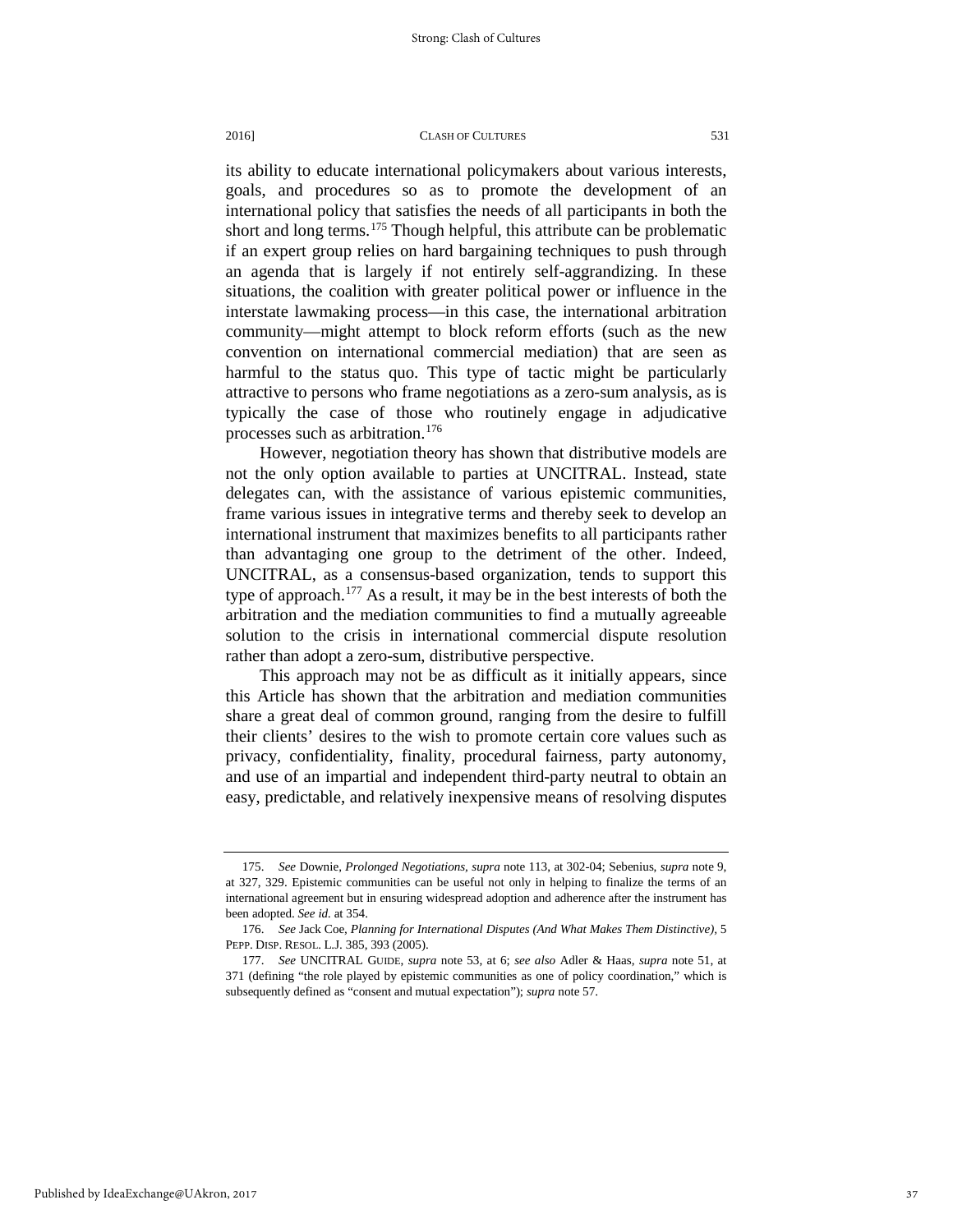across national borders.<sup>[178](#page-38-0)</sup> Even more importantly, both communities support the quick and inexpensive resolution of international commercial and investment disputes.<sup>[179](#page-38-1)</sup> These shared beliefs and practices are quite significant and suggest that the two expert groups can find common ground if they are willing to move past the debate about whether adjudicative or consensus-based techniques are preferred or preferable in international commercial and investment disputes as an abstract concern.

In many ways, the debate about the relative merits of arbitration and mediation reflect a value conflict that is inherently difficult, if not impossible, to resolve.<sup>[180](#page-38-2)</sup> While empirical research may eventually shed light on this issue, there is currently no hard evidence supporting a conclusion that one dispute resolution technique is inherently better than the other, at least at a conceptual level.<sup>[181](#page-38-3)</sup> Furthermore, the lack of equality in the surrounding legal environments suggests that any comparison between international arbitration and international mediation that is based on current usage levels is inapt.<sup>[182](#page-38-4)</sup> As a result, it appears best to conclude that, all things being equal, parties will prefer arbitration in some circumstances and mediation in others, which supports the development of an international instrument that puts the two procedures on equal footing so that parties can choose the appropriate dispute resolution technique free of any negative externalities.<sup>[183](#page-38-5)</sup> This sort of incompletely theorized agreement or *modus vivendi* would appear sufficient in the current context.<sup>[184](#page-38-6)</sup>

The combination of international relations theory and negotiation theory also offers another interesting proposition for participants in the current UNCITRAL process. Scholars have suggested that epistemic communities typically assert only an indirect influence on the development of international policy, in that experts advise state representatives who then negotiate with other state actors.<sup>[185](#page-38-7)</sup> As this Article has shown, that approach seems to be in operation in the current deliberations at UNCITRAL.<sup>[186](#page-38-8)</sup> However, negotiation theory places a

<sup>178.</sup> *See* BORN, *supra* note 31, at 73-97.

<sup>179.</sup> *See id.*; Strong, Empirical, *supra* note 35, at 49.

<sup>180.</sup> *See* MOORE, *supra* note 115, at 64-65; Young, *supra* note 6, at 10.

<sup>181.</sup> *See* Strong, Empirical, *supra* note 35.

<sup>182.</sup> *See* Strong, ICM, *supra* note 1, at 13-14.

<span id="page-38-5"></span><span id="page-38-4"></span><span id="page-38-3"></span><span id="page-38-2"></span><span id="page-38-1"></span><span id="page-38-0"></span><sup>183.</sup> *See* Lande & Wohl, *supra* note 121, at 19; Sander & Rozdieczer, *supra* note 121, at 1-2; Strong, ICM, *supra* note 1, at 13-14, 31-32.

<span id="page-38-8"></span><span id="page-38-7"></span><span id="page-38-6"></span><sup>184.</sup> *See* Cass R. Sunstein, *Incompletely Theorized Agreements*[, 108 HARV.](https://a.next.westlaw.com/Link/Document/FullText?findType=Y&serNum=0105309169&pubNum=0003084&originatingDoc=I8620b0bb15da11e38578f7ccc38dcbee&refType=LR&fi=co_pp_sp_3084_1739&originationContext=document&transitionType=DocumentItem&contextData=(sc.Search)#co_pp_sp_3084_1739) L. REV. 1733, [1739, 1746-51 \(1995\).](https://a.next.westlaw.com/Link/Document/FullText?findType=Y&serNum=0105309169&pubNum=0003084&originatingDoc=I8620b0bb15da11e38578f7ccc38dcbee&refType=LR&fi=co_pp_sp_3084_1739&originationContext=document&transitionType=DocumentItem&contextData=(sc.Search)#co_pp_sp_3084_1739) 

<sup>185.</sup> *See supra* notes 65-67, 96 and accompanying text.

<sup>186.</sup> *See supra* note 99 and accompanying text.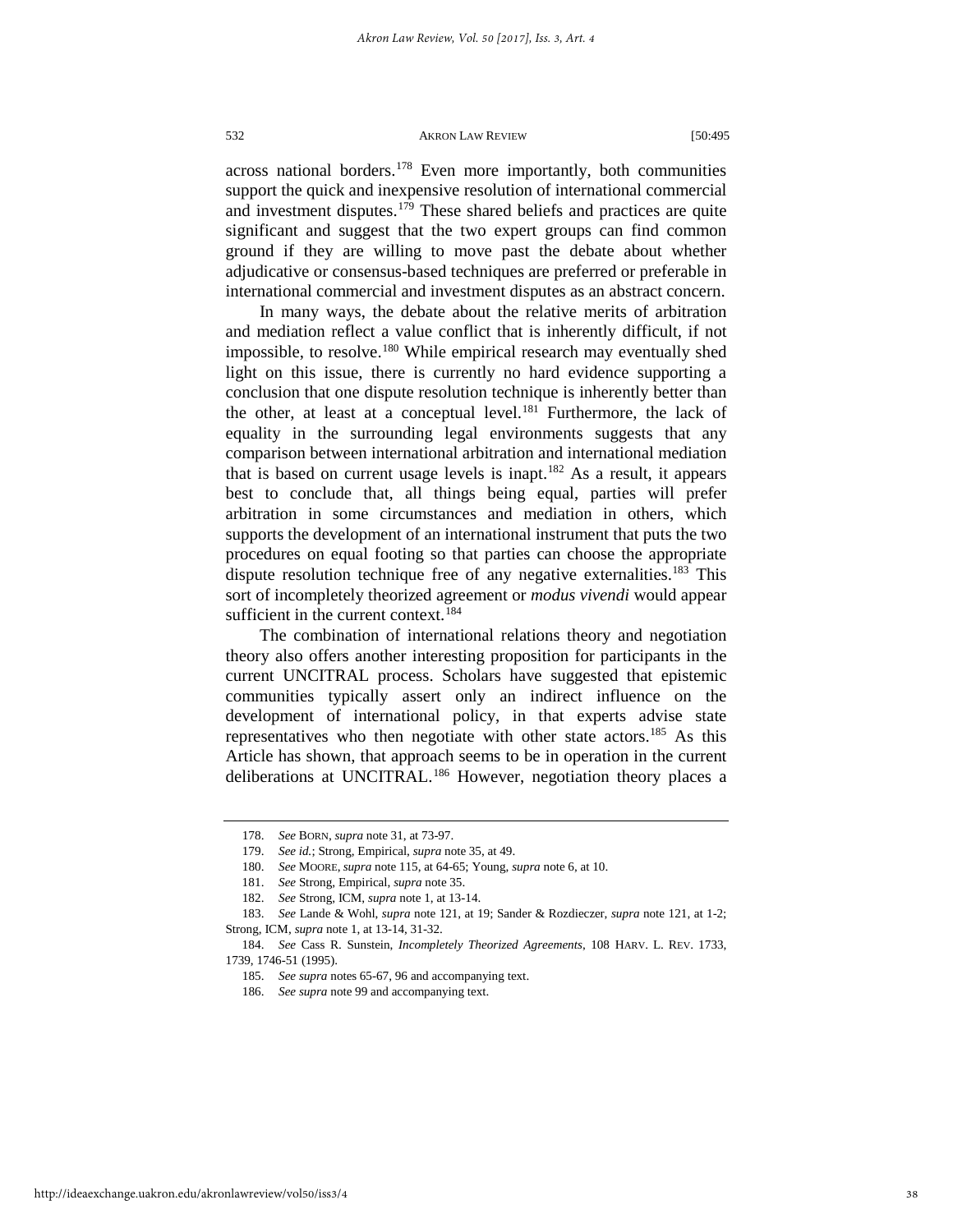high value on direct communication between the actual parties in conflict, $187$  which suggests that the mediation community could make significant inroads in the ongoing effort to promote the proposed convention by engaging directly with the arbitral community, since the two groups are in many ways the source of the current conflict. Indeed, specialists in mediation are particularly well-placed to engage in these types of discussions, given their technical expertise in interest-based negotiation. If the mediation community can convince the arbitral community of the benefits of the proposed treaty and the range of shared interests in promoting a new international instrument in this field, the arbitral community can then join (rather than oppose) efforts to convince state delegates of the need to adopt a new convention on this subject.<sup>[188](#page-39-1)</sup>

Such a combined effort would likely have a strong influence on various state delegates and thus could improve the chances that the proposed initiative will succeed. However, different state delegates may interpret and apply expert advice in different ways,<sup>[189](#page-39-2)</sup> which means that a united arbitration-mediation initiative does not guarantee a particular outcome. Furthermore, this analysis has not taken into account the possible influence of other coalitional forces. For example, the current deliberations are experiencing a significant amount of resistance from several states and geographic regions on grounds unrelated to the distinctions between arbitration and mediation. Interestingly, a number of the arguments appear to arise out of differences between the civil law and common law. For example, some civil law countries have expressed concerns that settlement agreements should be considered akin to any other type of contract and should therefore not be considered in connection with various rules of civil procedure. Conversely, many if not most common law jurisdictions view mediation as a dispute resolution mechanism that is on the same conceptual level as both litigation and arbitration and therefore consider mediated settlements to be in many ways analogous to arbitral awards and judicial decisions. These disparities may be the result of various differences in common

<sup>187.</sup> *See* Spain, *International Dispute Resolution, supra* note 113, at 825-26.

<span id="page-39-1"></span><span id="page-39-0"></span><sup>188.</sup> *See* U.S. Proposal, *supra* note 1; Downie, *Prolonged Negotiations, supra* note 113, at 312. Interestingly, various members of the mediation community attempted to engage in direct communications with state delegates at the February 2016 meeting of Working Group II through a meeting meant to educate state delegates about mediation. *See* Hal Abramson & Janet Martinez, Workshop on Conciliation Process (Feb. 2016) (featuring a lunchtime program at Working Group II organized by IMI). However, such efforts could backfire if the arbitral community views such tactics as illegitimate.

<span id="page-39-2"></span><sup>189.</sup> *See* Haas, *supra* note 15, at 30.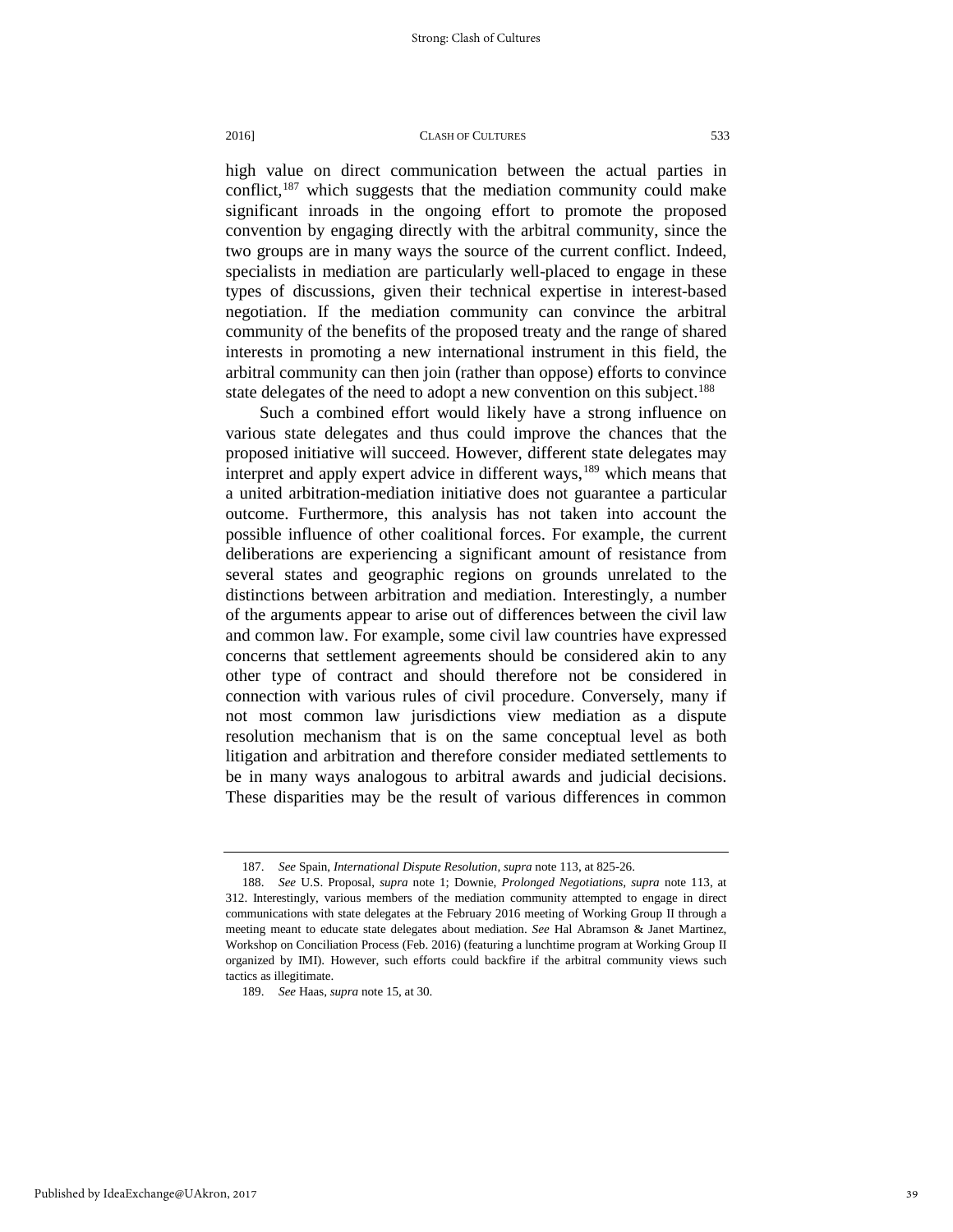law and civil law reasoning,<sup>[190](#page-40-0)</sup> or may reflect certain theoretical differences on how to frame private forms of dispute resolution.<sup>[191](#page-40-1)</sup> While these issues are beyond the scope of the current Article, they bear further analysis in the future.

Another influence to consider involves groups of repeat or crosscutting international players. A number of NGO and state delegates are involved in negotiations at several public and private international institutions, including UNCITRAL, the Hague Conference on Private International Law, and the International Institute for the Unification of Private Law (UNIDOIT). These individuals are not only engaged in projects that involve several different organizations, they are also active in a variety of areas of substantive and procedural law.<sup>[192](#page-40-2)</sup> Their knowledge, expertise, and influence extends across a wide range of projects, thereby adding another level of complexity to analyses regarding interstate negotiations. While these issues are also beyond the scope of the current Article, it would be interesting to study whether these individuals can be considered to have created an epistemic community of their own and whether these types of repeat players affect international policymaking in a unique and discernable manner.

The analysis in this Article has focused primarily on matters relating to the proposed UNCITRAL convention on international commercial mediation and is therefore of significant importance to members of the international dispute resolution community. However, the discussion regarding the interplay between international relations and

<span id="page-40-0"></span><sup>190.</sup> *See* S.I. Strong, *Reasoned Awards in International Commercial Arbitration: Embracing and Exceeding the Common Law-Civil Law Dichotomy*, 37 MICH. J. INT'L L. 1, 36-39 (2015).

<span id="page-40-1"></span><sup>191.</sup> *See* JULIAN D.M. LEW ET AL., COMPARATIVE INTERNATIONAL COMMERCIAL ARBITRATION 71-82 (2003) (discussing the juridical nature of international arbitration and distinguishing between four different theories, incluidng the jurisdictional theory, the contractual theory, the mixed theory (sometimes called the hybrid theory) and the autonomous theory).

<span id="page-40-2"></span><sup>192.</sup> *See* HAGUE CONFERENCE ON PRIVATE INTERNATIONAL LAW, <https://www.hcch.net/en/home> (last visited Feb. 21, 2017) (listing projects in family law (including child abduction, adoption, maintenance, and protection of adults and children); civil procedure (including access to justice, apostilles, choice of courts, evidence, form of wills and service of process); and substantive law (including choice of law in contracts, securities and trusts), among others); UNIDROIT,<http://www.unidroit.org/about-unidroit/work-programme> (last visted Feb. 21, 2017) (listing projects involving international commercial contracts, secured transactions, capital markets, satellite-based services and farming contracts, among others); WORKING GROUPS, UNCITRAL[, http://www.uncitral.org/uncitral/en/commission/working\\_groups.html](http://www.uncitral.org/uncitral/en/commission/working_groups.html) (last visted Feb. 21, 2017) (listing working groups in micro-small, and medium-sized enterprises; procurement; privately financed infrastructure projects; arbitration and conciliation; international contract practices; international sale of goods; transport law; shipping; electronic commerce; electronic data interchange; international payments; international negotiable instruments; insolvency; and security interests, among others).